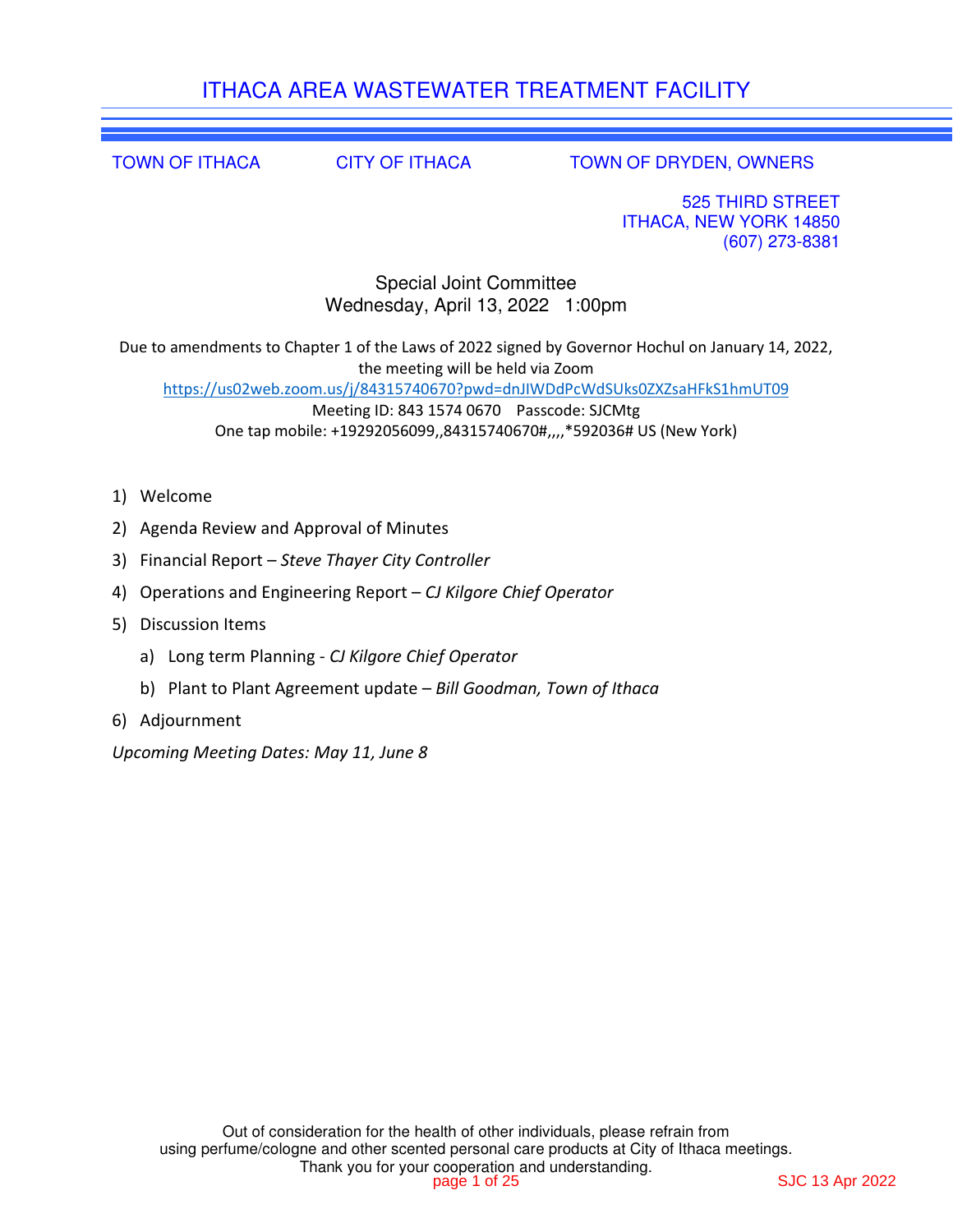### IAWWTF Approved Budget and Actual Activity As of December 31, 2021(Not Final) 4/8/2022

|           |                                   |  |               |                          | 10000000 |                          |               |                          |               |
|-----------|-----------------------------------|--|---------------|--------------------------|----------|--------------------------|---------------|--------------------------|---------------|
| Revenues: |                                   |  |               |                          |          |                          |               |                          |               |
| J8150     |                                   |  |               |                          |          |                          |               | Excess or                | $\frac{9}{6}$ |
| Account # | Description                       |  |               | <b>Budget</b>            |          | Actual                   |               | (Deficiency)             | Rec'd         |
|           | 2373 Septage Service Other        |  | \$            | 495,000                  | \$       | 733,817                  | \$            | 238,817                  | 148.25%       |
|           | 2374 Sewer Service Other Govt's   |  | \$            | 3,225,999                | \$       | 3,225,999                | \$            | $\overline{\phantom{a}}$ | 100.00%       |
|           | 2392 Debt Service Other Govt's    |  | \$            | 1,153,595                | \$       | 1,149,387                | \$            | (4,208)                  | 99.64%        |
|           | 2401 Interest & Earnings          |  | \$            | 1,800                    | \$       | $\overline{\phantom{a}}$ | \$            | (1,800)                  | 0.00%         |
|           | 2665 Sale of Equipment            |  | \$            | 1,500                    | \$       | 972                      | \$            | (528)                    | 64.80%        |
|           | 2680 Insurance Recoveries         |  | \$            | $\overline{\phantom{a}}$ | \$       | $\overline{\phantom{a}}$ | \$            | $\overline{\phantom{a}}$ |               |
|           | 2701 Refund of Prior Year Expense |  | \$            | $\overline{\phantom{a}}$ | \$       | 31,191                   | \$            | 31,191                   |               |
|           | 2705 Gifts and Donations          |  | \$            | $\overline{\phantom{a}}$ | \$       | 2,500                    | \$            | 2,500                    |               |
|           | 2770 Unclassified Revenue         |  | \$            | 1,000                    | \$       | 2,160                    | \$            | 1,160                    | 216.00%       |
|           | Total Revenues as of 12/31/21     |  | $\frac{1}{2}$ | 4,878,894                | \$       | 5,146,026                | $\frac{1}{2}$ | 267,132                  | 105.48%       |
|           |                                   |  |               |                          |          |                          |               |                          |               |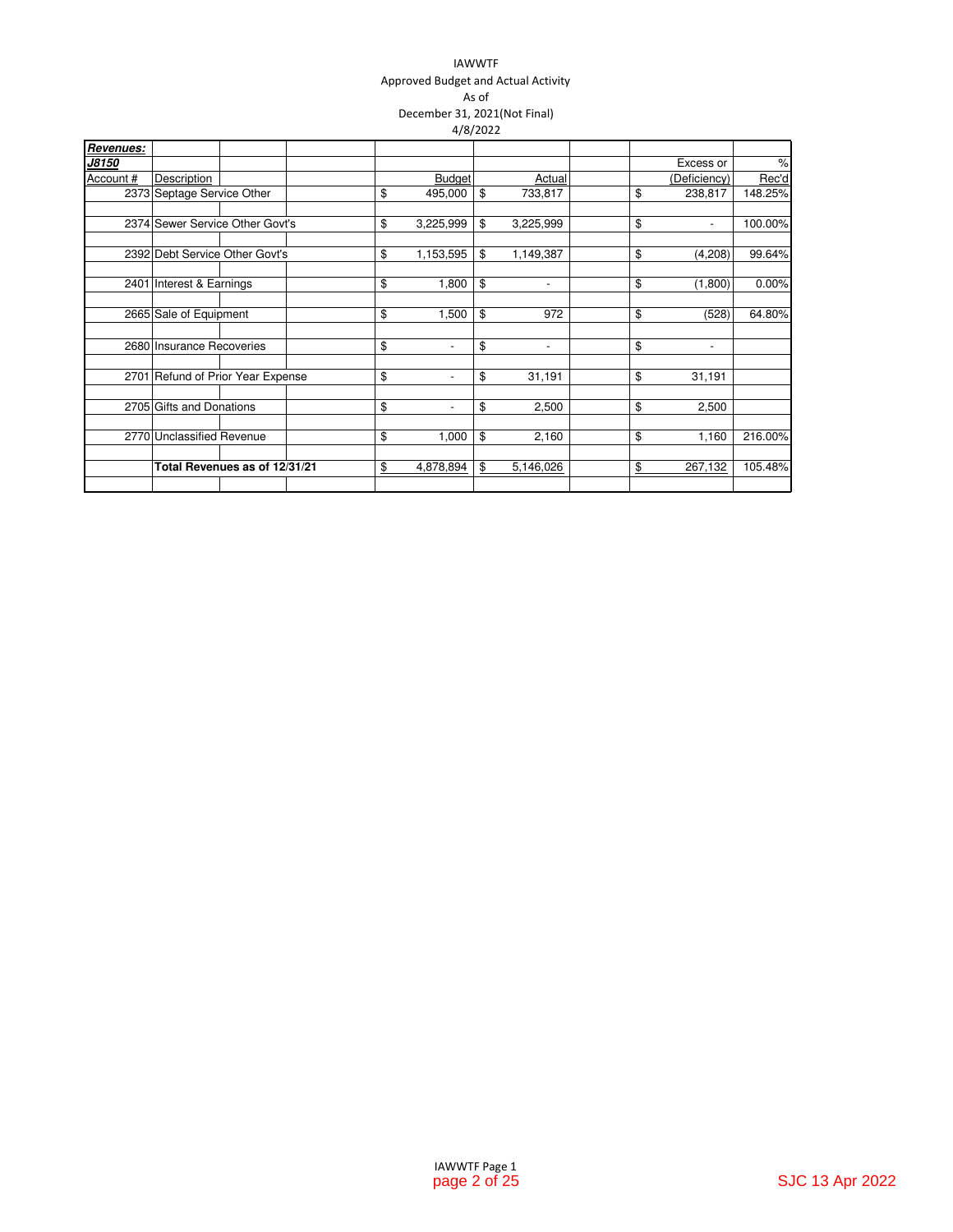### IAWWTF

Approved Budget and Actual Activity

As of December 31, 2021(Not Final)

4/8/2022

| Expenditures: |                               |                                        |                                       |               |                          |               |                          |                  |                             |               |
|---------------|-------------------------------|----------------------------------------|---------------------------------------|---------------|--------------------------|---------------|--------------------------|------------------|-----------------------------|---------------|
| <u>J8150</u>  |                               |                                        |                                       |               |                          |               |                          |                  | Available                   | $\%$          |
| Account #     | Description                   |                                        |                                       |               | <b>Budget</b>            |               | Actual                   |                  | Balance                     | <b>Used</b>   |
|               | Operations:                   |                                        |                                       |               |                          |               |                          |                  |                             |               |
|               |                               | 1920 Municipal Asssociation Dues       |                                       | \$            | 1,119                    | \$            | 1.086                    | \$               | 33                          | 97.05%        |
|               | 1990 Contingency Account      |                                        |                                       | \$            | 20,000                   | \$            |                          | \$               | 20,000                      | 0.00%         |
|               | 5105 Administration Salaries  |                                        |                                       | \$            |                          | \$            | $\overline{\phantom{a}}$ | \$               | $\overline{\phantom{0}}$    | 0.00%         |
|               | 5110 Staff Salaries           |                                        |                                       | \$            | 833,775                  | \$            | 814,707                  | \$               | 19,068                      | 97.71%        |
|               | 5115 Hourly F/T               |                                        |                                       | \$            | 21,110                   | \$            | 13,531                   | \$               | 7,579                       | 64.10%        |
|               | 5120 Hourly P/T               |                                        |                                       | \$            | 7,500                    | \$            | 14,023                   | \$               | (6, 523)                    | 186.97%       |
|               | 5125 Overtime                 |                                        |                                       | \$            | 22,000                   | \$            | 17,772                   | \$               | 4,228                       | 80.78%        |
|               | 5210 Office Equipment         |                                        |                                       | \$            | $\overline{\phantom{a}}$ | \$            | $\blacksquare$           | \$               | $\overline{\phantom{a}}$    | 0.00%         |
|               | 5215 Motor Vehicles           |                                        |                                       | \$            | $\overline{\phantom{a}}$ | \$            | $\overline{\phantom{a}}$ | \$               | $\overline{\phantom{a}}$    | 0.00%         |
|               | 5225 Other Equipment          |                                        |                                       | \$            | $\frac{1}{2}$            | \$            | $\mathbf{r}$             | \$               | $\blacksquare$              | 0.00%         |
|               | 5405 Telephone                |                                        |                                       | \$            | 6,200                    | \$            | 3,989                    | \$               | 2,211                       | 64.34%        |
|               |                               |                                        |                                       |               |                          |               |                          |                  |                             |               |
|               | 5410 Utilities                |                                        |                                       | \$            | 280,000                  | \$            | 321,161                  | \$<br>\$         | (41, 161)                   | 114.70%       |
|               | 5415 Clothing                 |                                        |                                       | \$            | 7,500                    | \$            | 10,312                   |                  | (2,812)                     | 137.49%       |
|               | 5420 Gas & Oil                |                                        |                                       | \$            | 10,000                   | \$            | 6,672                    | \$               | 3,328                       | 66.72%        |
|               | 5425 Office Expense           |                                        |                                       | \$            | 2,000                    | \$            | 2,197                    | \$               | (197)                       | 109.85%       |
|               | 5430 Fees                     |                                        |                                       | \$            | 115,000                  | \$            | 60,675                   | \$               | 54,325                      | 52.76%        |
|               | 5435 Contracts                |                                        |                                       | \$            | 160,000                  | \$            | 178,597                  | \$               | (18, 597)                   | 111.62%       |
|               |                               | 5436 Overhead Charge City General Fund |                                       | \$            | 194,210                  | \$            | 194,210                  | \$               | $\overline{a}$              | 100.00%       |
|               | 5440 Staff Development        |                                        |                                       | \$            | 20,000                   | \$            | 14,969                   | \$               | 5,031                       | 74.85%        |
|               | 5450 Advertising              |                                        |                                       | \$            | 200                      | \$            |                          | \$               | 200                         | 0.00%         |
|               | 5455 Insurance                |                                        |                                       | \$            | 163,000                  | \$            | 160,360                  | \$               | 2,640                       | 98.38%        |
|               | 5475 Property Maintenance     |                                        |                                       | \$            | $\overline{\phantom{a}}$ | \$            | $\blacksquare$           | \$               | $\blacksquare$              | 0.00%         |
|               | 5476 Equipment Maintenance    |                                        |                                       | \$            | $\frac{1}{2}$            | \$            | $\overline{\phantom{a}}$ | \$               | $\overline{a}$              | 0.00%         |
|               | 5477 Equipment Parts          |                                        |                                       | \$            | 135,000                  | \$            | 324,743                  | \$               | (189, 743)                  | 240.55%       |
|               | 5479 Vehicle Maintenance      |                                        |                                       | \$            | 2,000                    | \$            | 9                        | \$               | 1,991                       | 0.45%         |
|               |                               | 5480 Building Maintenance Supplies     |                                       | \$            | 18,000                   | \$            | 6,006                    | \$               | 11,994                      | 33.37%        |
|               |                               | 5494 Safety Materials & Supplies       |                                       | \$            | 6,000                    | \$            | 5,908                    | \$               | 92                          | 98.47%        |
|               | 5495 Treatment Supplies       |                                        |                                       | \$            | 550,000                  | \$            | 360,295                  | \$               | 189,705                     | 65.51%        |
|               | 5496 Lab Supplies             |                                        |                                       | \$            | 84,000                   | \$            | 84,368                   | \$               | (368)                       | 100.44%       |
|               | 5499 Sludge Disposal Fees     |                                        |                                       | \$            | 450,000                  | \$            | 434,980                  | \$               | 15,020                      | 96.66%        |
|               |                               | 5700 Prior Year Encumbrances           |                                       | \$            |                          | \$            | $\overline{\phantom{a}}$ | \$               |                             | 0.00%         |
|               | 5720 Prior Year Equipment     |                                        |                                       |               | $\overline{\phantom{a}}$ |               | $\blacksquare$           |                  | $\overline{a}$              | 0.00%         |
|               |                               |                                        |                                       | $\frac{1}{2}$ |                          | \$            |                          | \$               |                             |               |
|               | Sub-Totals                    |                                        |                                       | \$            | 3,108,614                | \$            | 3,030,570                | \$               | 78,044                      | 97.49%        |
|               |                               |                                        |                                       |               |                          |               |                          |                  |                             |               |
|               | Benefits:                     |                                        |                                       |               |                          |               |                          |                  |                             |               |
|               | 9010 State Retirement         |                                        |                                       | \$            | 133,110                  | \$            | 116,771                  | \$               | 16,339                      | 87.73%        |
|               | 9030 Social Security          |                                        |                                       | \$            | 67,655                   | \$            | 65,793                   | \$               | 1,862                       | 97.25%        |
|               | 9040 Workers Compensation     |                                        |                                       | \$            | 25,800                   | \$            | 13,297                   | \$               | 12,503                      | 51.54%        |
|               |                               | 9050 Unemployment Insurance            |                                       | \$            | $\overline{a}$           | \$            | $\overline{\phantom{a}}$ | \$               | $\mathcal{L}_{\mathcal{A}}$ | 0.00%         |
|               | 9060 Health Insurance         |                                        |                                       | \$            | 384,420                  | \$            | 423,622                  | \$               | (39, 202)                   | 110.20%       |
|               | 9070 Dental Insurance         |                                        |                                       | \$            | 3,500                    | \$            | 3,852                    | \$               |                             | (352) 110.06% |
|               | 9080 Day Care Assistance      |                                        |                                       | \$            | 200                      | \$            | $\overline{\phantom{a}}$ | \$               | 200                         | 0.00%         |
|               | 9089 Employee Tuition         |                                        |                                       | \$            | 2,000                    | \$            | $\Box$                   | \$               | 2,000                       | 0.00%         |
|               | Sub-Totals                    |                                        |                                       | $\frac{1}{2}$ | 616,685                  | \$            | 623,335                  | $\underline{\$}$ | (6,650)                     | 101.08%       |
|               |                               |                                        |                                       |               |                          |               |                          |                  |                             |               |
|               |                               |                                        |                                       |               |                          |               |                          |                  |                             |               |
|               | <b>Debt Service</b>           |                                        |                                       |               |                          |               |                          |                  |                             |               |
|               | 9710 Serial Bonds             |                                        |                                       | \$            | 573,138                  | \$            | 573,138                  | \$               | $\frac{1}{2}$               | 100.00%       |
|               | 9711 Interest on Serial Bonds |                                        |                                       | \$            | 438,395                  | \$            | 434,187                  | \$               | 4,208                       | 99.04%        |
|               | 9730 BANS                     |                                        |                                       | \$            | 63,016                   | \$            | 63,016                   | \$               |                             | 0.00%         |
|               | 9731 Interest on BANS         |                                        |                                       | $\frac{1}{2}$ | 79,046                   | \$            | 79,046                   | \$               | $\frac{1}{2}$               | 100.00%       |
|               | Sub-Totals                    |                                        |                                       | $\frac{1}{2}$ | 1,153,595                | \$            | 1,149,387                | \$               | 4,208                       | 99.64%        |
|               |                               |                                        |                                       |               |                          |               |                          |                  |                             |               |
|               | <b>Interfund Transfers</b>    |                                        |                                       |               |                          |               |                          |                  |                             |               |
|               |                               |                                        |                                       |               |                          |               |                          |                  |                             |               |
|               |                               | 9951 Transfer to Capital Reserves      |                                       | \$            |                          | $\frac{1}{2}$ |                          | \$               |                             | 0.00%         |
|               | Sub-Totals                    |                                        |                                       | $\frac{1}{2}$ | $\overline{a}$           | \$            | $\overline{\phantom{a}}$ | \$               | $\overline{\phantom{a}}$    | 0.00%         |
|               |                               |                                        |                                       |               |                          |               |                          |                  |                             |               |
|               |                               |                                        |                                       |               |                          |               |                          |                  |                             |               |
|               |                               |                                        | Total All Expenditures as of 12/31/21 | \$            | 4,878,894                | \$            | 4,803,292                | \$               | 75,602                      | 98.45%        |
|               |                               |                                        |                                       |               |                          |               |                          |                  |                             |               |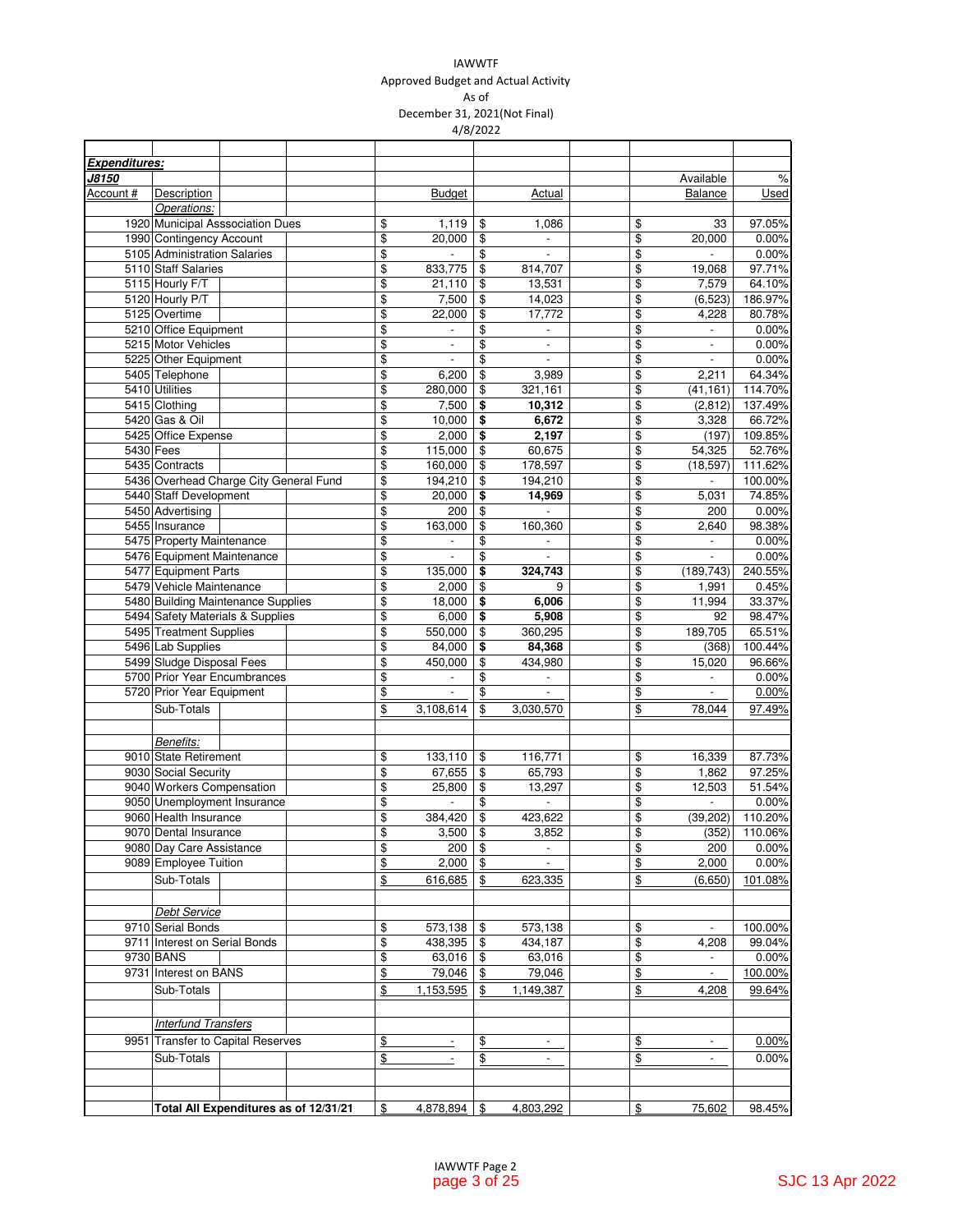### IAWWTF Approved Budget and Actual Activity As of December 31, 2021(Not Final) 4/8/2022

| Surplus(deficit) as of 12/31/21 |                                                                  |  | 734<br>342.7 |  | 734<br>342.7 |  |
|---------------------------------|------------------------------------------------------------------|--|--------------|--|--------------|--|
|                                 | <b>1*\$0 was appropriated from Fund Balance surplus for 2021</b> |  |              |  |              |  |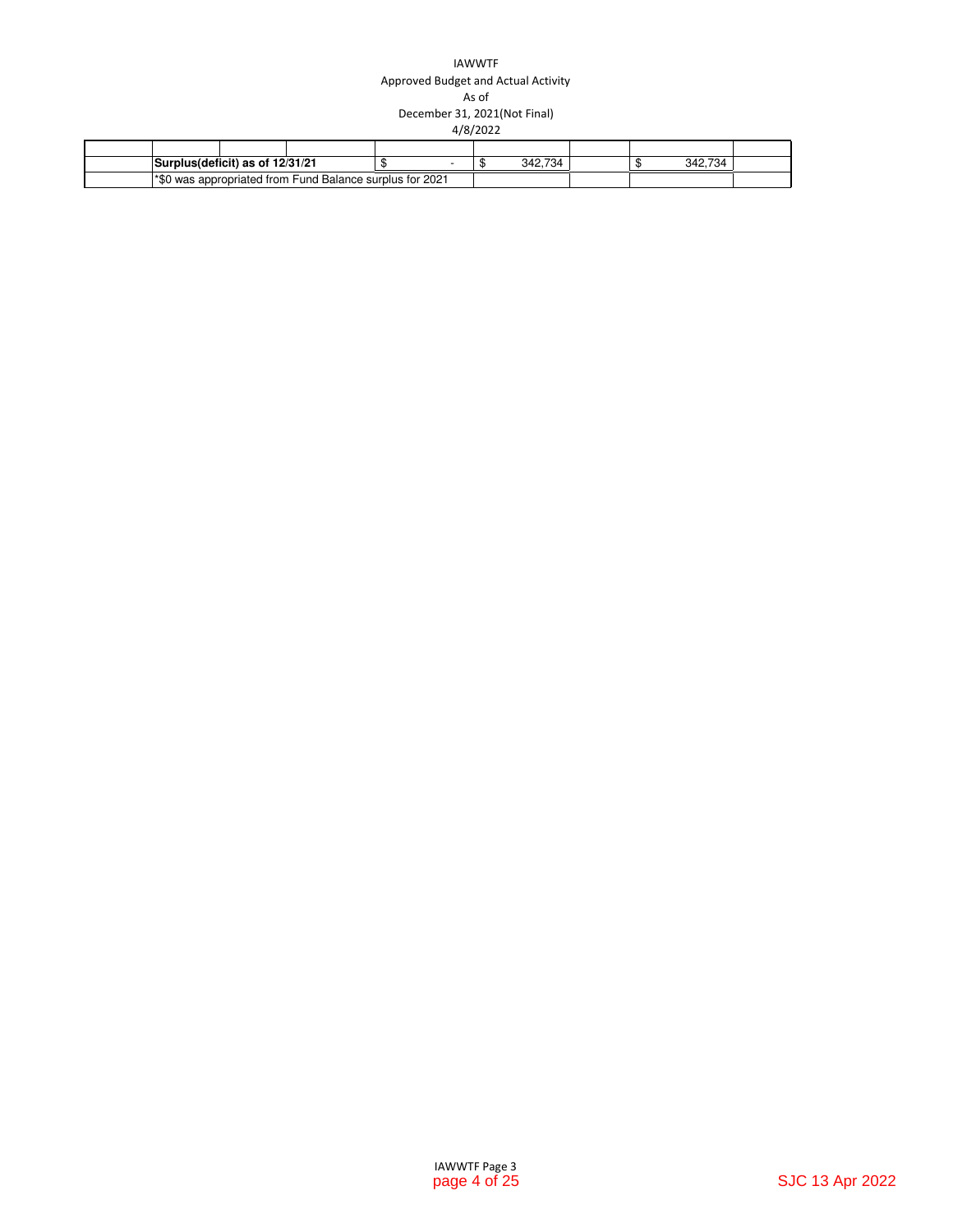### IAWWTF Approved Budget and Actual Activity As of March 31, 2022 4/8/2022

| Revenues: |                                   |                              |    |                          |                                |    |                          |        |
|-----------|-----------------------------------|------------------------------|----|--------------------------|--------------------------------|----|--------------------------|--------|
| J8150     |                                   |                              |    |                          |                                |    | Excess or                | $\%$   |
| Account # | Description                       |                              |    | <b>Budget</b>            | Actual                         |    | (Deficiency)             | Rec'd  |
|           | 2373 Septage Service Other        |                              | \$ | 620,000                  | \$<br>37,061                   | \$ | (582, 939)               | 5.98%  |
|           | 2374 Sewer Service Other Govt's   |                              | \$ | 3,251,769                | \$<br>812,942                  | \$ | (2,438,827)              | 25.00% |
|           | 2392 Debt Service Other Govt's    |                              | \$ | 1,358,002                | \$<br>٠                        | \$ | (1,358,002)              | 0.00%  |
|           | 2401 Interest & Earnings          |                              | \$ | 1,000                    | \$<br>$\overline{\phantom{a}}$ | \$ | (1,000)                  | 0.00%  |
|           | 2665 Sale of Equipment            |                              | \$ | 1,500                    | \$<br>$\overline{\phantom{a}}$ | \$ | (1,500)                  | 0.00%  |
|           | 2680 Insurance Recoveries         |                              | \$ | $\overline{\phantom{a}}$ | \$<br>$\overline{\phantom{a}}$ | \$ | $\overline{\phantom{a}}$ |        |
|           | 2701 Refund of Prior Year Expense |                              | \$ | $\overline{\phantom{a}}$ | \$<br>$\overline{\phantom{a}}$ | \$ | $\overline{\phantom{a}}$ |        |
|           | 2705 Gifts and Donations          |                              | \$ | $\overline{\phantom{a}}$ | \$<br>$\overline{\phantom{a}}$ | \$ | $\overline{\phantom{a}}$ |        |
|           | 2770 Unclassified Revenue         |                              | \$ | 1,000                    | \$<br>$\overline{\phantom{0}}$ | \$ | (1,000)                  | 0.00%  |
|           |                                   | Total Revenues as of 3/31/22 | \$ | 5,233,271                | \$<br>850,003                  | \$ | (4,383,268)              | 16.24% |
|           |                                   |                              |    |                          |                                |    |                          |        |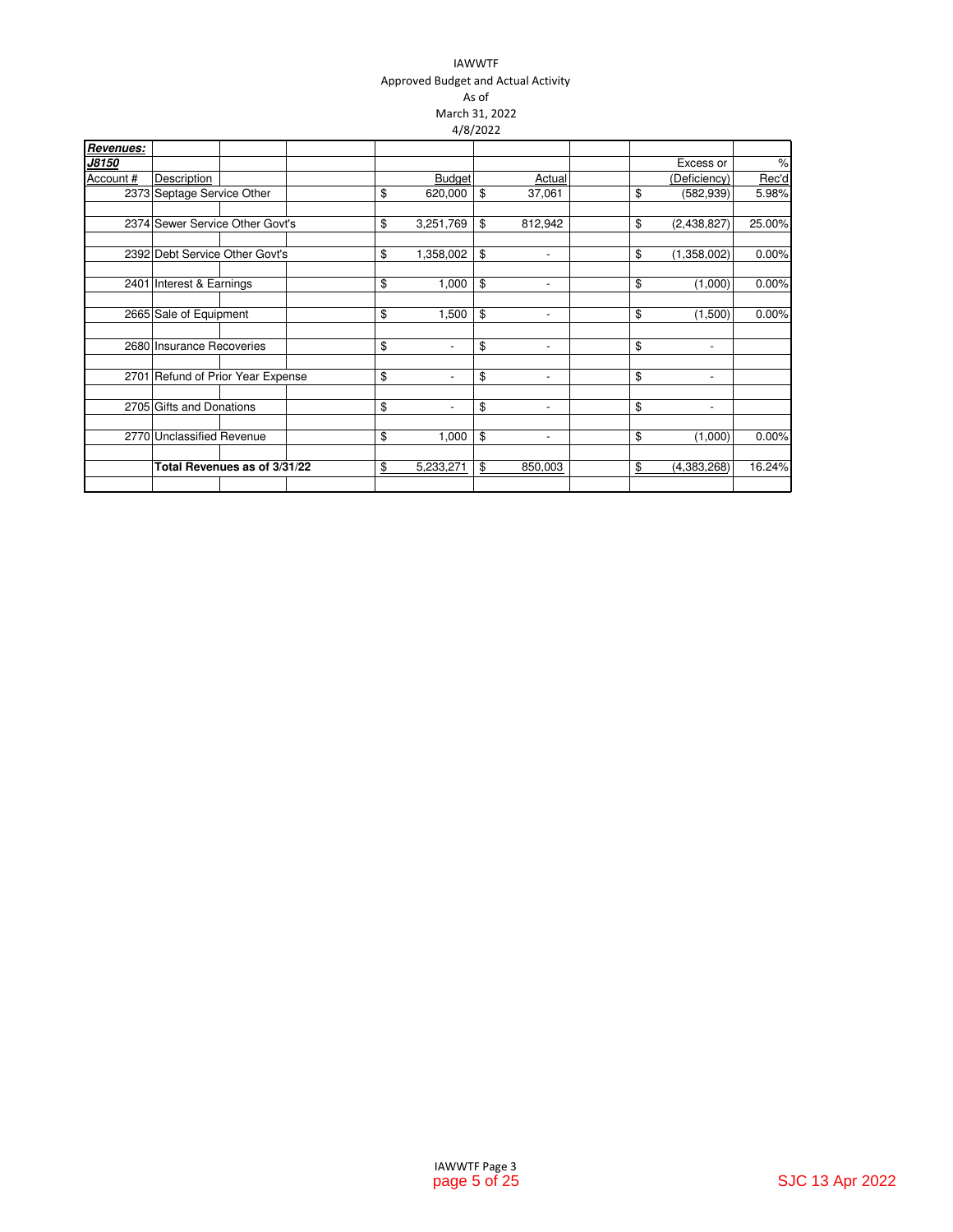### IAWWTF Approved Budget and Actual Activity As of

March 31, 2022 4/8/2022

| <b>Expenditures:</b> |                                        |                                      |               |                          |               |                          |               |                          |        |
|----------------------|----------------------------------------|--------------------------------------|---------------|--------------------------|---------------|--------------------------|---------------|--------------------------|--------|
|                      |                                        |                                      |               |                          |               |                          |               | Available                | $\%$   |
| Account #            | Description                            |                                      |               | <b>Budget</b>            |               | Actual                   |               | Balance                  | Used   |
|                      | Operations:                            |                                      |               |                          |               |                          |               |                          |        |
|                      | 1920 Municipal Asssociation Dues       |                                      | \$            | 1,119                    | \$            | $\overline{\phantom{a}}$ | \$            | 1,119                    | 0.00%  |
|                      | 1990 Contingency Account               |                                      | \$            | 37.640                   | \$            | $\blacksquare$           | \$            | 37,640                   | 0.00%  |
|                      | 5105 Administration Salaries           |                                      | \$            |                          | \$            | $\overline{\phantom{a}}$ | \$            |                          | 0.00%  |
|                      | 5110 Staff Salaries                    |                                      | \$            | 862,922                  | \$            | 186,526                  | \$            | 676,396                  | 21.62% |
|                      | 5115 Hourly F/T                        |                                      | \$            | 22,094                   | \$            |                          | \$            | 22,094                   | 0.00%  |
|                      | 5120 Hourly P/T                        |                                      | \$            | 15,000                   | \$            | $\overline{\phantom{a}}$ | \$            | 15,000                   | 0.00%  |
|                      | 5125 Overtime                          |                                      | \$            | 22,000                   | \$            | 3,914                    | \$            | 18,086                   | 17.79% |
|                      | 5210 Office Equipment                  |                                      | \$            |                          | \$            |                          | \$            |                          | 0.00%  |
|                      | 5215 Motor Vehicles                    |                                      | \$            | 35,000                   | \$            | $\overline{\phantom{a}}$ | \$            | 35,000                   | 0.00%  |
|                      | 5225 Other Equipment                   |                                      | \$            | $\blacksquare$           | \$            | $\blacksquare$           | \$            | $\blacksquare$           | 0.00%  |
|                      | 5405 Telephone                         |                                      | \$            | 6,200                    | \$            | 999                      | \$            | 5,201                    | 16.11% |
|                      | 5410 Utilities                         |                                      | \$            | 305,000                  | \$            | 66,212                   | \$            | 238,788                  | 21.71% |
|                      | 5415 Clothing                          |                                      | \$            | 7,500                    | \$            | 1,999                    | \$            | 5,501                    | 26.65% |
|                      | 5420 Gas & Oil                         |                                      | \$            | 10,000                   | \$            | $\Box$                   | \$            | 10,000                   | 0.00%  |
|                      |                                        |                                      |               |                          |               |                          |               |                          |        |
|                      | 5425 Office Expense                    |                                      | \$            | 2,000                    | \$            | $\blacksquare$           | \$            | 2,000                    | 0.00%  |
|                      | 5430 Fees                              |                                      | \$            | 115,000                  | \$            | 3,568                    | \$            | 111,432                  | 3.10%  |
|                      | 5435 Contracts                         |                                      | \$            | 158,000                  | \$            | 40,570                   | \$            | 117,430                  | 25.68% |
|                      | 5436 Overhead Charge City General Fund |                                      | \$            | 198,500                  | \$            | $\mathbf{r}$             | \$            | 198,500                  | 0.00%  |
|                      | 5440 Staff Development                 |                                      | \$            | 20,000                   | \$            | 1,355                    | \$            | 18,645                   | 6.78%  |
|                      | 5450 Advertising                       |                                      | \$            | 200                      | \$            |                          | \$            | 200                      | 0.00%  |
|                      | 5455 Insurance                         |                                      | \$            | 186,000                  | \$            | 181,785                  | \$            | 4,215                    | 97.73% |
|                      | 5475 Property Maintenance              |                                      | \$            | $\overline{\phantom{a}}$ | \$            | $\overline{\phantom{a}}$ | \$            | $\omega_{\rm c}$         | 0.00%  |
|                      | 5476 Equipment Maintenance             |                                      | \$            | $\overline{\phantom{a}}$ | \$            | $\overline{\phantom{a}}$ | \$            | $\blacksquare$           | 0.00%  |
|                      | 5477 Equipment Parts                   |                                      | \$            | 176,725                  | \$            | 35,550                   | \$            | 141,175                  | 20.12% |
|                      | 5479 Vehicle Maintenance               |                                      | \$            | 2.000                    | \$            | $\overline{\phantom{a}}$ | \$            | 2,000                    | 0.00%  |
|                      | 5480 Building Maintenance Supplies     |                                      | \$            | 18,000                   | \$            | $\overline{\phantom{a}}$ | \$            | 18,000                   | 0.00%  |
|                      | 5494 Safety Materials & Supplies       |                                      | \$            | 6,000                    | \$            | 110                      | \$            | 5,890                    | 1.83%  |
|                      | 5495 Treatment Supplies                |                                      | \$            | 550,000                  | \$            | 54,216                   | \$            | 495,784                  | 9.86%  |
|                      | 5496 Lab Supplies                      |                                      | \$            | 84,000                   | \$            | 11,108                   | \$            | 72,892                   | 13.22% |
|                      | 5499 Sludge Disposal Fees              |                                      | \$            | 450,000                  |               | 21,483                   |               | 428,517                  | 4.77%  |
|                      |                                        |                                      |               |                          | \$            |                          | \$            |                          |        |
|                      | 5700 Prior Year Encumbrances           |                                      | \$            | $\frac{1}{2}$            | \$            | $\blacksquare$           | \$            | $\blacksquare$           | 0.00%  |
|                      | 5720 Prior Year Equipment              |                                      | \$            | $\frac{1}{2}$            | \$            | $\mathbb{L}$             | $\frac{1}{2}$ | $\overline{\phantom{a}}$ | 0.00%  |
|                      | Sub-Totals                             |                                      | \$            | 3,290,900                | \$            | 609,395                  | \$            | 2,681,505                | 18.52% |
|                      |                                        |                                      |               |                          |               |                          |               |                          |        |
|                      | <b>Benefits:</b>                       |                                      |               |                          |               |                          |               |                          |        |
|                      | 9010 State Retirement                  |                                      | \$            | 86,275                   | \$            | $\mathcal{L}$            | \$            | 86,275                   | 0.00%  |
|                      | 9030 Social Security                   |                                      | \$            | 70,534                   | \$            | 14,608                   | \$            | 55,926                   | 20.71% |
|                      | 9040 Workers Compensation              |                                      | \$            | 28.000                   | \$            | 5,523                    | \$            | 22.477                   | 19.73% |
|                      | 9050 Unemployment Insurance            |                                      | \$            | $\overline{a}$           | \$            | $\overline{a}$           | \$            | $\frac{1}{2}$            | 0.00%  |
|                      | 9060 Health Insurance                  |                                      | \$            | 393,360                  | \$            | 140,713                  | \$            | 252,647                  | 35.77% |
|                      | 9070 Dental Insurance                  |                                      | \$            | 4,000                    | \$            | 1,365                    | \$            | 2,635                    | 34.13% |
|                      | 9080 Day Care Assistance               |                                      | \$            | 200                      | \$            |                          | \$            | 200                      | 0.00%  |
|                      | 9089 Employee Tuition                  |                                      | \$            | 2,000                    | \$            |                          | $\frac{1}{2}$ | 2,000                    | 0.00%  |
|                      |                                        |                                      |               |                          |               |                          |               |                          |        |
|                      | Sub-Totals                             |                                      | \$            | 584,369                  | \$            | 162,209                  | \$            | 422,160                  | 27.76% |
|                      |                                        |                                      |               |                          |               |                          |               |                          |        |
|                      | <b>Debt Service</b>                    |                                      |               |                          |               |                          |               |                          |        |
|                      | 9710 Serial Bonds                      |                                      | \$            | 757,747                  | \$            | 562,694                  | \$            | 195,053                  | 74.26% |
|                      | 9711 Interest on Serial Bonds          |                                      | \$            | 591,133                  | \$            | 292.800                  | \$            | 298,333                  | 49.53% |
|                      | 9730 BANS                              |                                      | \$            | 900                      | \$            | $\overline{\phantom{a}}$ | \$            | 900                      | 0.00%  |
|                      | 9731 Interest on BANS                  |                                      | \$            | 8,222                    | \$            | 7,969                    | $\frac{1}{2}$ | 253                      | 96.92% |
|                      | Sub-Totals                             |                                      | \$            | 1,358,002                | \$            | 863,463                  | \$            | 494,539                  | 63.58% |
|                      |                                        |                                      |               |                          |               |                          |               |                          |        |
|                      | <b>Interfund Transfers</b>             |                                      |               |                          |               |                          |               |                          |        |
|                      | 9951 Transfer to Capital Reserves      |                                      | \$            |                          | $\frac{1}{2}$ | $\overline{\phantom{a}}$ | $\frac{1}{2}$ |                          | 0.00%  |
|                      | Sub-Totals                             |                                      | \$            |                          | $\frac{1}{2}$ |                          | \$            |                          | 0.00%  |
|                      |                                        |                                      |               |                          |               |                          |               |                          |        |
|                      |                                        | Total All Expenditures as of 3/31/22 | $\frac{1}{2}$ | 5,233,271                | $\frac{1}{2}$ | 1,635,067                | \$            | 3,598,204                | 31.24% |
|                      |                                        |                                      |               |                          |               |                          |               |                          |        |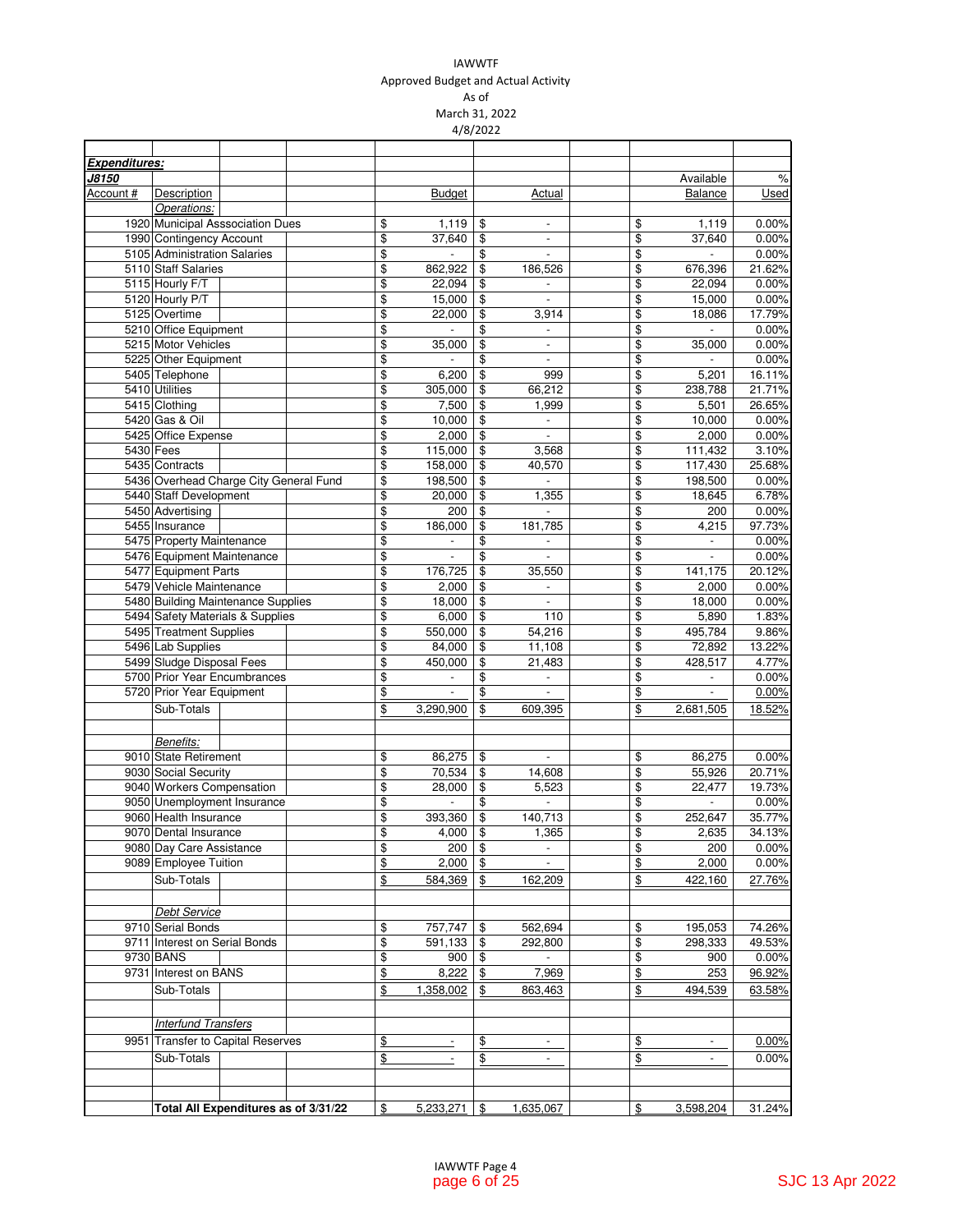### IAWWTF Approved Budget and Actual Activity As of March 31, 2022 4/8/2022

| Surplus(deficit) as of 3/31/22 |                                                                  |  | 178F<br>.064) |  | 785<br>0.01 |  |
|--------------------------------|------------------------------------------------------------------|--|---------------|--|-------------|--|
|                                | <b>1*\$0 was appropriated from Fund Balance surplus for 2022</b> |  |               |  |             |  |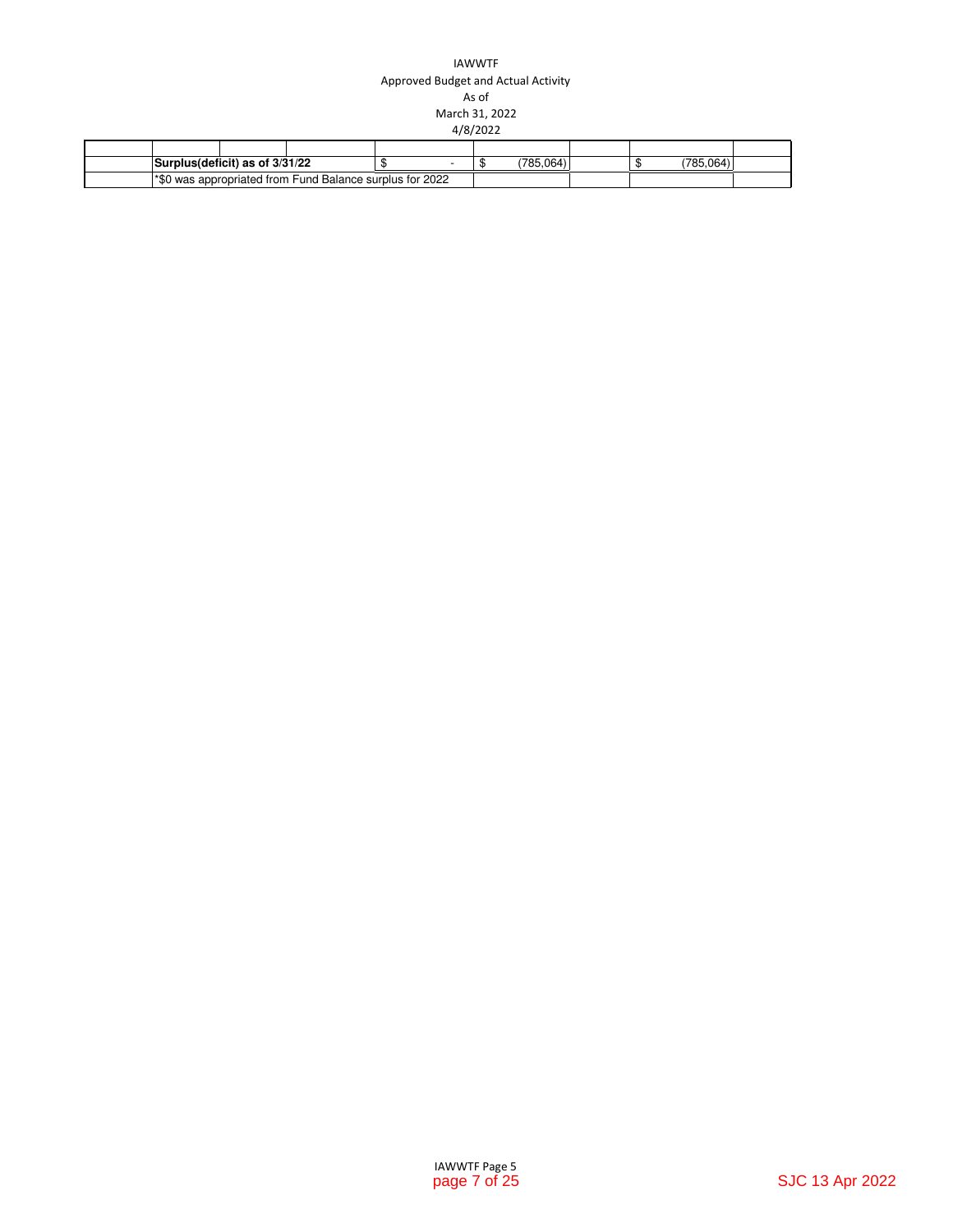|                   |                               |                                                |               | Current                             | Current                         | Original                                                         | <b>Expended</b>                      | Expended           | <b>Funded</b>                                                                                                |                                      |  |  |
|-------------------|-------------------------------|------------------------------------------------|---------------|-------------------------------------|---------------------------------|------------------------------------------------------------------|--------------------------------------|--------------------|--------------------------------------------------------------------------------------------------------------|--------------------------------------|--|--|
| Capital Activity: |                               |                                                | <b>Status</b> | <b>Cash Balance</b>                 | <b>Auth Balance</b>             | Authorization                                                    | To date                              | <b>This Period</b> | <b>Amount Comment</b>                                                                                        |                                      |  |  |
|                   | Account # Capital Reserves:   |                                                |               |                                     |                                 |                                                                  |                                      |                    |                                                                                                              |                                      |  |  |
| J1.               | Capital Reserve Balance       |                                                |               | 251,938.00<br>l S                   |                                 |                                                                  |                                      |                    |                                                                                                              |                                      |  |  |
|                   | Capital Projects:             |                                                |               |                                     |                                 |                                                                  |                                      |                    |                                                                                                              |                                      |  |  |
| 409J              |                               | Phosphorus Removal Improvements                | Closed        | \$<br>191,657.79                    | (3,271.80)<br>\$                | \$                                                               | 4,975,000 \$4,978,271.80 \$          | $\sim$             | \$4,975,000.00 Authorized, funded by each entity                                                             |                                      |  |  |
| 410J              |                               | Primary Settling Tanks Rehab I & II            | Closed        | \$<br>$\sim$                        | $\mathbf{\hat{s}}$<br>13,423.83 | $\mathfrak s$<br>360,000 \$                                      | 346,576.17 \$                        | $\sim$             | 150,000.00 Project complete, funding needed phase II<br>\$                                                   |                                      |  |  |
| 411J              |                               | Admin Building & Thickner Roof Addition Design | Closed        | \$<br>$\sim$                        | 10.000.00<br>-\$                | \$<br>$10.000$ \ \$                                              |                                      | \$<br>$\sim$       | \$                                                                                                           | Authorized, funding from each entity |  |  |
| 412J              |                               | <b>Energy Reduction Upgrades</b>               | Closed        | \$<br>$\sim$                        | 31,369.44<br>\$                 | \$<br>$60,000$ \$                                                | 28,630.56 \$                         | $\sim$             | $\sqrt{3}$<br>$\sim$                                                                                         | Authorized, funding from each entity |  |  |
| 413J              | <b>Boiler Replacement</b>     |                                                | Closed        | $\overline{\mathbf{3}}$<br>$\omega$ | $\mathfrak s$<br>100,000.00     | $\mathfrak s$<br>$100,000$ \\$                                   | $\sim$                               | \$<br>$\sim$       | $\mathbf{s}$                                                                                                 | Authorized, funding from each entity |  |  |
| 414J              |                               | Flow Meter Stations Rehabilitation             | Active        | (31, 765.12)<br>\$                  | -\$<br>(16, 765.12)             | $132,927$ \$<br>\$                                               | 149,692.12 \$                        | 971.10             | $\mathbf{\$}$<br>132.927.00                                                                                  | Authorized, funding from each entity |  |  |
| 415J              |                               | <b>Facility Concrete Restoration</b>           | Closed        | \$                                  | 118,279.28<br>\$                | \$<br>135,000 \$                                                 | 16,720.72 \$                         | $\sim$             | \$                                                                                                           | Authorized, funding from each entity |  |  |
| 416J              | Misc Plant Improvements       |                                                | To close      | \$<br>(4,859.19)                    | $\sqrt{3}$<br>(4,859.19)        | \$                                                               | 1,504,950   \$ 1,509,809.19   \$     | $\sim$             | \$1,430,950.00                                                                                               | Authorized, funding from each entity |  |  |
| 417J              |                               | <b>IAWWTF Energy Improvements</b>              | Active        | \$<br>202,567.15                    | 202,567.39<br>\$                | \$                                                               | $8,026,398$ \ \$ $8,247,921.61$ \ \$ | $\sim$             | 8,026,398.00 Authorized, funding from each entity, NYSERDA Grant \$406,179<br>\$                             |                                      |  |  |
| 418J              |                               | Septage Receiving Facility Improvements        | To close      | $\mathfrak s$<br>143,282.38         | 143,282.38<br>$\mathbf{\$}$     | \$                                                               | $3,077,475$ \$ 2,934,192.62 \$       | $\sim$             | \$ 3,077,475.00 Authorized, funding from each entity                                                         |                                      |  |  |
| 419J              |                               | Influent Building & Dewatering System Imp      | Active        | \$<br>13,487.51                     | 62,487.51<br>\$                 | \$                                                               | $3,953,563$ \$ $3,891,075.49$ \$     | $\sim$             | \$ 3,879,563.00 Authorized, funding from each entity                                                         |                                      |  |  |
| 420J              |                               | Enhanced Primary Treatment Feasibility Study   | Active        | \$<br>39,227.84                     | \$<br>39,227.84                 | \$<br>287,650 \$                                                 | 248,422.16 \$                        | $\sim$             | 287,650.00 Authorized, capital reserve funding<br>$\mathbf{s}$                                               |                                      |  |  |
| 421J              |                               | IAWWTF Microgrid Electric Power Feasibility    | Closed        | \$                                  | \$                              | $148,960$ \$<br>\$                                               | 148,960.00 \$                        | $\sim$             | 148,960.00 Authorized, funded from NYSERDA Grant<br>\$                                                       |                                      |  |  |
| 422J              |                               | IAWWTF Various Improvements to Facility        | Active        | \$<br>773,984.62                    | \$1,486,530.62                  | \$                                                               |                                      |                    | 14,341,850   \$12,855,319.38   \$267,006.44   \$14,341,850.00 Authorized, capital reserve funding/Bonds/ARPA |                                      |  |  |
| $\overline{423J}$ |                               | IAWWTF Boiler Room Evaluation                  | Active        | \$<br>(18,500.00)                   | \$                              | \$<br>$18,500$ \$                                                | 18,500.00 \$                         | $\sim$             | 18,500.00<br>\$                                                                                              | Authorized, capital reserve funding  |  |  |
| 424J              |                               | IAWWTF Actiflow System Upgrade                 | Active        | \$<br>959.97                        | $\mathbf{\$}$<br>959.97         | $102,685$ \$<br>\$                                               | 101,725.03 \$                        | $\sim$             | 102,385.00 Authorized, funding from each entity<br>\$                                                        |                                      |  |  |
| 425J              |                               | IAWWTF Chemical Bulk Storage Tanks Replace     | Active        | \$<br>2,607.32                      | \$<br>102,607.32                | \$<br>457,000                                                    | 354,392.68 \$<br>l \$                | $\sim$             | 457,000.00 Authorized, funding from each entity<br>\$                                                        |                                      |  |  |
|                   |                               |                                                |               |                                     |                                 |                                                                  |                                      |                    |                                                                                                              |                                      |  |  |
|                   | <b>Total Capital Projects</b> |                                                |               | \$1,312,650.27                      | \$2,285,839.47                  | \$ 37,691,958.00 \$ 35,830,209.53 \$ 267,977.54 \$ 37,028,658.00 |                                      |                    |                                                                                                              |                                      |  |  |
|                   |                               |                                                |               |                                     |                                 |                                                                  |                                      |                    |                                                                                                              |                                      |  |  |
|                   |                               |                                                |               |                                     |                                 |                                                                  |                                      |                    |                                                                                                              |                                      |  |  |
|                   | <b>Fund Balance:</b>          |                                                |               | Amount                              |                                 |                                                                  |                                      |                    |                                                                                                              |                                      |  |  |
|                   |                               | 12/31/2015 Capital Reserves                    |               | <sup>\$</sup><br>714,520            |                                 |                                                                  |                                      |                    |                                                                                                              |                                      |  |  |
|                   |                               | Assigned                                       |               | \$<br>160,665                       |                                 |                                                                  |                                      |                    |                                                                                                              |                                      |  |  |
|                   |                               | Unassigned                                     |               | 1,234,482<br>\$                     |                                 |                                                                  |                                      |                    |                                                                                                              |                                      |  |  |
|                   |                               | <b>Total Fund Balance</b>                      |               | \$<br>2,109,667                     |                                 |                                                                  |                                      |                    |                                                                                                              |                                      |  |  |
|                   |                               | 12/31/2016 Restricted for Capital              |               | $\mathsf{S}$<br>427,684             | Capital reserves                |                                                                  |                                      |                    |                                                                                                              |                                      |  |  |
|                   |                               | Nonspendable                                   |               | \$<br>27,231                        | Prepaid expenses                |                                                                  |                                      |                    |                                                                                                              |                                      |  |  |
|                   |                               | Assigned                                       |               | <sub>S</sub><br>276,960             | Encumbrances, next year budget  |                                                                  |                                      |                    |                                                                                                              |                                      |  |  |
|                   |                               | Unassigned                                     |               | 1,276,218<br>\$                     |                                 |                                                                  |                                      |                    |                                                                                                              |                                      |  |  |
|                   |                               | <b>Total Fund Balance</b>                      |               | 2,008,093<br>\$                     |                                 |                                                                  |                                      |                    |                                                                                                              |                                      |  |  |
|                   |                               | 12/31/2017 Restricted for Capital              |               | -\$<br>253,257                      | Capital reserves                |                                                                  |                                      |                    |                                                                                                              |                                      |  |  |
|                   |                               | Nonspendable                                   |               | Ŝ.<br>27,317                        | Prepaid expenses                |                                                                  |                                      |                    |                                                                                                              |                                      |  |  |
|                   |                               | Assigned                                       |               | Ś<br>406,847                        | Encumbrances, next year budget  |                                                                  |                                      |                    |                                                                                                              |                                      |  |  |
|                   |                               | Unassigned                                     |               | 1,227,808<br>\$                     |                                 |                                                                  |                                      |                    |                                                                                                              |                                      |  |  |
|                   |                               | <b>Total Fund Balance</b>                      |               | 1,915,229<br>$\mathcal{S}$          |                                 |                                                                  |                                      |                    |                                                                                                              |                                      |  |  |
|                   |                               | 12/31/2018 Restricted for Capital              |               | 253,549<br>-\$                      | Capital reserves                |                                                                  |                                      |                    |                                                                                                              |                                      |  |  |
|                   |                               | Nonspendable                                   |               | \$<br>27,395                        | Prepaid expenses                |                                                                  |                                      |                    |                                                                                                              |                                      |  |  |
|                   |                               | Assigned                                       |               | 461,887<br>\$                       | Encumbrances, next year budget  |                                                                  |                                      |                    |                                                                                                              |                                      |  |  |
|                   |                               | Unassigned                                     |               | $\mathcal{S}$<br>1,116,391          |                                 |                                                                  |                                      |                    |                                                                                                              |                                      |  |  |
|                   |                               | <b>Total Fund Balance</b>                      |               | \$<br>1,859,222                     |                                 |                                                                  |                                      |                    |                                                                                                              |                                      |  |  |
|                   |                               | 12/31/2019 Restricted for Capital              |               | 251,457<br>\$                       | Capital reserves                |                                                                  |                                      |                    |                                                                                                              |                                      |  |  |
|                   |                               | Nonspendable                                   |               | $\mathfrak s$<br>27,475             | Prepaid expenses                |                                                                  |                                      |                    |                                                                                                              |                                      |  |  |
|                   |                               | Assigned                                       |               | 368,604<br>\$                       | Encumbrances, next year budget  |                                                                  |                                      |                    |                                                                                                              |                                      |  |  |
|                   |                               | Unassigned                                     |               | \$<br>893,244                       |                                 |                                                                  |                                      |                    |                                                                                                              |                                      |  |  |
|                   |                               | <b>Total Fund Balance</b>                      |               | 1,540,780<br>\$                     |                                 |                                                                  |                                      |                    |                                                                                                              |                                      |  |  |
|                   |                               | 12/31/2020 Restricted for Capital              |               | 251,938<br>\$                       | Capital reserves                |                                                                  |                                      |                    |                                                                                                              |                                      |  |  |
|                   |                               | Nonspendable                                   |               | 28,255<br><sup>\$</sup>             | Prepaid expenses                |                                                                  |                                      |                    |                                                                                                              |                                      |  |  |
|                   |                               | Assigned                                       |               | <sup>\$</sup><br>121,093            | Encumbrances, next year budget  |                                                                  |                                      |                    |                                                                                                              |                                      |  |  |
|                   |                               | Unassigned                                     |               | 1,079,309<br>\$                     |                                 |                                                                  |                                      |                    |                                                                                                              |                                      |  |  |
|                   |                               | <b>Total Fund Balance</b>                      |               | 1,480,595<br>\$                     |                                 |                                                                  |                                      |                    |                                                                                                              |                                      |  |  |
|                   |                               |                                                |               |                                     |                                 |                                                                  |                                      |                    |                                                                                                              |                                      |  |  |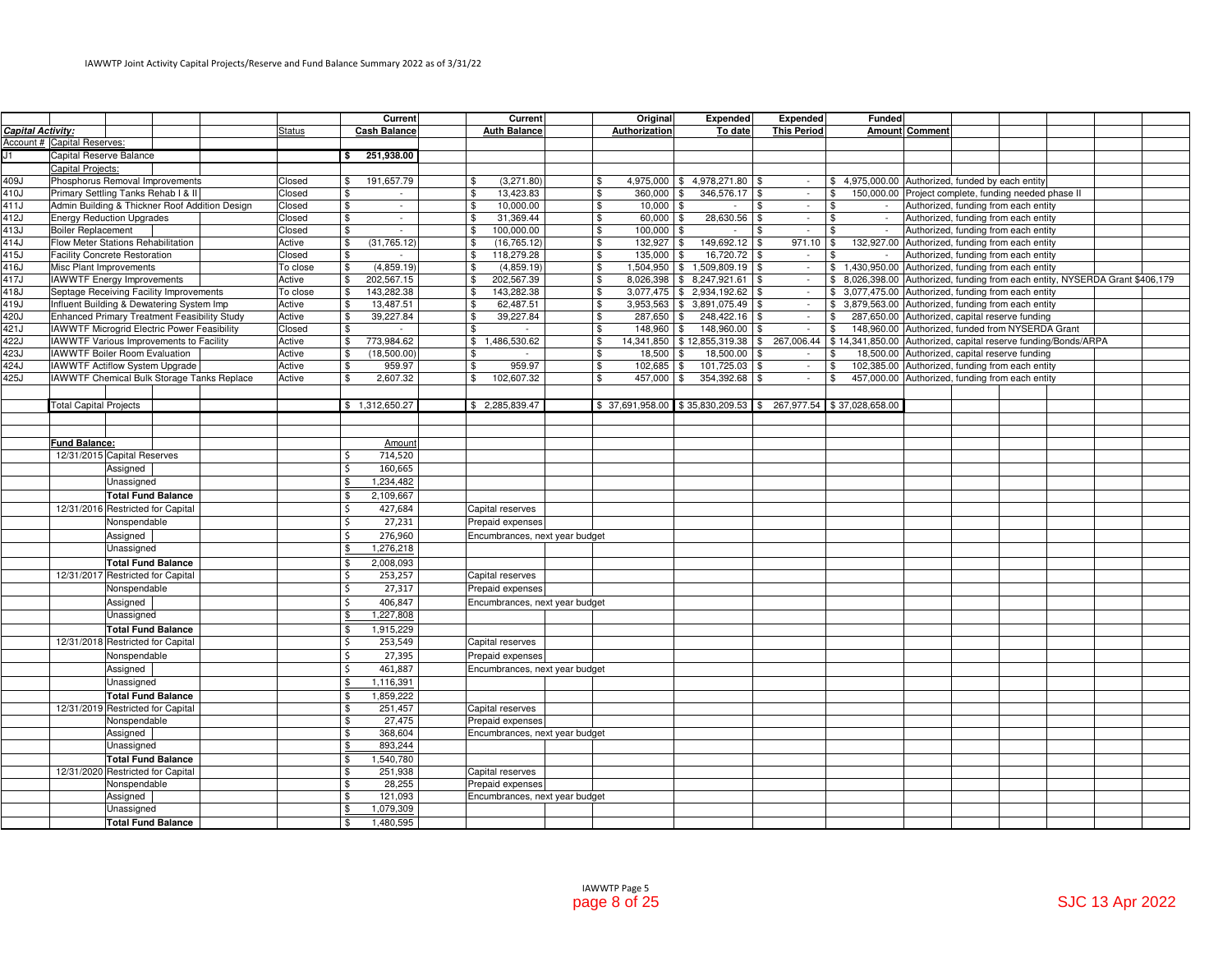## City of Ithaca IAWWTP Summary of CP 414J 4/8/2022

|                                                  |                                            |                                         | <b>IAWWTP Flow Meter Stations Rehabilitation CP 414J</b> |                            |                            |              |                       |                                                                                                                                               |             |  |
|--------------------------------------------------|--------------------------------------------|-----------------------------------------|----------------------------------------------------------|----------------------------|----------------------------|--------------|-----------------------|-----------------------------------------------------------------------------------------------------------------------------------------------|-------------|--|
|                                                  |                                            |                                         |                                                          |                            |                            |              |                       |                                                                                                                                               |             |  |
| Authorizations:                                  |                                            |                                         |                                                          |                            |                            |              | Amount Source         |                                                                                                                                               |             |  |
|                                                  | 6/2/2004 CC regular Meeting                |                                         |                                                          |                            |                            |              | \$                    | \$100,000,00 Capital Reserve J1/Bonds                                                                                                         | issued 8/04 |  |
|                                                  | 12/9/2017 CC regular Meeting               |                                         |                                                          |                            |                            |              |                       | 2,927.00 Capital Reserve J1/Bonds                                                                                                             |             |  |
|                                                  | 3/4/2020 CC regular Meeting                |                                         |                                                          | CFA Grant                  |                            |              | 30,000.00 Grant<br>\$ |                                                                                                                                               |             |  |
|                                                  |                                            |                                         |                                                          | Engineering Planning grant |                            |              |                       | 20% match                                                                                                                                     |             |  |
|                                                  |                                            |                                         |                                                          |                            |                            |              |                       |                                                                                                                                               |             |  |
|                                                  |                                            |                                         |                                                          |                            |                            |              |                       |                                                                                                                                               |             |  |
| <b>Total Authorization</b>                       |                                            |                                         |                                                          |                            |                            |              | \$132,927.00          |                                                                                                                                               |             |  |
|                                                  |                                            |                                         |                                                          |                            |                            |              |                       |                                                                                                                                               |             |  |
|                                                  |                                            |                                         |                                                          |                            |                            |              |                       |                                                                                                                                               |             |  |
|                                                  |                                            |                                         |                                                          |                            |                            |              |                       |                                                                                                                                               |             |  |
| Expenditures:                                    |                                            |                                         |                                                          |                            |                            |              |                       |                                                                                                                                               |             |  |
| Date                                             | Payee                                      |                                         |                                                          |                            | PO                         | Voucher      | Amount                | Comments                                                                                                                                      |             |  |
| 10/17/2007 Dataflow                              |                                            |                                         |                                                          |                            |                            | 1024<br>1025 | \$<br>\$              | 123.00 inv 40209 for bid documents<br>73.30 inv 40347 for additional documents                                                                |             |  |
| 10/24/2007 Dataflow<br>11/15/2007 Ithaca Journal |                                            |                                         |                                                          |                            |                            | 1026         | \$                    | 31.05 inv 1140935 legal ad                                                                                                                    |             |  |
|                                                  | <b>UPS</b>                                 |                                         |                                                          |                            |                            | 1027         | \$                    | 30.40 inv AE5225407, AE5225417 delivery of documents                                                                                          |             |  |
| 11/24/2008 City of Ithaca W/S                    |                                            |                                         |                                                          |                            |                            | 1050         | \$                    | 2,185.00 inv 8360 manholes provided to contractor                                                                                             |             |  |
|                                                  | 12/18/2008 McPherson Builders              |                                         |                                                          | \$61,993.00                |                            | 1057         | \$                    | 59,808.00 App 1 final const work for Sanitary Sewer Flow Monitioring Station                                                                  |             |  |
|                                                  | 9/16/2010 Siemens Industry                 |                                         |                                                          |                            |                            | 1076         | \$                    | 2,592.80 inv 5564418859 monitoring station upgrade Danby Road                                                                                 |             |  |
|                                                  | 10/10/2010 McMaster-Carr                   |                                         |                                                          |                            |                            | 1077         | \$                    | 621.18 inv 63622659 flow stations control cabinet                                                                                             |             |  |
|                                                  | 10/27/2010 Siemens Industry                |                                         |                                                          |                            |                            | 1078         | \$                    | 487.86 Inv 5564561637 monitoring station part                                                                                                 |             |  |
|                                                  |                                            | 2/1/2011 Pleasant Valley Electric Inc   |                                                          | ap10                       | 5,074.84<br>\$             | 1081         | \$                    | 1,373.00 inv 18257 new service at the pump station                                                                                            |             |  |
|                                                  |                                            | 2/25/2011 Pleasant Valley Electric Inc  |                                                          |                            |                            | 1082         | \$                    | 188.70 inv 18397 electrical work at breaker                                                                                                   |             |  |
| 6/10/2011 Ritec                                  |                                            |                                         |                                                          |                            |                            | 1084         | \$                    | 504.16 inv 21130 monitoring station part                                                                                                      |             |  |
|                                                  |                                            | 6/12/2012 Process Control Specialists   |                                                          |                            |                            | 1096         | \$                    | 4,690.09 inv 12.036, 12.040, 12.041 for instrumentation for remote site flow metering stations                                                |             |  |
|                                                  | 8/22/2012 McMaster-Carr                    |                                         |                                                          | \$5,065.31                 |                            | 1099         | \$                    | 375.22  inv 32680468 flow meter equip                                                                                                         |             |  |
|                                                  |                                            | 5/31/2013 Process Control Specialists   |                                                          | \$6,005.66                 |                            | 1108<br>1109 | \$<br>\$              | 4,509.79 inv 13.035, 13.036 for instrumentation for remote site flow metering stations                                                        |             |  |
|                                                  | 2/31/2017 MRB Group                        | 6/20/2013 Process Control Specialists   |                                                          |                            |                            | 1282         | \$                    | 1,495.87  inv 13.041, 13.048 for instrumentation for remote site flow metering stations<br>710.00 inv 25796 Flow meter work 11/26/17-12/23/17 |             |  |
|                                                  | 2/26/2018 MRB Group                        |                                         |                                                          |                            |                            | 1283         | \$                    | 1,668.67 inv 26014 Flow meter work 12/24/17-1/20/18                                                                                           |             |  |
|                                                  | 3/17/2018 MRB Group                        |                                         |                                                          |                            |                            | 1287         | \$                    | 1,748.67 inv 26214 Flow meter work 1/21/18-2/17/18                                                                                            |             |  |
|                                                  | 4/9/2018 MRB Group                         |                                         |                                                          |                            |                            | 1288         | \$                    | 5,577.34 inv 26419 Flow meter work 2/21/18-3/17/18                                                                                            |             |  |
|                                                  | 5/8/2018 MRB Group                         |                                         |                                                          |                            |                            | 1289         | \$                    | 2,023.55 inv 26762 Flow meter work 3/18/18-4/14/18                                                                                            |             |  |
|                                                  | 6/13/2008 MRB Group                        |                                         |                                                          |                            |                            | 1291         |                       | 880.00 inv 26762 Flow meter work 4/15/18-5/12/18                                                                                              |             |  |
|                                                  | 7/9/2018 MRB Group                         |                                         |                                                          |                            |                            | 1293         | \$                    | 777.34 inv 27129 Flow meter work 5/13/18-6/9/18                                                                                               |             |  |
|                                                  | 8/6/2018 MRB Group                         |                                         |                                                          |                            |                            | 1295         | \$                    | 1,257.34 inv 27373 Flow meter work 6/10/18-7/7/18                                                                                             |             |  |
|                                                  | 9/10/2018 MRB Group                        |                                         |                                                          |                            |                            | 1300         | \$                    | 457.34 inv 27687 Flow meter work 7/8/18-8/4/18                                                                                                |             |  |
|                                                  | 9/25/2018 MRB Group                        |                                         |                                                          |                            |                            | 1301         | \$                    | 1,120.00 inv 28014 Flow meter work 8/5/18-9/1/18                                                                                              |             |  |
|                                                  | 0/23/2018 MRB Group                        |                                         |                                                          |                            |                            | 1303         | \$                    | 480.00 inv 28236 Flow meter work 9/2/18-9/29/18                                                                                               |             |  |
|                                                  | 12/31/2018 MRB Group                       |                                         |                                                          |                            |                            | 1306         | \$                    | 1,188.67 inv 28812 Flow meter work 10/28/18-11/24/18                                                                                          |             |  |
|                                                  | 3/14/2019 MRB Group                        |                                         | \$17,887.59                                              |                            |                            | 1320         | \$                    | 1,120.00 inv 29641 Flow meter work 1/20/19-2/16/19                                                                                            |             |  |
|                                                  | 4/15/2019 MRB Group                        |                                         |                                                          | ap18                       |                            | 1322         | \$                    | 708.67 inv 29095 Flow meter work 12/25/18-12/22/18                                                                                            |             |  |
|                                                  | <b>MRB Group</b>                           |                                         |                                                          |                            | 1,028.67<br>\$             | 1322         | \$                    | 320.00 inv 29957 Flow meter work 2/17/19-3/16/19                                                                                              |             |  |
|                                                  | 5/20/2019 MRB Group<br>7/22/2019 MRB Group |                                         |                                                          |                            |                            | 1324<br>1325 | \$<br>\$              | 1,120.00 inv 30412 Flow meter work 3/17/19-4/13/19<br>2,720.00 inv 30958 Flow meter work 5/12/19-6/8/19                                       |             |  |
|                                                  | 10/8/2019 MRB Group                        |                                         | $\overline{\$}$ 5,559.91                                 |                            |                            | 1331         | \$                    | 279.91 inv 32113 Flow meter work 8/4/19-8/31/19                                                                                               |             |  |
|                                                  | 5/19/2020 Lectre Development               |                                         |                                                          |                            |                            | 1338         | \$                    | 25,330.00  inv I-200302, I200303, I200304, I200305, I200306, I200307, I200308 5 flow meters                                                   |             |  |
|                                                  | <b>MRB Group</b>                           |                                         |                                                          |                            | \$25,745.83                | 1337         |                       | 415.83 inv 34672 Flow meter work 3/15/20-4/11/20                                                                                              |             |  |
|                                                  | 6/15/2020 MRB Group                        |                                         |                                                          |                            |                            | 1339         | \$                    | 1,212.63 inv 35012 Flow meter work 4/12/20-5/9/20                                                                                             |             |  |
|                                                  | 8/19/2020 MRB Group                        |                                         |                                                          |                            |                            | 1352         | \$                    | 3,490.98 inv 35597, 35698 Flow meter work 5/10/20-7/4/2020                                                                                    |             |  |
|                                                  | 9/9/2020 MRB Group                         |                                         |                                                          |                            |                            | 1353         | \$                    | 1,155.36 inv 36068 flow meter work 7/7/20-8/4/20                                                                                              |             |  |
|                                                  | 10/14/2020 MRB Group                       |                                         |                                                          |                            |                            | 1362         | \$                    | 2,463.41  inv 36769, 36470 flow meter work 8/2/20-9/26/20                                                                                     |             |  |
|                                                  |                                            |                                         |                                                          |                            |                            | 1368         | \$                    |                                                                                                                                               |             |  |
|                                                  | 11/18/2020 MRB Group                       |                                         |                                                          |                            |                            |              |                       | 1,679.95 inv 37067 flow meter work 9/27/20- 10/24/20                                                                                          |             |  |
|                                                  | 12/23/2020 MRB Group                       |                                         | \$36,485.20                                              |                            |                            | 1370         | \$                    | 737.04 inv 37448 flow meter work 11/1/20-11/24/20                                                                                             |             |  |
|                                                  | 3/10/2021 MRB Group                        |                                         |                                                          |                            |                            | 1390         |                       | 174.30 inv 37982 flow meter work 12/20/20-1/16/2021                                                                                           |             |  |
|                                                  | 4/7/2021 MRB Group                         |                                         |                                                          |                            |                            | 1402         | \$                    | 480.57 inv 38212 flow meter work 1/18/21-2/15/21                                                                                              |             |  |
|                                                  | 4/21/2021 MRB Group                        |                                         |                                                          |                            | \$1,869.99                 | 1405         | \$                    | 1,389.42 inv 38576 flow meter work 2/15/21-3/16/21                                                                                            |             |  |
|                                                  | 5/12/2021 MRB Group                        |                                         |                                                          |                            |                            | 1408         | \$                    | 1,419.55 inv 38938 flow meter work 3/17/21-4/13/21                                                                                            |             |  |
|                                                  | 6/23/2021 MRB Group                        |                                         |                                                          |                            |                            | 1418         | \$                    | 779.12 inv 39281 flow meter work 4/13/21-5/7/21                                                                                               |             |  |
|                                                  | 10/20/2021 MRB Group                       |                                         |                                                          |                            |                            | 1434         | \$                    | 525.39 inv 40651 flow meter work 8/4/21-8/27/21                                                                                               |             |  |
|                                                  | 11/3/2021 MRB Group                        |                                         |                                                          |                            |                            | 1435         | \$                    | 896.40 inv 40931 flow meter work 8/29/21-9/25/21                                                                                              |             |  |
|                                                  | 12/8/2021 MRB Group                        |                                         |                                                          |                            |                            | 1438 \$      |                       | 2,024.37 inv 41189 flow meter work 9/25/21-10/25/21                                                                                           |             |  |
|                                                  | 2/9/2022 MRB Group                         |                                         |                                                          | ap21                       |                            | 1461<br>1468 | \$<br>\$              | 1,299.78 inv 41905 flow meter work 11/21/21-12/18/21<br>971.10 inv 42246 & 42607 flow meter work 12/19/21-1/15/22, 1/16/22-2/12/22            |             |  |
|                                                  | 3/9/2022 MRB Group                         |                                         |                                                          |                            |                            |              |                       |                                                                                                                                               |             |  |
|                                                  |                                            |                                         |                                                          |                            |                            |              |                       |                                                                                                                                               |             |  |
|                                                  |                                            |                                         |                                                          |                            |                            |              |                       |                                                                                                                                               |             |  |
| <b>Total Expenditures to date</b>                |                                            |                                         |                                                          |                            |                            |              | \$149,692.12          |                                                                                                                                               |             |  |
|                                                  |                                            |                                         |                                                          |                            |                            |              |                       |                                                                                                                                               |             |  |
| <b>Balance of Authorization</b>                  |                                            |                                         |                                                          |                            |                            |              | \$(16,765.12)         |                                                                                                                                               |             |  |
|                                                  |                                            |                                         |                                                          |                            |                            |              |                       |                                                                                                                                               |             |  |
|                                                  |                                            |                                         |                                                          |                            |                            |              |                       |                                                                                                                                               |             |  |
|                                                  |                                            |                                         |                                                          |                            |                            |              |                       |                                                                                                                                               |             |  |
| Funding Sources:                                 |                                            |                                         |                                                          |                            |                            |              |                       |                                                                                                                                               |             |  |
|                                                  |                                            | 12/9/2013 From Capital Reserve J-1      |                                                          |                            |                            |              | \$100,000.00          |                                                                                                                                               |             |  |
|                                                  |                                            | 5/20/2019 From Capital Reserve J-1      |                                                          |                            |                            |              | \$<br>2,927.00        |                                                                                                                                               |             |  |
|                                                  |                                            | 12/24/2020 EFC EPG #90698 grant partial |                                                          |                            | Wire                       |              | \$                    | 15,000.00 2020 revenue                                                                                                                        |             |  |
|                                                  |                                            |                                         |                                                          |                            |                            |              |                       |                                                                                                                                               |             |  |
| <b>Total Funding</b>                             |                                            |                                         |                                                          |                            |                            |              | \$117,927.00          |                                                                                                                                               |             |  |
|                                                  |                                            |                                         |                                                          |                            |                            |              |                       |                                                                                                                                               |             |  |
|                                                  |                                            |                                         |                                                          |                            |                            |              |                       |                                                                                                                                               |             |  |
|                                                  |                                            |                                         |                                                          |                            |                            |              |                       |                                                                                                                                               |             |  |
| Cash Balance                                     |                                            |                                         |                                                          |                            |                            |              | \$ (31,765.12)        |                                                                                                                                               |             |  |
|                                                  |                                            |                                         |                                                          |                            |                            |              |                       |                                                                                                                                               |             |  |
|                                                  |                                            |                                         |                                                          |                            |                            |              |                       |                                                                                                                                               |             |  |
| Contracts:                                       |                                            |                                         |                                                          |                            |                            |              |                       |                                                                                                                                               |             |  |
|                                                  |                                            |                                         | Amount                                                   | Expended                   | Balance                    |              |                       |                                                                                                                                               |             |  |
| <b>McPherson Builders</b>                        |                                            |                                         | \$59,808.00                                              | \$59,808.00                |                            |              |                       |                                                                                                                                               |             |  |
| <b>MRB Group</b>                                 |                                            |                                         |                                                          | \$24,900.00 \$45,272.70    | \$ (20,372.70) Design work |              |                       |                                                                                                                                               |             |  |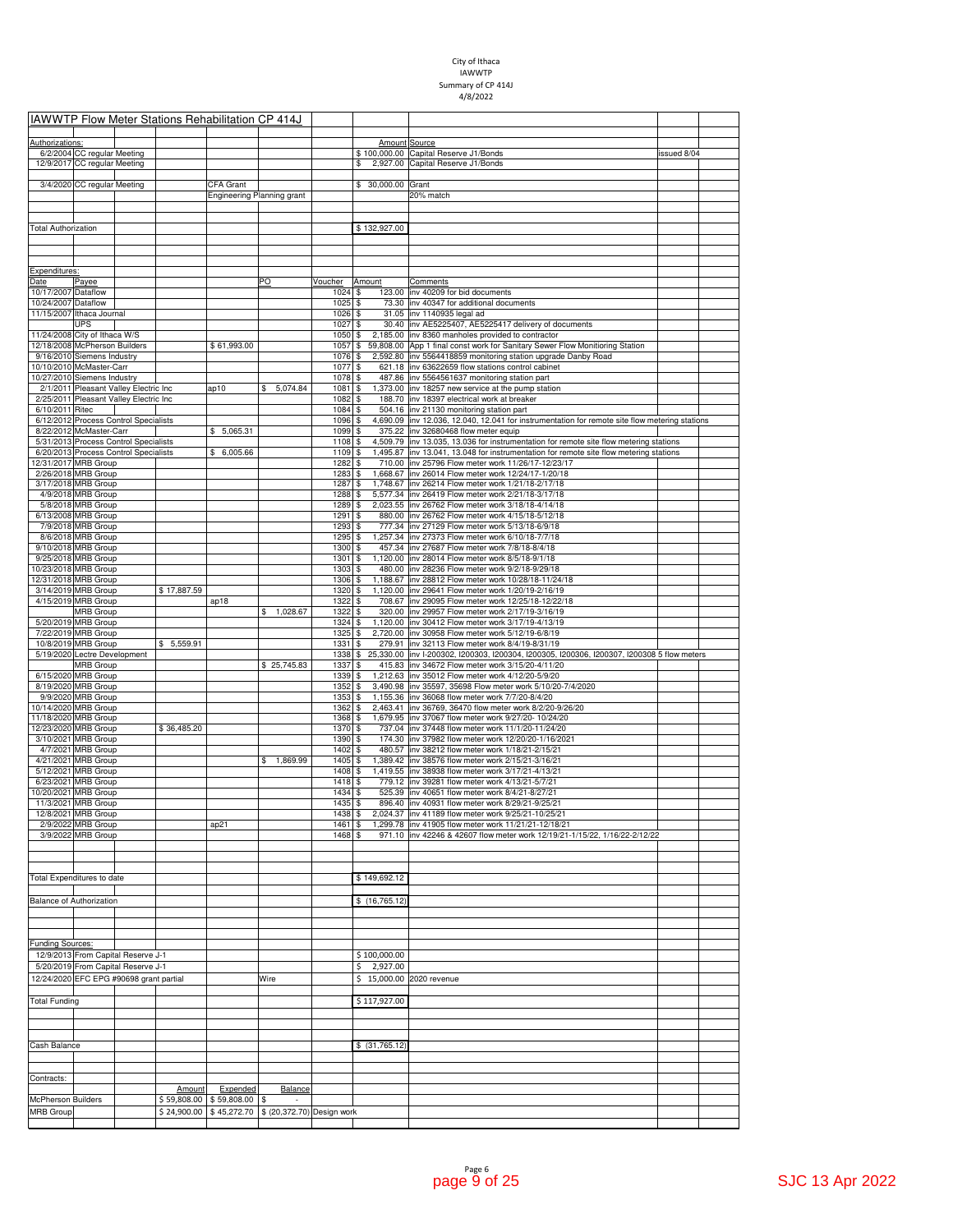| IAWWTF Design for Various Improvements to Plant 422J |              |                |                    |          |                                           |                      |                                                                           |                                 |                        |                            |                                |
|------------------------------------------------------|--------------|----------------|--------------------|----------|-------------------------------------------|----------------------|---------------------------------------------------------------------------|---------------------------------|------------------------|----------------------------|--------------------------------|
|                                                      |              |                |                    |          |                                           |                      |                                                                           |                                 |                        |                            |                                |
| Authorizations:                                      |              |                |                    |          |                                           | Amount Source        |                                                                           |                                 |                        | Allocation per SJS Budget: |                                |
| 12/6/2017 Regular CC meeting                         |              | City of Ithaca | \$<br>248,088      | 0.571401 |                                           | \$                   | 434,175.00 Reserve/Bonds                                                  | \$                              | 434,175 2/15/2018 BANS |                            | \$<br>$\overline{\phantom{a}}$ |
|                                                      |              | Town of Ithaca | \$<br>177,491      | 0.408801 |                                           | \$                   |                                                                           |                                 |                        |                            | \$<br>÷.                       |
|                                                      |              | Town of Dryden | 8,596<br>\$        | 0.019798 |                                           |                      |                                                                           | \$                              |                        |                            | \$<br>÷.                       |
|                                                      |              |                | 434,175<br>\$      |          |                                           |                      |                                                                           | \$<br>$\overline{\phantom{a}}$  |                        |                            | \$<br>$\sim$                   |
| 12/5/2018 Regular CC meeting                         |              | City of Ithaca | 4,108,366<br>\$    |          |                                           | \$7,190,000.00 Bonds |                                                                           | \$                              | 7,190,000 2/19/2019    |                            |                                |
|                                                      |              | Town of Ithaca | 2,939,272<br>\$    |          |                                           |                      |                                                                           |                                 |                        |                            |                                |
|                                                      |              | Town of Dryden | 142,362<br>\$      |          |                                           |                      |                                                                           |                                 |                        |                            |                                |
|                                                      |              |                | 7,190,000<br>\$    |          |                                           |                      |                                                                           |                                 |                        |                            |                                |
|                                                      |              |                |                    |          |                                           |                      |                                                                           |                                 |                        |                            |                                |
| 1/8/2020 Regular CC meeting                          |              | City of Ithaca | 2,238,559<br>\$    |          | \$<br>11,541,850.00 \$ 3,917,675.00 Bonds |                      |                                                                           | \$ 3,917,675.00   2/19/2021 BAN |                        |                            |                                |
|                                                      |              | Town of Ithaca | \$<br>1,601,546    |          |                                           |                      |                                                                           |                                 |                        |                            |                                |
|                                                      |              | Town of Dryden | \$<br>77,570       |          |                                           |                      |                                                                           |                                 |                        |                            |                                |
|                                                      |              |                | \$<br>3,917,675    |          |                                           |                      |                                                                           |                                 |                        |                            |                                |
|                                                      |              |                |                    |          |                                           |                      |                                                                           |                                 |                        |                            |                                |
| 5/5/2021 Regular CC meeting ARPA                     |              | City of Ithaca | \$<br>942,812      | 0.571401 |                                           |                      | \$ 1,650,000.00 Various sources                                           |                                 |                        |                            |                                |
|                                                      |              | Town of Ithaca | \$<br>674,521      | 0.408801 |                                           |                      |                                                                           |                                 |                        |                            |                                |
|                                                      |              | Town of Dryden | 32,667<br>\$       | 0.019798 |                                           |                      |                                                                           |                                 |                        |                            |                                |
|                                                      |              |                | 1,650,000<br>\$    |          |                                           |                      |                                                                           |                                 |                        |                            |                                |
|                                                      |              |                |                    |          |                                           |                      |                                                                           |                                 |                        |                            |                                |
| 10/6/2021 Regular CC meeting ARPA                    |              | City of Ithaca | 657,111 ARPA<br>\$ |          |                                           | \$1,150,000.00       |                                                                           |                                 |                        |                            |                                |
|                                                      |              | Town of Ithaca | \$<br>470,121      |          |                                           |                      |                                                                           |                                 |                        |                            |                                |
| \$<br>492,889                                        |              | Town of Dryden | 22,768<br>\$       |          |                                           |                      |                                                                           |                                 |                        |                            |                                |
|                                                      |              |                | 1,150,000<br>\$    |          |                                           |                      |                                                                           |                                 |                        |                            |                                |
|                                                      |              |                |                    |          |                                           |                      |                                                                           |                                 |                        |                            |                                |
|                                                      |              |                |                    |          |                                           |                      |                                                                           |                                 |                        |                            |                                |
| \$<br>1,599,923                                      |              |                |                    |          |                                           |                      |                                                                           |                                 |                        |                            |                                |
|                                                      |              |                |                    |          |                                           |                      |                                                                           |                                 |                        |                            |                                |
| <b>Total Authorization</b>                           |              |                |                    |          |                                           | \$14,341,850.00      |                                                                           | \$11,541,850                    |                        |                            |                                |
|                                                      |              |                |                    |          |                                           |                      |                                                                           |                                 |                        |                            |                                |
|                                                      |              |                |                    |          |                                           |                      |                                                                           |                                 |                        |                            |                                |
| Expenditures:                                        |              |                |                    |          |                                           |                      |                                                                           |                                 |                        |                            |                                |
| Date<br>Payee                                        |              |                |                    | PO       | Voucher                                   |                      | Amount Comment                                                            |                                 |                        |                            |                                |
| 5/8/2018 GHD Consulting Services Inc                 |              |                |                    |          | 1290 \$                                   |                      | 41,962.00   inv 66144, 66722 engineering services                         |                                 |                        |                            |                                |
| <b>Fiscal Advisors</b>                               |              |                |                    |          | 1284 \$                                   |                      | 220.19 Bonding cost                                                       |                                 |                        |                            |                                |
| <b>Premier Printing</b>                              |              |                |                    |          | 1285 \$                                   |                      | 69.44 Bonding cost                                                        |                                 |                        |                            |                                |
| Orrick                                               |              |                |                    |          | 1286 \$                                   |                      | 160.02 Bonding cost                                                       |                                 |                        |                            |                                |
| 6/13/2018 GHD Consulting Services Inc                |              |                |                    |          | $1292$ \$                                 |                      | 24,198.00 inv 67191 engineering services to 5/19/18                       |                                 |                        |                            |                                |
| 7/9/2018 GHD Consulting Services Inc                 |              |                |                    |          | $1294$ \$                                 |                      | 49,620.00   inv 67712 engineering services to 6/23/18                     |                                 |                        |                            |                                |
| 8/21/2018 GHD Consulting Services Inc                |              |                |                    |          | $1296$ \$                                 |                      | 70,295.00   inv 68181 engineering services to 7/21/18                     |                                 |                        |                            |                                |
| 10/15/2018 GHD Consulting Services Inc               |              |                |                    |          | 1302 \$                                   |                      | 82,700.00   inv 945516 engineering services to 8/18/18                    |                                 |                        |                            |                                |
| 10/23/2018 GHD Consulting Services Inc               |              |                |                    |          | $1304$ \$                                 |                      | 82,700.00   inv 69129 engineering services to 9/29/18                     |                                 |                        |                            |                                |
| 11/14/2018 GHD Consulting Services Inc               |              |                |                    |          | $1305$ \$                                 |                      | 20,675.00   inv 69625 engineering services to 10/20/18                    |                                 |                        |                            |                                |
| 12/13/2018 GHD Consulting Services Inc               |              |                |                    |          | 1307 \$                                   |                      | 22,000.00   inv 70180 engineering services to 11/17/18                    |                                 |                        |                            |                                |
| 12/31/2018 GHD Consulting Services Inc               |              |                | \$405,599.65       |          | 1308 \$                                   |                      | 11,000.00  inv 70617 engineering services to 12/15/18                     |                                 |                        |                            |                                |
| 3/15/2019 GHD Consulting Services Inc<br>SourceMedia | <b>Bonds</b> |                |                    |          | 1319 \$<br>1309 \$                        |                      | 5,000.00  inv 71222 engineering services to 1/19/19<br>29.03 Bonding cost |                                 |                        |                            |                                |
| Moody's                                              |              |                |                    |          | 1311S                                     |                      | 611.24 Bonding cost                                                       |                                 |                        |                            |                                |
|                                                      |              |                |                    |          | 1316 \$                                   |                      | 86.13 Bonding cost                                                        |                                 |                        |                            |                                |
| <b>Premier Printing</b><br><b>Fiscal Advisors</b>    |              |                |                    |          | $1313$ \$                                 |                      | 527.89 Bonding cost                                                       |                                 |                        |                            |                                |
| Orrick                                               |              |                |                    |          | 1314 \$                                   |                      | 407.03 Bonding cost                                                       |                                 |                        |                            |                                |
| Orrick                                               | <b>BANs</b>  |                |                    |          | $1315$ \$                                 |                      | 2,789.75 Bonding cost                                                     |                                 |                        |                            |                                |
| <b>Fiscal Advisors</b>                               |              |                |                    |          | 1317S                                     |                      | 3,838.69 Bonding cost                                                     |                                 |                        |                            |                                |
|                                                      |              |                |                    |          |                                           |                      |                                                                           |                                 |                        |                            |                                |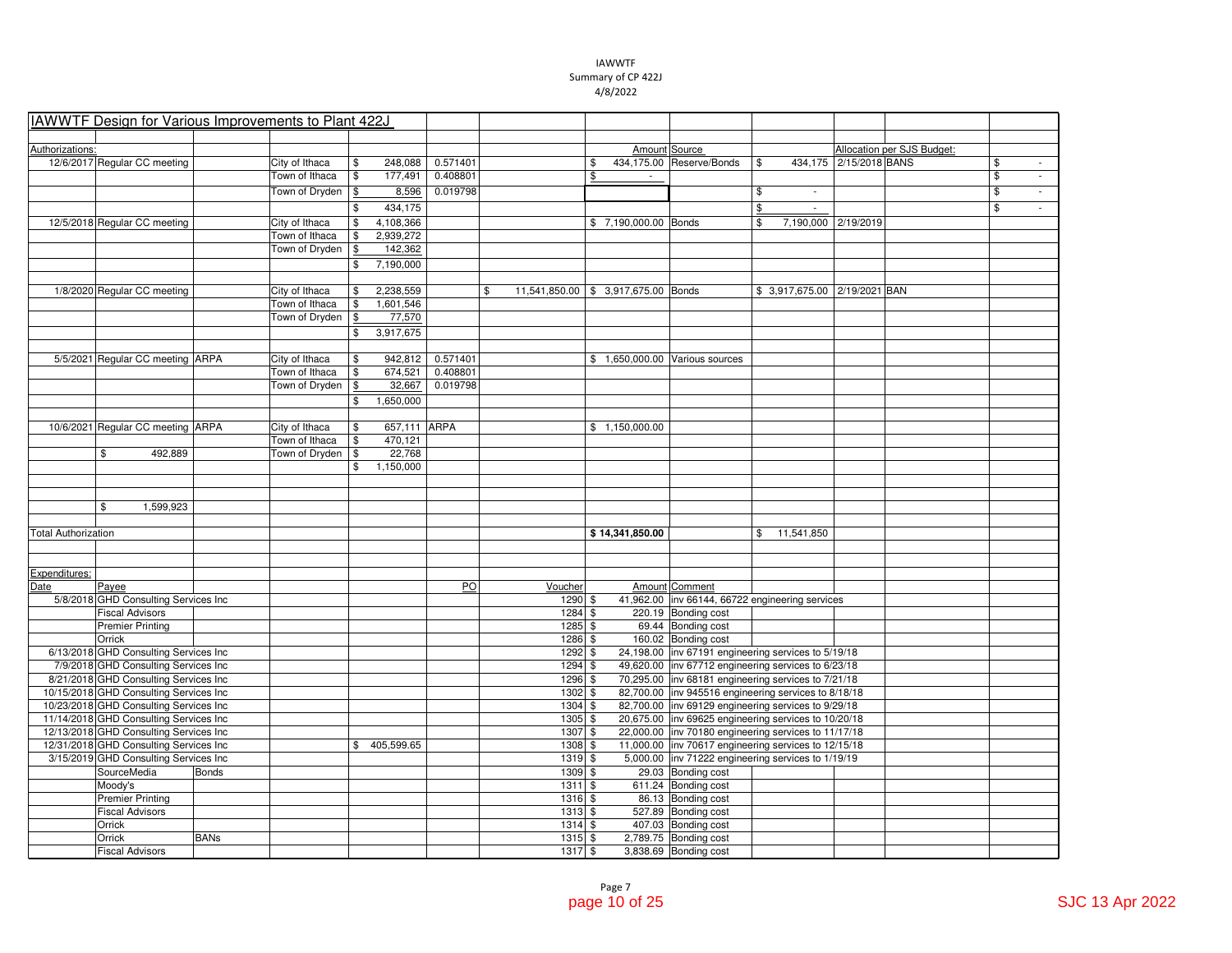|                            | IAWWTF Design for Various Improvements to Plant 422J |             |                                  |            |                     |                      |                                           |                      |                                                                         |                                 |                        |                                                                                                   |    |
|----------------------------|------------------------------------------------------|-------------|----------------------------------|------------|---------------------|----------------------|-------------------------------------------|----------------------|-------------------------------------------------------------------------|---------------------------------|------------------------|---------------------------------------------------------------------------------------------------|----|
|                            |                                                      |             |                                  |            |                     |                      |                                           |                      |                                                                         |                                 |                        |                                                                                                   |    |
| Authorizations:            |                                                      |             |                                  |            |                     |                      |                                           | Amount Source        |                                                                         |                                 |                        | Allocation per SJS Budget:                                                                        |    |
|                            | 12/6/2017 Regular CC meeting                         |             | City of Ithaca                   | \$         | 248.088             | 0.571401             |                                           | \$                   | 434,175.00 Reserve/Bonds                                                | \$                              | 434,175 2/15/2018 BANS |                                                                                                   | \$ |
|                            |                                                      |             | Town of Ithaca                   | \$         | 177,491             | 0.408801             |                                           | \$                   |                                                                         |                                 |                        |                                                                                                   | \$ |
|                            |                                                      |             | Town of Dryden                   | $\sqrt{2}$ | 8,596               | 0.019798             |                                           |                      |                                                                         | \$                              |                        |                                                                                                   | \$ |
|                            |                                                      |             |                                  | \$         | 434,175             |                      |                                           |                      |                                                                         | \$                              |                        |                                                                                                   | \$ |
|                            |                                                      |             |                                  |            |                     |                      |                                           |                      |                                                                         |                                 |                        |                                                                                                   |    |
|                            | 12/5/2018 Regular CC meeting                         |             | City of Ithaca                   |            | 4,108,366           |                      |                                           | \$7,190,000.00 Bonds |                                                                         | \$<br>7,190,000 2/19/2019       |                        |                                                                                                   |    |
|                            |                                                      |             | Town of Ithaca                   | \$         | 2,939,272           |                      |                                           |                      |                                                                         |                                 |                        |                                                                                                   |    |
|                            |                                                      |             | Town of Dryden                   | \$         | 142,362             |                      |                                           |                      |                                                                         |                                 |                        |                                                                                                   |    |
|                            |                                                      |             |                                  | \$         | 7,190,000           |                      |                                           |                      |                                                                         |                                 |                        |                                                                                                   |    |
|                            |                                                      |             |                                  |            | 2,238,559           |                      |                                           |                      |                                                                         |                                 |                        |                                                                                                   |    |
|                            | 1/8/2020 Regular CC meeting                          |             | City of Ithaca                   | \$         |                     |                      | \$<br>11,541,850.00 \$ 3,917,675.00 Bonds |                      |                                                                         | \$ 3,917,675.00   2/19/2021 BAN |                        |                                                                                                   |    |
|                            |                                                      |             | Town of Ithaca                   | \$<br>\$   | 1,601,546<br>77,570 |                      |                                           |                      |                                                                         |                                 |                        |                                                                                                   |    |
|                            |                                                      |             | Town of Dryden                   |            |                     |                      |                                           |                      |                                                                         |                                 |                        |                                                                                                   |    |
|                            |                                                      |             |                                  | \$         | 3,917,675           |                      |                                           |                      |                                                                         |                                 |                        |                                                                                                   |    |
|                            |                                                      |             |                                  |            |                     |                      |                                           |                      |                                                                         |                                 |                        |                                                                                                   |    |
|                            | 5/5/2021 Regular CC meeting ARPA                     |             | City of Ithaca<br>Town of Ithaca | \$<br>\$   | 942,812<br>674,521  | 0.571401<br>0.408801 |                                           |                      | \$1,650,000.00 Various sources                                          |                                 |                        |                                                                                                   |    |
|                            |                                                      |             |                                  |            |                     | 0.019798             |                                           |                      |                                                                         |                                 |                        |                                                                                                   |    |
|                            |                                                      |             | Town of Dryden                   | \$         | 32,667              |                      |                                           |                      |                                                                         |                                 |                        |                                                                                                   |    |
|                            |                                                      |             |                                  | \$         | 1.650.000           |                      |                                           |                      |                                                                         |                                 |                        |                                                                                                   |    |
|                            |                                                      |             |                                  |            |                     |                      |                                           |                      |                                                                         |                                 |                        |                                                                                                   |    |
|                            | 10/6/2021 Regular CC meeting ARPA                    |             | City of Ithaca                   | \$         | 657,111 ARPA        |                      |                                           | \$1,150,000.00       |                                                                         |                                 |                        |                                                                                                   |    |
|                            |                                                      |             | Town of Ithaca                   | \$         | 470,121             |                      |                                           |                      |                                                                         |                                 |                        |                                                                                                   |    |
|                            | 492,889<br>\$                                        |             | Town of Dryden                   | \$         | 22,768              |                      |                                           |                      |                                                                         |                                 |                        |                                                                                                   |    |
|                            |                                                      |             |                                  | \$         | 1,150,000           |                      |                                           |                      |                                                                         |                                 |                        |                                                                                                   |    |
|                            |                                                      |             |                                  |            |                     |                      |                                           |                      |                                                                         |                                 |                        |                                                                                                   |    |
|                            |                                                      |             |                                  |            |                     |                      |                                           |                      |                                                                         |                                 |                        |                                                                                                   |    |
|                            | \$<br>1,599,923                                      |             |                                  |            |                     |                      |                                           |                      |                                                                         |                                 |                        |                                                                                                   |    |
|                            |                                                      |             |                                  |            |                     |                      |                                           |                      |                                                                         |                                 |                        |                                                                                                   |    |
| <b>Total Authorization</b> |                                                      |             |                                  |            |                     |                      |                                           | \$14,341,850.00      |                                                                         | \$11,541,850                    |                        |                                                                                                   |    |
|                            |                                                      |             |                                  |            |                     |                      |                                           |                      |                                                                         |                                 |                        |                                                                                                   |    |
|                            |                                                      |             |                                  |            |                     |                      |                                           |                      |                                                                         |                                 |                        |                                                                                                   |    |
| Expenditures:<br>Date      | Payee                                                |             |                                  |            |                     | PO                   | Voucher                                   |                      | Amount Comment                                                          |                                 |                        |                                                                                                   |    |
|                            | <b>Premier Printing</b>                              |             |                                  | \$         | 7,802.36            |                      | $1318$ \$                                 |                      | 1,173.92 Bonding cost                                                   |                                 |                        |                                                                                                   |    |
|                            | 4/4/2019 GHD Consulting Services Inc                 |             |                                  |            |                     |                      | $1321$ \$                                 |                      | 3,350.00 inv 71812 engineering services to 2/19/19                      |                                 |                        |                                                                                                   |    |
|                            | 4/30/2019 GHD Consulting Services Inc                |             |                                  |            |                     |                      | $1323$ \$                                 |                      | 17,000.00  inv 72375 engineering services to 3/26/19                    |                                 |                        |                                                                                                   |    |
|                            | 12/16/2019 GHD Consulting Services Inc               |             | \$<br>37,783.68                  |            |                     |                      | 1332 \$                                   |                      | 2,970.00   inv 75450 engineering services to 9/21/19                    |                                 |                        |                                                                                                   |    |
|                            | 1/21/2020 GHD Consulting Services Inc                |             | 39,810.00 ap19<br>\$             |            |                     |                      | $1333$ \$                                 |                      | 11,490.00   inv 76426 engineering services to 11/23/19                  |                                 |                        |                                                                                                   |    |
|                            | 3/10/2020 Premier Printing                           | <b>BANs</b> |                                  |            |                     |                      | 1335 \$                                   |                      | 709.19 Bonding cost                                                     |                                 |                        |                                                                                                   |    |
|                            | Orrick                                               |             |                                  |            |                     |                      | $1334$ \$                                 |                      | 1,653.88 Bonding cost                                                   |                                 |                        |                                                                                                   |    |
|                            | <b>Fiscal Advisors</b>                               |             |                                  |            |                     |                      | $1336$ \$                                 |                      | 2,778.52 Bonding cost                                                   |                                 |                        |                                                                                                   |    |
|                            | 6/15/2020 GHD Consulting Services Inc                |             |                                  |            |                     |                      | 1340 \$                                   |                      | 19,373.75   inv 78767 engineering services to 4/18/20                   |                                 |                        |                                                                                                   |    |
|                            | M.A. Bongiovanni, Inc.                               |             |                                  |            |                     |                      | 1341S                                     |                      | 353,637.50 App 1 General Construction 3/9/20-4/25/20                    |                                 |                        |                                                                                                   |    |
|                            | 6/24/2020 GHD Consulting Services Inc                |             |                                  |            |                     |                      | $1343$ \$                                 |                      | 22,574.75 inv 79199 engineering services to 5/23/20                     |                                 |                        |                                                                                                   |    |
|                            | M.A. Bongiovanni, Inc.                               |             |                                  |            | \$762,761.00        |                      | 1342S                                     |                      | 367,175.00 App 2 General Construction 4/25/20-5/31/20                   |                                 |                        |                                                                                                   |    |
|                            | 8/19/2020 M.A. Bongiovanni, Inc.                     |             |                                  |            |                     |                      | 1348 \$                                   |                      | 311,281.56 App 3 General Construction 6/1/20-6/30/20                    |                                 |                        |                                                                                                   |    |
|                            | 8/19/2020 GHD Consulting Services Inc                |             |                                  |            | \$409,434.50        |                      | $1349$ \$                                 |                      | 98,152.94 inv 79682,79683, 80125, 80126 engineering services to 7/25/20 |                                 |                        |                                                                                                   |    |
|                            | 9/9/2020 GHD Consulting Services Inc                 |             |                                  |            |                     |                      | $1357$ \$                                 |                      |                                                                         |                                 |                        | 143,190.24  inv 78481, 78766, 79198, 80472,80473 engineering services thru 8/22/20, and onsite re |    |
|                            | 9/1/2020 M.A. Bongiovanni, Inc.                      |             |                                  |            |                     |                      | $1354$ \$                                 |                      | 501,639.63 App 4 & 5 General Construction 7/1/20 thru 9/1/20            |                                 |                        |                                                                                                   |    |
|                            | 9/1/2020 Matco Electric                              |             |                                  |            | \$ 677,528.87       |                      | $1356$ \$                                 |                      | 32,699.00 App 1 for electrical services 7/1/20-7/31/20                  |                                 |                        |                                                                                                   |    |
|                            | 10/14/2020 GHD Consulting Services Inc               |             |                                  |            |                     |                      | 1361S                                     |                      | 39,287.54   inv 80773, 80774 engineering services through 9/19/2020     |                                 |                        |                                                                                                   |    |
|                            | Matco Electric                                       |             |                                  |            |                     |                      | $1360$ \$                                 |                      | 19,983.25 App 2 for electrical services 8/1/20-8/31/20                  |                                 |                        |                                                                                                   |    |
|                            |                                                      |             |                                  |            |                     |                      |                                           |                      |                                                                         |                                 |                        |                                                                                                   |    |
|                            | 10/21/2020 M.A. Bongiovanni, Inc.                    |             |                                  |            |                     |                      |                                           |                      | 1363 \$1,115,922.25 App 6 general construction 9/1/20 thru 9/30/20      |                                 |                        |                                                                                                   |    |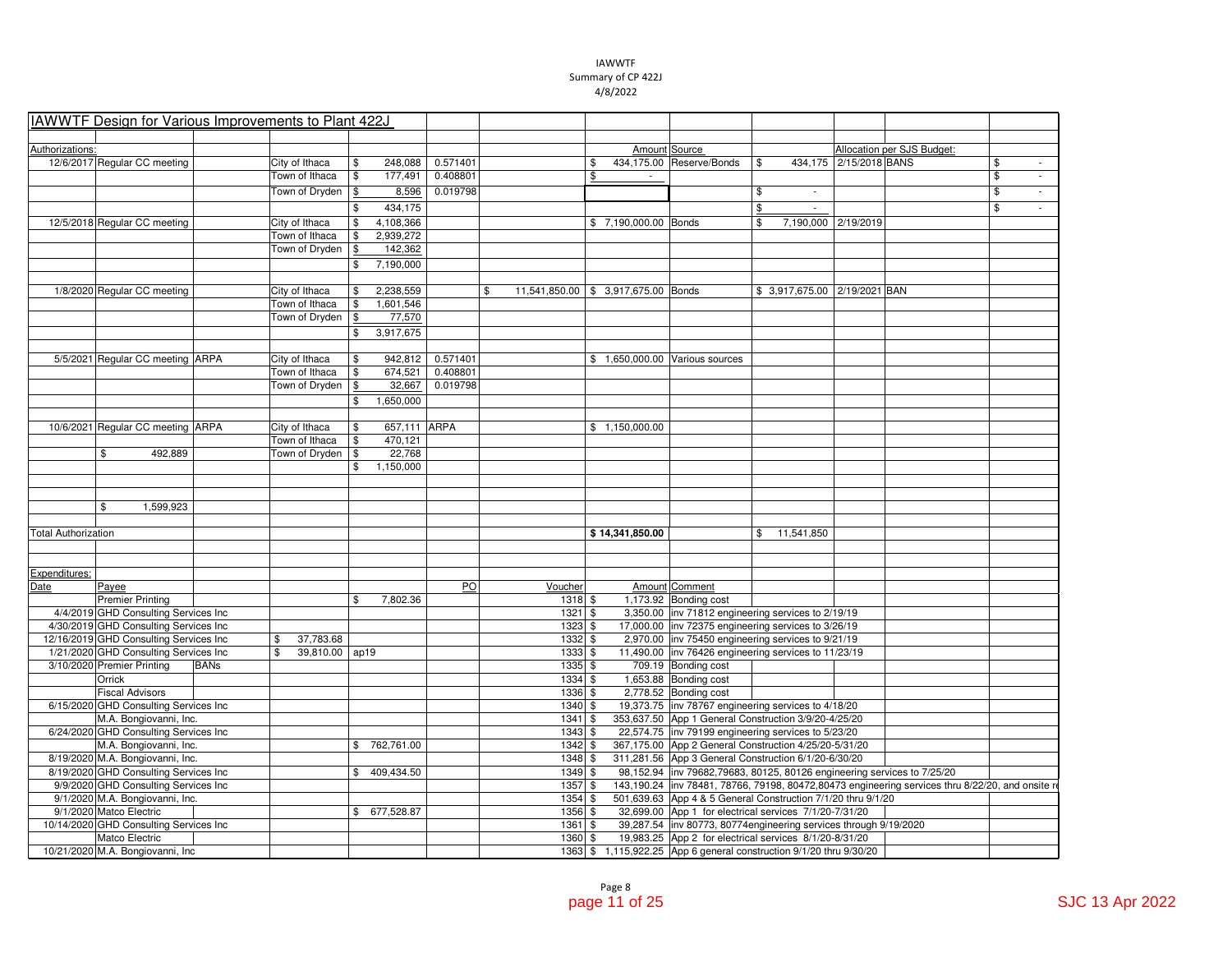|                            | IAWWTF Design for Various Improvements to Plant 422J |              |                |                    |          |                        |                                     |                                                                         |                                                      |                        |                                                                                                  |    |
|----------------------------|------------------------------------------------------|--------------|----------------|--------------------|----------|------------------------|-------------------------------------|-------------------------------------------------------------------------|------------------------------------------------------|------------------------|--------------------------------------------------------------------------------------------------|----|
|                            |                                                      |              |                |                    |          |                        |                                     |                                                                         |                                                      |                        |                                                                                                  |    |
| Authorizations:            |                                                      |              |                |                    |          |                        |                                     | Amount Source                                                           |                                                      |                        | Allocation per SJS Budget:                                                                       |    |
|                            | 12/6/2017 Regular CC meeting                         |              | City of Ithaca | \$<br>248.088      | 0.571401 |                        | \$                                  | 434,175.00 Reserve/Bonds                                                | \$                                                   | 434.175 2/15/2018 BANS |                                                                                                  | \$ |
|                            |                                                      |              | Town of Ithaca | \$<br>177,491      | 0.408801 |                        | \$                                  |                                                                         |                                                      |                        |                                                                                                  | \$ |
|                            |                                                      |              | Town of Dryden | \$<br>8,596        | 0.019798 |                        |                                     |                                                                         | \$                                                   |                        |                                                                                                  | \$ |
|                            |                                                      |              |                | 434,175<br>\$      |          |                        |                                     |                                                                         | \$<br>$\sim$                                         |                        |                                                                                                  | \$ |
|                            | 12/5/2018 Regular CC meeting                         |              | City of Ithaca | 4,108,366<br>\$    |          |                        | \$7,190,000.00 Bonds                |                                                                         | \$                                                   | 7,190,000 2/19/2019    |                                                                                                  |    |
|                            |                                                      |              | Town of Ithaca | 2,939,272<br>\$    |          |                        |                                     |                                                                         |                                                      |                        |                                                                                                  |    |
|                            |                                                      |              | Town of Dryden | \$<br>142,362      |          |                        |                                     |                                                                         |                                                      |                        |                                                                                                  |    |
|                            |                                                      |              |                | 7,190,000<br>\$    |          |                        |                                     |                                                                         |                                                      |                        |                                                                                                  |    |
|                            |                                                      |              |                |                    |          |                        |                                     |                                                                         |                                                      |                        |                                                                                                  |    |
|                            | 1/8/2020 Regular CC meeting                          |              | City of Ithaca | 2,238,559<br>\$    | \$       |                        | 11,541,850.00 \$ 3,917,675.00 Bonds |                                                                         | \$ 3,917,675.00   2/19/2021   BAN                    |                        |                                                                                                  |    |
|                            |                                                      |              | Town of Ithaca | \$<br>1,601,546    |          |                        |                                     |                                                                         |                                                      |                        |                                                                                                  |    |
|                            |                                                      |              | Town of Dryden | \$<br>77,570       |          |                        |                                     |                                                                         |                                                      |                        |                                                                                                  |    |
|                            |                                                      |              |                | \$<br>3,917,675    |          |                        |                                     |                                                                         |                                                      |                        |                                                                                                  |    |
|                            |                                                      |              |                |                    |          |                        |                                     |                                                                         |                                                      |                        |                                                                                                  |    |
|                            | 5/5/2021 Regular CC meeting ARPA                     |              | City of Ithaca | \$<br>942,812      | 0.571401 |                        |                                     | \$1,650,000.00 Various sources                                          |                                                      |                        |                                                                                                  |    |
|                            |                                                      |              | Town of Ithaca | 674,521<br>\$      | 0.408801 |                        |                                     |                                                                         |                                                      |                        |                                                                                                  |    |
|                            |                                                      |              | Town of Dryden | 32,667<br>\$       | 0.019798 |                        |                                     |                                                                         |                                                      |                        |                                                                                                  |    |
|                            |                                                      |              |                | 1,650,000<br>\$    |          |                        |                                     |                                                                         |                                                      |                        |                                                                                                  |    |
|                            |                                                      |              |                |                    |          |                        |                                     |                                                                         |                                                      |                        |                                                                                                  |    |
|                            | 10/6/2021 Regular CC meeting ARPA                    |              | City of Ithaca | 657,111 ARPA<br>\$ |          |                        | \$1,150,000.00                      |                                                                         |                                                      |                        |                                                                                                  |    |
|                            |                                                      |              | Town of Ithaca | 470,121<br>\$      |          |                        |                                     |                                                                         |                                                      |                        |                                                                                                  |    |
|                            | \$<br>492,889                                        |              | Town of Dryden | 22,768<br>\$       |          |                        |                                     |                                                                         |                                                      |                        |                                                                                                  |    |
|                            |                                                      |              |                | 1,150,000<br>\$    |          |                        |                                     |                                                                         |                                                      |                        |                                                                                                  |    |
|                            |                                                      |              |                |                    |          |                        |                                     |                                                                         |                                                      |                        |                                                                                                  |    |
|                            |                                                      |              |                |                    |          |                        |                                     |                                                                         |                                                      |                        |                                                                                                  |    |
|                            | \$<br>1,599,923                                      |              |                |                    |          |                        |                                     |                                                                         |                                                      |                        |                                                                                                  |    |
|                            |                                                      |              |                |                    |          |                        |                                     |                                                                         |                                                      |                        |                                                                                                  |    |
| <b>Total Authorization</b> |                                                      |              |                |                    |          |                        | \$14,341,850.00                     |                                                                         | \$11,541,850                                         |                        |                                                                                                  |    |
|                            |                                                      |              |                |                    |          |                        |                                     |                                                                         |                                                      |                        |                                                                                                  |    |
|                            |                                                      |              |                |                    |          |                        |                                     |                                                                         |                                                      |                        |                                                                                                  |    |
| Expenditures:              |                                                      |              |                |                    |          |                        |                                     |                                                                         |                                                      |                        |                                                                                                  |    |
| Date                       | Payee                                                |              |                |                    | PO       | Voucher                |                                     | Amount Comment                                                          |                                                      |                        |                                                                                                  |    |
|                            | Matco Electric Corp                                  |              |                | \$1,215,863.60     |          | $1364$ \$              |                                     | 40,670.56 App 3 services 9/1/20-9/30/20                                 |                                                      |                        |                                                                                                  |    |
|                            | 11/4/2020 GHD Consulting Services Inc                |              |                |                    |          | 1365 \$                |                                     |                                                                         |                                                      |                        | 64,496.48   Inv 77860 eng services thru 2/22/20, 81581 eng services thru 10/17/2020 and 81582 or |    |
|                            | M.A. Bongiovanni, Inc.                               |              |                |                    |          |                        |                                     | 1366 \$ 1,229,319.38 App 7 general construction 10/1/2020-10/31/2020    |                                                      |                        |                                                                                                  |    |
|                            | Matco Electric Corp                                  |              |                | \$1,383,510.11     |          | 1367 \$                |                                     | 89,694.25 App 4 for electrical services 10/1/20-10/31/20                |                                                      |                        |                                                                                                  |    |
|                            | 12/23/2020 M.A Bongiovanni, Inc                      |              |                |                    |          | 1371 \$                |                                     | 386,306.67 App 8 general construction 11/1/20-11/30/20                  |                                                      |                        |                                                                                                  |    |
|                            | <b>GHD Consulting Services Inc</b>                   |              |                |                    |          | 1372/1373 \$           |                                     |                                                                         |                                                      |                        | 37,475.60 inv 81792, 81793 engineering services and onsite rep thru 11/21/20                     |    |
|                            | Matco Electric Corp                                  |              | \$5,018,917.94 | \$ 564,678.27      |          | $1374$ \$              |                                     | 140,896.00 App 5 electrical services 11/1/20-11/30/20                   |                                                      |                        |                                                                                                  |    |
|                            | 1/27/2021 GHD Consulting Services Inc                |              |                | ap20               |          | 1380 \$                |                                     |                                                                         |                                                      |                        | 30,081.26   Inv 82330, 82333 engineering services and on-site rep thru 12/19/20                  |    |
|                            | John W. Danforth Co                                  |              | \$1,796,625.01 | ap20               |          | 1376 \$                |                                     | 339,247.35   Inv PB107690 pay app 1 services thru 11/30/20              |                                                      |                        |                                                                                                  |    |
|                            |                                                      |              |                | ap20               |          | 1377 \$                |                                     | 575,130.91 App 9 general construction 11/30-12/31/20                    |                                                      |                        |                                                                                                  |    |
|                            | M.A. Bongiovanni, Inc.                               |              |                |                    |          |                        |                                     |                                                                         | 852,165.49 App 6 electrical services 12/1-12/31/2020 |                        |                                                                                                  |    |
|                            | Matco Electric Corporation                           |              | \$2,361,303.28 | ap20               |          | $1378$ \$              |                                     |                                                                         |                                                      |                        |                                                                                                  |    |
|                            | 3/10/2021 M.A. Bongiovanni, Inc                      |              | \$7,822,406.85 |                    |          |                        |                                     | 1392/1393 \$ 1,012,005.49 App10 and 11 construction 1/1/21 thru 2/28/21 |                                                      |                        |                                                                                                  |    |
|                            | <b>GHD Consulting Services Inc.</b>                  |              |                |                    |          | 1394/1395/1396/1397 \$ |                                     |                                                                         |                                                      |                        | 66,610.52  inv 82821, 82822, 83265, and 83266 engineering services and on-site rep thru 2/20/21  |    |
|                            | Matco Electric Corp                                  |              | \$1,439,199.91 |                    |          | 1398/1399 \$           |                                     | 360,583.90 App 7 & 8 electrical services thru 2/28/2021                 |                                                      |                        |                                                                                                  |    |
|                            | <b>Fiscal Advisors</b>                               | <b>Bonds</b> |                |                    |          | 1382 \$                |                                     | 7,253.35 Bonding cost                                                   |                                                      |                        |                                                                                                  |    |
|                            | Moody's                                              |              |                |                    |          | 1383 \$                |                                     | $9,162.12$ Bonding cost                                                 |                                                      |                        |                                                                                                  |    |
|                            |                                                      |              |                |                    |          |                        |                                     |                                                                         |                                                      |                        |                                                                                                  |    |
|                            | <b>Premier Printing</b><br>Orrick                    |              |                |                    |          | $1387$ \$              |                                     | 1,221.62 Bonding cost                                                   |                                                      |                        |                                                                                                  |    |
|                            | <b>Fiscal Advisors</b>                               | <b>BANs</b>  |                |                    |          | 1388 \$<br>1384 \$     |                                     | 5,592.71 Bonding cost<br>2,230.18 Bonding cost                          |                                                      |                        |                                                                                                  |    |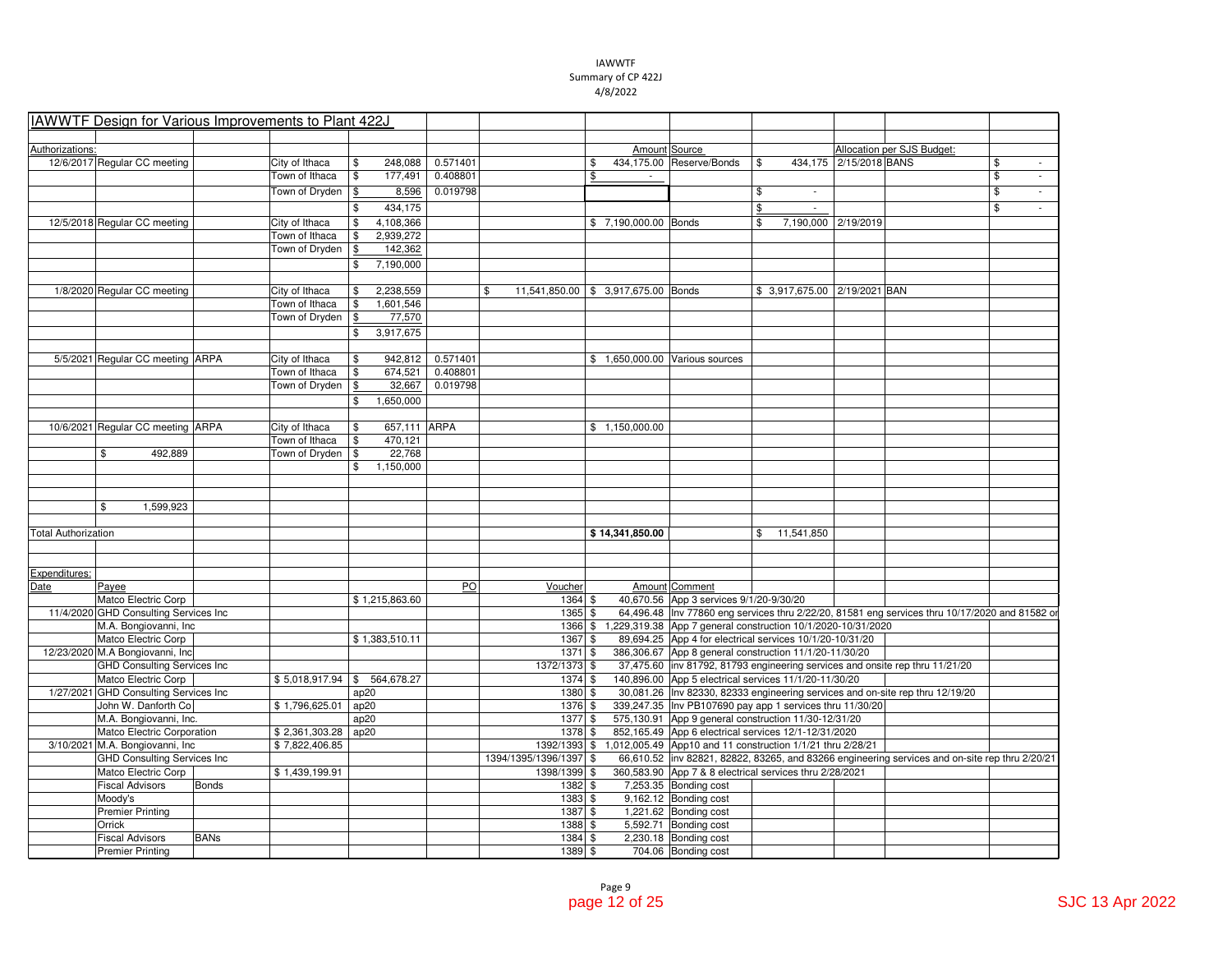|                            | IAWWTF Design for Various Improvements to Plant 422J |                  |                         |                  |                                           |                      |                                                                  |                  |                                 |                                                                                  |                         |                          |
|----------------------------|------------------------------------------------------|------------------|-------------------------|------------------|-------------------------------------------|----------------------|------------------------------------------------------------------|------------------|---------------------------------|----------------------------------------------------------------------------------|-------------------------|--------------------------|
|                            |                                                      |                  |                         |                  |                                           |                      |                                                                  |                  |                                 |                                                                                  |                         |                          |
| Authorizations:            |                                                      |                  |                         |                  |                                           | Amount Source        |                                                                  |                  |                                 | Allocation per SJS Budget:                                                       |                         |                          |
|                            | 12/6/2017 Regular CC meeting                         | City of Ithaca   | \$<br>248,088           | 0.571401         |                                           | \$                   | 434,175.00 Reserve/Bonds                                         | \$               | 434,175 2/15/2018 BANS          |                                                                                  | \$                      | $\overline{\phantom{a}}$ |
|                            |                                                      | Town of Ithaca   | \$<br>177,491           | 0.408801         |                                           | \$                   |                                                                  |                  |                                 |                                                                                  | \$                      | ÷.                       |
|                            |                                                      | Town of Dryden   | 8,596<br>\$             | 0.019798         |                                           |                      |                                                                  | \$               |                                 |                                                                                  | $\overline{\mathbb{S}}$ | ÷.                       |
|                            |                                                      |                  | 434,175<br>\$           |                  |                                           |                      |                                                                  | \$               |                                 |                                                                                  | \$                      | ÷.                       |
|                            | 12/5/2018 Regular CC meeting                         | City of Ithaca   | 4,108,366<br>\$         |                  |                                           | \$7,190,000.00 Bonds |                                                                  | \$               | 7,190,000 2/19/2019             |                                                                                  |                         |                          |
|                            |                                                      | Town of Ithaca   | 2,939,272<br>\$         |                  |                                           |                      |                                                                  |                  |                                 |                                                                                  |                         |                          |
|                            |                                                      | Town of Dryden   | 142,362<br>\$           |                  |                                           |                      |                                                                  |                  |                                 |                                                                                  |                         |                          |
|                            |                                                      |                  | 7,190,000<br>\$         |                  |                                           |                      |                                                                  |                  |                                 |                                                                                  |                         |                          |
|                            | 1/8/2020 Regular CC meeting                          | City of Ithaca   | 2,238,559<br>\$         |                  | \$<br>11,541,850.00 \$ 3,917,675.00 Bonds |                      |                                                                  |                  | \$ 3,917,675.00   2/19/2021 BAN |                                                                                  |                         |                          |
|                            |                                                      | Town of Ithaca   | \$<br>1,601,546         |                  |                                           |                      |                                                                  |                  |                                 |                                                                                  |                         |                          |
|                            |                                                      | Town of Dryden   | $\frac{1}{2}$<br>77,570 |                  |                                           |                      |                                                                  |                  |                                 |                                                                                  |                         |                          |
|                            |                                                      |                  | \$<br>3,917,675         |                  |                                           |                      |                                                                  |                  |                                 |                                                                                  |                         |                          |
|                            |                                                      |                  |                         |                  |                                           |                      |                                                                  |                  |                                 |                                                                                  |                         |                          |
|                            | 5/5/2021 Regular CC meeting ARPA                     | City of Ithaca   | \$                      | 942,812 0.571401 |                                           |                      | \$ 1,650,000.00 Various sources                                  |                  |                                 |                                                                                  |                         |                          |
|                            |                                                      | Town of Ithaca   | \$<br>674,521           | 0.408801         |                                           |                      |                                                                  |                  |                                 |                                                                                  |                         |                          |
|                            |                                                      | Town of Dryden   | \$<br>32,667            | 0.019798         |                                           |                      |                                                                  |                  |                                 |                                                                                  |                         |                          |
|                            |                                                      |                  | 1,650,000<br>\$         |                  |                                           |                      |                                                                  |                  |                                 |                                                                                  |                         |                          |
|                            |                                                      |                  |                         |                  |                                           |                      |                                                                  |                  |                                 |                                                                                  |                         |                          |
|                            | 10/6/2021 Regular CC meeting ARPA                    | City of Ithaca   | 657,111 ARPA<br>\$      |                  |                                           | \$1,150,000.00       |                                                                  |                  |                                 |                                                                                  |                         |                          |
|                            |                                                      | Town of Ithaca   | \$<br>470,121           |                  |                                           |                      |                                                                  |                  |                                 |                                                                                  |                         |                          |
|                            | \$<br>492,889                                        | Town of Dryden   | 22,768<br>\$            |                  |                                           |                      |                                                                  |                  |                                 |                                                                                  |                         |                          |
|                            |                                                      |                  | 1,150,000<br>\$         |                  |                                           |                      |                                                                  |                  |                                 |                                                                                  |                         |                          |
|                            |                                                      |                  |                         |                  |                                           |                      |                                                                  |                  |                                 |                                                                                  |                         |                          |
|                            |                                                      |                  |                         |                  |                                           |                      |                                                                  |                  |                                 |                                                                                  |                         |                          |
|                            | \$<br>1,599,923                                      |                  |                         |                  |                                           |                      |                                                                  |                  |                                 |                                                                                  |                         |                          |
|                            |                                                      |                  |                         |                  |                                           |                      |                                                                  |                  |                                 |                                                                                  |                         |                          |
| <b>Total Authorization</b> |                                                      |                  |                         |                  |                                           | \$14,341,850.00      |                                                                  | \$<br>11,541,850 |                                 |                                                                                  |                         |                          |
|                            |                                                      |                  |                         |                  |                                           |                      |                                                                  |                  |                                 |                                                                                  |                         |                          |
| Expenditures:              |                                                      |                  |                         |                  |                                           |                      |                                                                  |                  |                                 |                                                                                  |                         |                          |
| Date                       | Payee                                                |                  |                         | PO               | Voucher                                   |                      | Amount Comment                                                   |                  |                                 |                                                                                  |                         |                          |
|                            | Orrick                                               |                  |                         |                  | 1385 \$                                   |                      | 1,620.77 Bonding cost                                            |                  |                                 |                                                                                  |                         |                          |
| 3/24/2021 Arizent          |                                                      |                  |                         |                  | $1401$ \$                                 |                      | 442.84 Bonding cost                                              |                  |                                 |                                                                                  |                         |                          |
|                            | 4/21/2021 GHD Consulting Services Inc                |                  |                         |                  | 1406 \$                                   |                      |                                                                  |                  |                                 | 37,132.16 inv 83734 and 83733 engineering services and on-site rep thru 3/20/21  |                         |                          |
|                            | John W. Danforth Co                                  |                  |                         |                  | 1404 \$                                   |                      |                                                                  |                  |                                 | 65,860.06 app 2 inv PB107986 and app3 inv PB108081 services thru 3/31/21         |                         |                          |
|                            | Matco Electric Corp.                                 | \$ 311,953.57    |                         |                  | $1407$ \$                                 |                      | 180,733.70 app 9 electrical services 3/1-3/31/21                 |                  |                                 |                                                                                  |                         |                          |
|                            | 5/12/2021 GHD Consulting Services Inc                |                  |                         |                  | $1410$ \$                                 |                      |                                                                  |                  |                                 | 24,553.68 inv 84151 and 84220 engineering services and onsite rep thru 4/17/21   |                         |                          |
|                            | <b>MATCO</b>                                         |                  |                         |                  | $1411$ \$                                 |                      | 116,929.80 app 10 electrical services 4/1-4/30/2021              |                  |                                 |                                                                                  |                         |                          |
|                            | M.A.Bongiovanni                                      |                  |                         |                  | $1409$ \$                                 |                      | 242,017.20 app 12 construction services 3/1/21-3/31/2021         |                  |                                 |                                                                                  |                         |                          |
|                            | 5/26/2021 M.A.Bongiovanni                            |                  |                         |                  | $1413$ \$                                 |                      | 267,245.01 app 13 construction services 4/1-4/30/21              |                  |                                 |                                                                                  |                         |                          |
|                            | John W. Danforth Co                                  | \$700,168.97     |                         |                  | 1414S                                     |                      | 49,423.28   inv PB108197 app 4 services thru 4/30/21             |                  |                                 |                                                                                  |                         |                          |
|                            | 6/23/2021 M.A. Bongiovanni                           |                  |                         |                  | 1417 \$                                   |                      | 305,245.45 app 14 construction services 5/1-5/31/21              |                  |                                 |                                                                                  |                         |                          |
|                            | <b>GHD Consulting Services Inc</b>                   |                  |                         |                  | 1416S                                     |                      |                                                                  |                  |                                 | 30,173.44  inv 84673 and 84674 engineering services and on site rep thru 5/22/21 |                         |                          |
|                            | Matco Electric                                       | 371,876.09<br>\$ |                         |                  | 1419 \$                                   |                      | 36,457.20 app #11 electrical services 5/1-5/31/2021              |                  |                                 |                                                                                  |                         |                          |
|                            | 7/14/2021 GHD Consulting Services Inc                |                  |                         |                  | 1420 \$                                   |                      |                                                                  |                  |                                 | 32,445.40  Inv 85263 and 85264 engineering services and on site Rep 6/26/2021    |                         |                          |
|                            | Matco Electric                                       | 64,679.66<br>\$  |                         |                  | 1421 \$                                   |                      | 32,234.26 app #12 electrical services 6/1/21-6/30/21             |                  |                                 |                                                                                  |                         |                          |
|                            | 8/18/2021 M.A. Bongiovanni                           |                  |                         |                  | $1423$ \$                                 |                      | 160,799.28 app 15 construction services 6/1/21-6/30/21           |                  |                                 |                                                                                  |                         |                          |
|                            | 9/13/2021 M.A. Bongiovanni                           |                  |                         |                  | $1427$ \$                                 |                      | 359,587.24 app 16 construction services 7/1-7/30/21              |                  |                                 |                                                                                  |                         |                          |
|                            | <b>GHD Consulting Services Inc</b>                   |                  |                         |                  | $1428$ \$                                 |                      | 22,687.20  inv 337-0000122 on site repthru 7/31/2021             |                  |                                 |                                                                                  |                         |                          |
|                            | 9/26/2021 M.A. Bongiovanni                           |                  |                         |                  |                                           |                      | 1431 \$ 1,200,294.16 app 17 construction services 8/1 -8/31/2021 |                  |                                 |                                                                                  |                         |                          |
|                            | John W. Danforth Co                                  | \$1,611,146.18   |                         |                  | $1430$ \$                                 |                      | 28,577.58  Inv PB108369 app 5 services thru 4/30/21              |                  |                                 |                                                                                  |                         |                          |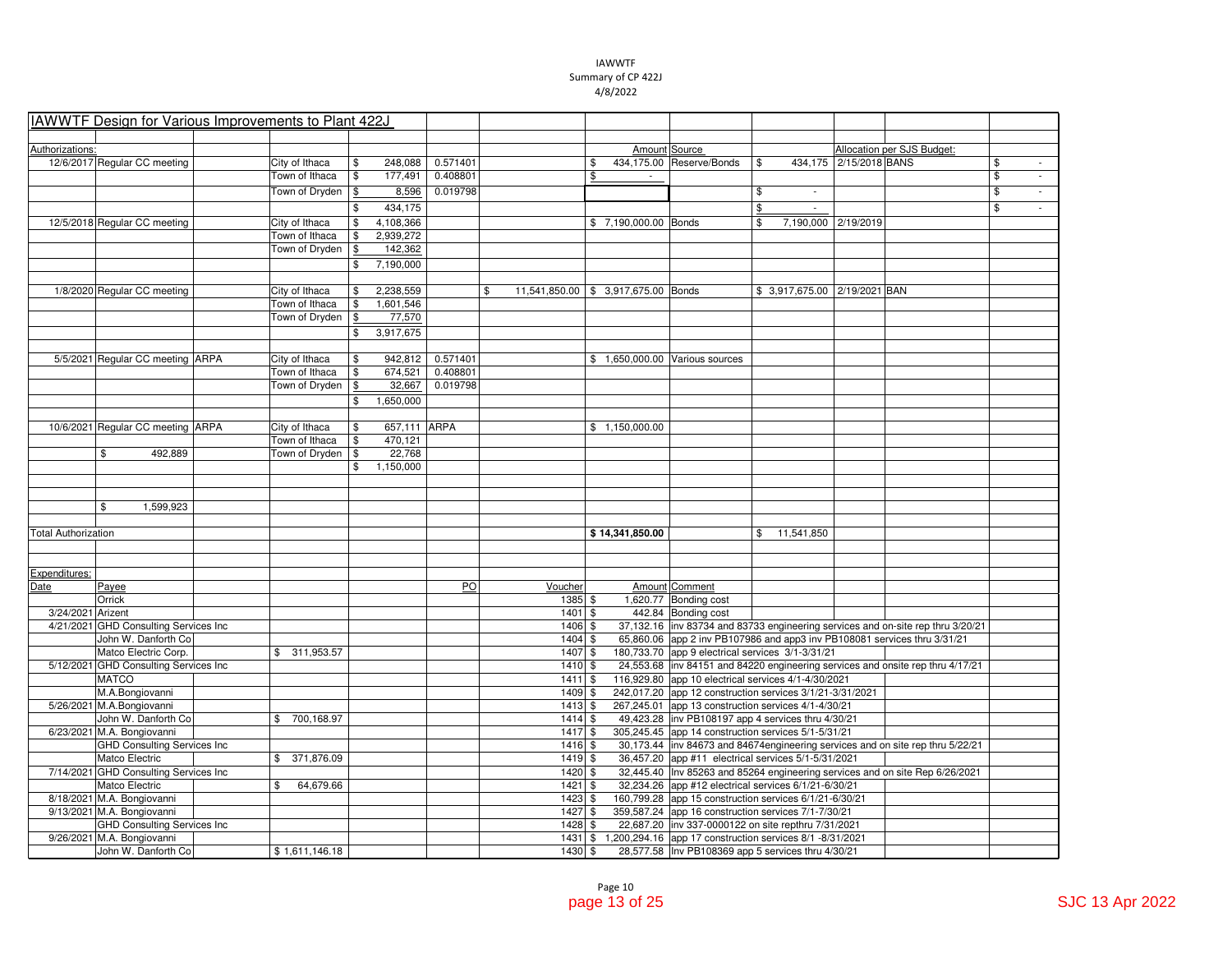| IAWWTF Design for Various Improvements to Plant 422J |                 |                    |          |                                           |                      |                                                          |                |              |                                 |                            |                                |
|------------------------------------------------------|-----------------|--------------------|----------|-------------------------------------------|----------------------|----------------------------------------------------------|----------------|--------------|---------------------------------|----------------------------|--------------------------------|
|                                                      |                 |                    |          |                                           |                      |                                                          |                |              |                                 |                            |                                |
| Authorizations:                                      |                 |                    |          |                                           | Amount Source        |                                                          |                |              |                                 | Allocation per SJS Budget: |                                |
| 12/6/2017 Regular CC meeting                         | City of Ithaca  | \$<br>248,088      | 0.571401 |                                           | \$                   | 434,175.00 Reserve/Bonds                                 | $$\mathbb{S}$$ |              | 434,175 2/15/2018 BANS          |                            | \$<br>$\sim$                   |
|                                                      | Town of Ithaca  | \$<br>177,491      | 0.408801 |                                           | \$                   |                                                          |                |              |                                 |                            | \$<br>$\overline{\phantom{a}}$ |
|                                                      | Town of Dryden  | 8,596<br>\$        | 0.019798 |                                           |                      |                                                          | \$             |              |                                 |                            | \$<br>$\mathcal{L}$            |
|                                                      |                 | 434,175<br>\$      |          |                                           |                      |                                                          | \$             | ÷.           |                                 |                            | \$<br>$\sim$                   |
|                                                      |                 |                    |          |                                           |                      |                                                          |                |              |                                 |                            |                                |
| 12/5/2018 Regular CC meeting                         | City of Ithaca  | 4,108,366<br>\$    |          |                                           | \$7,190,000.00 Bonds |                                                          | \$             |              | 7,190,000 2/19/2019             |                            |                                |
|                                                      | Town of Ithaca  | 2,939,272<br>\$    |          |                                           |                      |                                                          |                |              |                                 |                            |                                |
|                                                      | Town of Dryden  | 142,362<br>\$      |          |                                           |                      |                                                          |                |              |                                 |                            |                                |
|                                                      |                 | 7,190,000<br>\$    |          |                                           |                      |                                                          |                |              |                                 |                            |                                |
|                                                      |                 |                    |          |                                           |                      |                                                          |                |              |                                 |                            |                                |
| 1/8/2020 Regular CC meeting                          | City of Ithaca  | 2,238,559<br>\$    |          | \$<br>11,541,850.00 \$ 3,917,675.00 Bonds |                      |                                                          |                |              | \$ 3,917,675.00   2/19/2021 BAN |                            |                                |
|                                                      | Town of Ithaca  | \$<br>1,601,546    |          |                                           |                      |                                                          |                |              |                                 |                            |                                |
|                                                      | Town of Dryden  | \$<br>77,570       |          |                                           |                      |                                                          |                |              |                                 |                            |                                |
|                                                      |                 | \$<br>3,917,675    |          |                                           |                      |                                                          |                |              |                                 |                            |                                |
|                                                      |                 |                    |          |                                           |                      |                                                          |                |              |                                 |                            |                                |
| 5/5/2021 Regular CC meeting ARPA                     | City of Ithaca  | \$<br>942,812      | 0.571401 |                                           |                      | \$1,650,000.00 Various sources                           |                |              |                                 |                            |                                |
|                                                      | Town of Ithaca  | \$<br>674,521      | 0.408801 |                                           |                      |                                                          |                |              |                                 |                            |                                |
|                                                      | Town of Dryden  | 32,667<br>\$       | 0.019798 |                                           |                      |                                                          |                |              |                                 |                            |                                |
|                                                      |                 | 1,650,000<br>\$    |          |                                           |                      |                                                          |                |              |                                 |                            |                                |
|                                                      |                 |                    |          |                                           |                      |                                                          |                |              |                                 |                            |                                |
| 10/6/2021 Regular CC meeting ARPA                    | City of Ithaca  | 657,111 ARPA<br>\$ |          |                                           | \$1,150,000.00       |                                                          |                |              |                                 |                            |                                |
|                                                      | Town of Ithaca  | \$<br>470,121      |          |                                           |                      |                                                          |                |              |                                 |                            |                                |
| \$<br>492,889                                        | Town of Dryden  | 22,768<br>\$       |          |                                           |                      |                                                          |                |              |                                 |                            |                                |
|                                                      |                 | 1,150,000<br>\$    |          |                                           |                      |                                                          |                |              |                                 |                            |                                |
|                                                      |                 |                    |          |                                           |                      |                                                          |                |              |                                 |                            |                                |
|                                                      |                 |                    |          |                                           |                      |                                                          |                |              |                                 |                            |                                |
| \$<br>1,599,923                                      |                 |                    |          |                                           |                      |                                                          |                |              |                                 |                            |                                |
|                                                      |                 |                    |          |                                           |                      |                                                          |                |              |                                 |                            |                                |
| <b>Total Authorization</b>                           |                 |                    |          |                                           | \$14,341,850.00      |                                                          |                | \$11,541,850 |                                 |                            |                                |
|                                                      |                 |                    |          |                                           |                      |                                                          |                |              |                                 |                            |                                |
|                                                      |                 |                    |          |                                           |                      |                                                          |                |              |                                 |                            |                                |
| Expenditures:                                        |                 |                    |          |                                           |                      |                                                          |                |              |                                 |                            |                                |
| Date<br>Payee                                        |                 |                    | PO       | Voucher                                   |                      | Amount Comment                                           |                |              |                                 |                            |                                |
| 10/20/2021 GHD Consulting Services Inc               |                 |                    |          | 1432S                                     |                      | 17,025.84   inv 337-0000407on site rep thru 8/28/2021    |                |              |                                 |                            |                                |
| <b>GHD Consulting Services Inc.</b>                  |                 |                    |          | $1433$ \$                                 |                      | 2,230.84 inv 337-0000692 on site rep thru 9/18/2021      |                |              |                                 |                            |                                |
| 11/3/2021 M.A.Bongiovanni                            |                 |                    |          | $1436$ \$                                 |                      | 275,750.20 app 18 construction services 9/1-9/30/21      |                |              |                                 |                            |                                |
| 12/8/2021 M.A.Bongiovanni                            |                 |                    |          | 1439 \$                                   |                      | 53,982.96 app 19 construction services 10/1/21-10/31/21  |                |              |                                 |                            |                                |
| <b>GHD Consulting Services Inc</b>                   |                 |                    |          | 1440 \$                                   |                      | 73,146.00 inv 337-0001039 thru 10/23/21                  |                |              |                                 |                            |                                |
| Matco Electric                                       | \$129,503.96    |                    |          | $1441$ \$                                 |                      | 2,375.00 app #13 electrical services 7/1/21-7/31/21      |                |              |                                 |                            |                                |
| 1/12/2022 M.A.Bongiovanni                            |                 | ap21               |          | $1458$ \$                                 |                      | 11,990.00 app 20 construction services 11/1-11/3021      |                |              |                                 |                            |                                |
| <b>GHD Consulting Services Inc</b>                   |                 | ap21               |          | $1459$ \$                                 |                      | 1,822.80   inv 337-0001321 services thru 11/20/21        |                |              |                                 |                            |                                |
| Matco Electric                                       | \$<br>18,831.65 | ap21               |          | 1460 \$                                   |                      | 5,018.85 app 14 & 15 electrical services 10/1-11/30/21   |                |              |                                 |                            |                                |
| 2/9/2022 M.A. Bongiovanni                            |                 | ap21               |          | 1462 \$                                   |                      | 214,730.51 app 21 construction services 12/1/22-12/31/22 |                |              |                                 |                            |                                |
| 3/9/2022 M.A.Bongiovanni                             |                 |                    |          | 1467S                                     |                      | 162,721.59 app 22 construction services 1/1/22-1/31/22   |                |              |                                 |                            |                                |
| <b>GHD Consulting Services Inc</b>                   |                 |                    |          | 1466 \$                                   |                      | 37,398.55  inv 337-0002215 services thru 2/19/22         |                |              |                                 |                            |                                |
| Matco Electric                                       |                 | ap21               |          | 1465 \$                                   |                      | 30,978.74 app #16 electrical services 12/1/21-12/31/21   |                |              |                                 |                            |                                |
| 3/30/2022 M.A. Bongiovanni                           | \$267,006.44    |                    |          |                                           | \$                   | 35,907.56 app 23 construction services 2/1/22-2/28/22    |                |              |                                 |                            |                                |
|                                                      |                 |                    |          |                                           |                      |                                                          |                |              |                                 |                            |                                |
|                                                      |                 |                    |          |                                           |                      |                                                          |                |              |                                 |                            |                                |
|                                                      |                 |                    |          |                                           |                      |                                                          |                |              |                                 |                            |                                |
|                                                      |                 |                    |          |                                           |                      |                                                          |                |              |                                 |                            |                                |
| Expended to date                                     |                 |                    |          |                                           | \$12,855,319.38      |                                                          |                |              |                                 |                            |                                |
|                                                      |                 |                    |          |                                           |                      |                                                          |                |              |                                 |                            |                                |
|                                                      |                 |                    |          |                                           |                      |                                                          |                |              |                                 |                            |                                |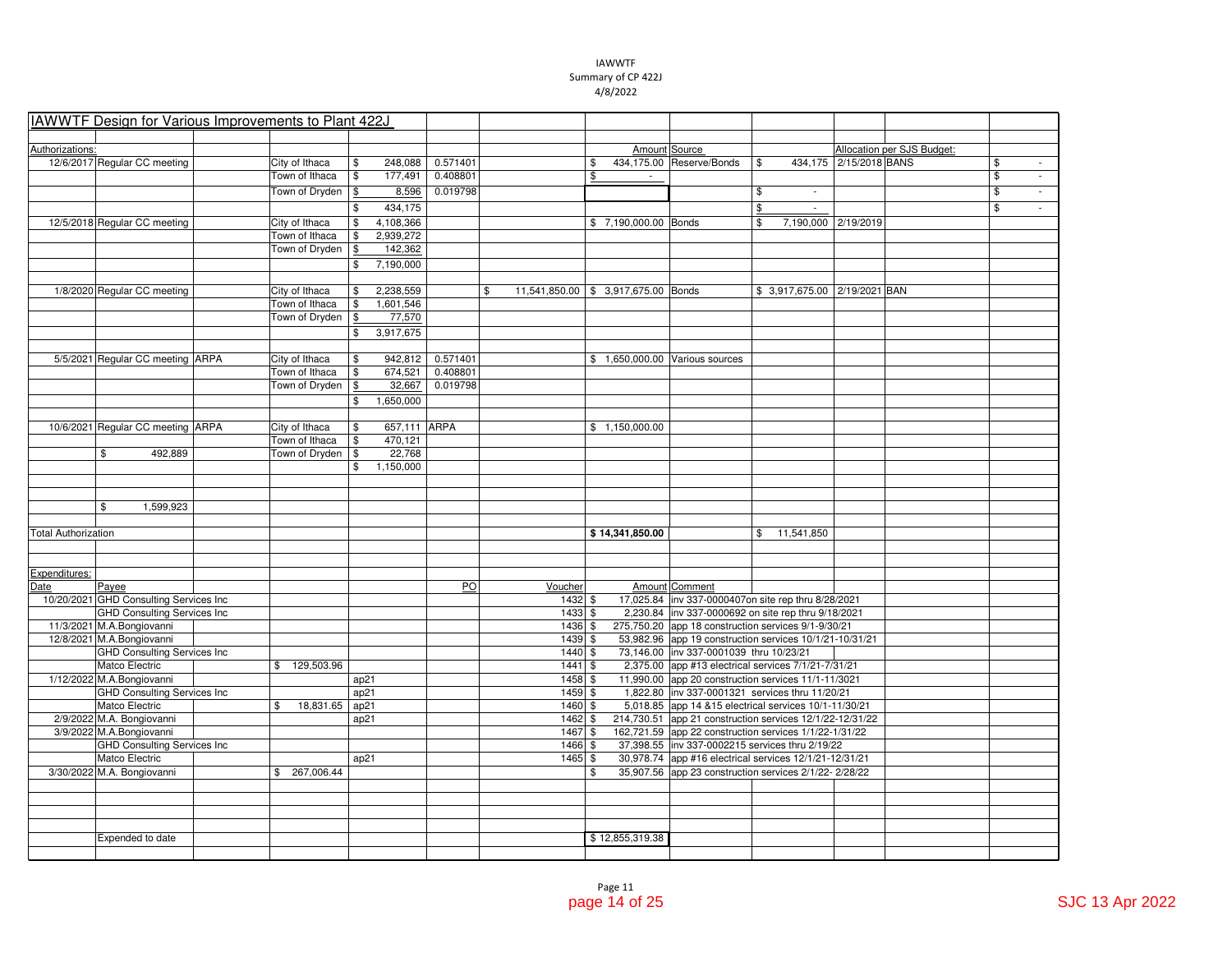|                                   | IAWWTF Design for Various Improvements to Plant 422J  |                      |                |                          |                                 |                                                      |                              |                          |                                 |                |                                   |                        |                            |                          |                             |
|-----------------------------------|-------------------------------------------------------|----------------------|----------------|--------------------------|---------------------------------|------------------------------------------------------|------------------------------|--------------------------|---------------------------------|----------------|-----------------------------------|------------------------|----------------------------|--------------------------|-----------------------------|
|                                   |                                                       |                      |                |                          |                                 |                                                      |                              |                          |                                 |                |                                   |                        |                            |                          |                             |
| Authorizations:                   |                                                       |                      |                |                          |                                 |                                                      |                              |                          | Amount Source                   |                |                                   |                        | Allocation per SJS Budget: |                          |                             |
|                                   | 12/6/2017 Regular CC meeting                          |                      | City of Ithaca | \$                       | 248,088 0.571401                |                                                      | \$                           |                          | 434,175.00 Reserve/Bonds        | \$             |                                   | 434,175 2/15/2018 BANS |                            | \$                       | $\overline{\phantom{a}}$    |
|                                   |                                                       |                      | Town of Ithaca | $\sqrt[6]{3}$<br>177,491 | 0.408801                        |                                                      | \$                           | $\sim$                   |                                 |                |                                   |                        |                            | $$\mathsf{S}$$           | $\overline{\phantom{a}}$    |
|                                   |                                                       |                      | Town of Dryden | 8,596<br>\$              | 0.019798                        |                                                      |                              |                          |                                 | \$             | $\sim$                            |                        |                            | $\overline{\mathcal{S}}$ | $\mathbb{Z}^{\mathbb{Z}}$   |
|                                   |                                                       |                      |                | 434,175<br>\$            |                                 |                                                      |                              |                          |                                 | $$\mathbb{S}$$ | $\mathcal{L}_{\mathcal{A}}$       |                        |                            | \$                       | $\mathcal{L}_{\mathcal{A}}$ |
|                                   | 12/5/2018 Regular CC meeting                          |                      | City of Ithaca | 4,108,366<br>\$          |                                 |                                                      | \$7,190,000.00 Bonds         |                          |                                 | \$             |                                   | 7,190,000 2/19/2019    |                            |                          |                             |
|                                   |                                                       |                      | Town of Ithaca | 2,939,272<br>\$          |                                 |                                                      |                              |                          |                                 |                |                                   |                        |                            |                          |                             |
|                                   |                                                       |                      | Town of Dryden | 142,362<br>\$            |                                 |                                                      |                              |                          |                                 |                |                                   |                        |                            |                          |                             |
|                                   |                                                       |                      |                | 7,190,000<br>\$          |                                 |                                                      |                              |                          |                                 |                |                                   |                        |                            |                          |                             |
|                                   |                                                       |                      |                |                          |                                 |                                                      |                              |                          |                                 |                |                                   |                        |                            |                          |                             |
|                                   | 1/8/2020 Regular CC meeting                           |                      | City of Ithaca | 2,238,559<br>\$          | \$                              | 11,541,850.00 \$ 3,917,675.00 Bonds                  |                              |                          |                                 |                | \$ 3,917,675.00   2/19/2021   BAN |                        |                            |                          |                             |
|                                   |                                                       |                      | Town of Ithaca | \$<br>1,601,546          |                                 |                                                      |                              |                          |                                 |                |                                   |                        |                            |                          |                             |
|                                   |                                                       |                      | Town of Dryden | 77,570<br>\$             |                                 |                                                      |                              |                          |                                 |                |                                   |                        |                            |                          |                             |
|                                   |                                                       |                      |                | 3,917,675<br>\$          |                                 |                                                      |                              |                          |                                 |                |                                   |                        |                            |                          |                             |
|                                   |                                                       |                      |                |                          |                                 |                                                      |                              |                          |                                 |                |                                   |                        |                            |                          |                             |
|                                   | 5/5/2021 Regular CC meeting ARPA                      |                      | City of Ithaca | \$                       | 942,812 0.571401                |                                                      |                              |                          | \$ 1,650,000.00 Various sources |                |                                   |                        |                            |                          |                             |
|                                   |                                                       |                      | Town of Ithaca | 674,521<br>\$            | 0.408801                        |                                                      |                              |                          |                                 |                |                                   |                        |                            |                          |                             |
|                                   |                                                       |                      | Town of Dryden | 32,667<br>\$             | 0.019798                        |                                                      |                              |                          |                                 |                |                                   |                        |                            |                          |                             |
|                                   |                                                       |                      |                | 1,650,000<br>\$          |                                 |                                                      |                              |                          |                                 |                |                                   |                        |                            |                          |                             |
|                                   |                                                       |                      |                |                          |                                 |                                                      |                              |                          |                                 |                |                                   |                        |                            |                          |                             |
|                                   | 10/6/2021 Regular CC meeting ARPA                     |                      | City of Ithaca | 657,111 ARPA<br>\$       |                                 |                                                      | \$1,150,000.00               |                          |                                 |                |                                   |                        |                            |                          |                             |
|                                   |                                                       |                      | Town of Ithaca | \$<br>470,121            |                                 |                                                      |                              |                          |                                 |                |                                   |                        |                            |                          |                             |
|                                   | \$<br>492,889                                         |                      | Town of Dryden | 22,768<br>\$             |                                 |                                                      |                              |                          |                                 |                |                                   |                        |                            |                          |                             |
|                                   |                                                       |                      |                | 1,150,000<br>\$          |                                 |                                                      |                              |                          |                                 |                |                                   |                        |                            |                          |                             |
|                                   |                                                       |                      |                |                          |                                 |                                                      |                              |                          |                                 |                |                                   |                        |                            |                          |                             |
|                                   |                                                       |                      |                |                          |                                 |                                                      |                              |                          |                                 |                |                                   |                        |                            |                          |                             |
|                                   | \$<br>1,599,923                                       |                      |                |                          |                                 |                                                      |                              |                          |                                 |                |                                   |                        |                            |                          |                             |
|                                   |                                                       |                      |                |                          |                                 |                                                      |                              |                          |                                 |                |                                   |                        |                            |                          |                             |
| <b>Total Authorization</b>        |                                                       |                      |                |                          |                                 |                                                      | \$14,341,850.00              |                          |                                 |                | \$11,541,850                      |                        |                            |                          |                             |
|                                   |                                                       |                      |                |                          |                                 |                                                      |                              |                          |                                 |                |                                   |                        |                            |                          |                             |
|                                   |                                                       |                      |                |                          |                                 |                                                      |                              |                          |                                 |                |                                   |                        |                            |                          |                             |
| Expenditures:                     |                                                       |                      |                |                          |                                 |                                                      |                              |                          |                                 |                |                                   |                        |                            |                          |                             |
| Date                              | Payee                                                 |                      |                |                          | PO                              | Voucher                                              |                              |                          | Amount Comment                  |                |                                   |                        |                            |                          |                             |
|                                   | <b>Balance of Authorization</b>                       |                      |                |                          |                                 |                                                      | \$1,486,530.62               |                          |                                 |                |                                   |                        |                            |                          |                             |
|                                   |                                                       |                      |                |                          |                                 |                                                      |                              |                          |                                 |                |                                   |                        |                            |                          |                             |
|                                   | Transfers from Capital Reserve/other funding sources: |                      |                |                          |                                 |                                                      |                              |                          |                                 |                |                                   |                        |                            |                          |                             |
|                                   | 12/30/2021 Town of Ithaca                             |                      |                | 18222                    |                                 |                                                      | \$1,144,642.00               |                          | 2021                            |                |                                   |                        |                            |                          |                             |
|                                   | City of Ithaca                                        |                      | <b>ARPA</b>    |                          |                                 |                                                      | 942,812.00<br>\$             |                          | 2021                            |                |                                   |                        |                            |                          |                             |
|                                   |                                                       |                      |                |                          |                                 |                                                      | \$                           | $\sim$                   |                                 |                |                                   |                        |                            |                          |                             |
|                                   |                                                       |                      |                |                          |                                 |                                                      | \$                           | $\overline{\phantom{a}}$ |                                 |                |                                   |                        |                            |                          |                             |
|                                   | Total Transfers/other funding sources                 |                      |                |                          |                                 |                                                      | \$2,087,454.00               |                          |                                 |                |                                   |                        |                            |                          |                             |
|                                   |                                                       |                      |                |                          |                                 |                                                      |                              |                          |                                 |                |                                   |                        |                            |                          |                             |
| Cash Balance                      |                                                       |                      |                |                          |                                 |                                                      | 773,984.62<br>$\mathfrak{F}$ |                          |                                 |                |                                   |                        |                            |                          |                             |
|                                   |                                                       |                      |                |                          |                                 |                                                      |                              |                          |                                 |                |                                   |                        |                            |                          |                             |
|                                   |                                                       |                      |                |                          |                                 |                                                      |                              |                          |                                 |                |                                   |                        |                            |                          |                             |
| Project Allocation:               |                                                       |                      |                |                          |                                 |                                                      |                              |                          |                                 |                |                                   |                        |                            |                          |                             |
| Allocation per SJS Budget:        |                                                       | Amount               | Expended       | Available Status         |                                 |                                                      |                              |                          |                                 |                |                                   |                        |                            |                          |                             |
|                                   |                                                       |                      |                |                          |                                 |                                                      |                              |                          |                                 |                |                                   |                        |                            |                          |                             |
| Contracts                         |                                                       |                      |                |                          |                                 |                                                      |                              |                          |                                 |                |                                   |                        |                            |                          |                             |
| <b>GHD Consulting Service Inc</b> |                                                       | $1,267,660$ \$<br>\$ | $1,244,819$ \$ |                          | 22,841 Prof Eng design services |                                                      |                              |                          |                                 |                |                                   |                        |                            |                          |                             |
| Matco Electric Corporation        |                                                       | \$<br>2,043,600 \$   | 1,941,420 \$   |                          | 102,180 Electrical contract     |                                                      |                              |                          |                                 |                |                                   |                        |                            |                          |                             |
| John W. Danforth Co.              |                                                       | \$<br>$521,900$ \$   | $483,108$ \$   |                          |                                 | 38,792 Grit Removal and Plant Modifications          |                              |                          | 5/5/2020                        |                |                                   |                        |                            |                          |                             |
| M.A. Bongiovanni, Inc.            |                                                       | $$10,042,175$ \\$    | $9,142,690$ \$ |                          |                                 | 899,485 General Construction CO for digester repairs |                              |                          |                                 |                |                                   |                        |                            |                          |                             |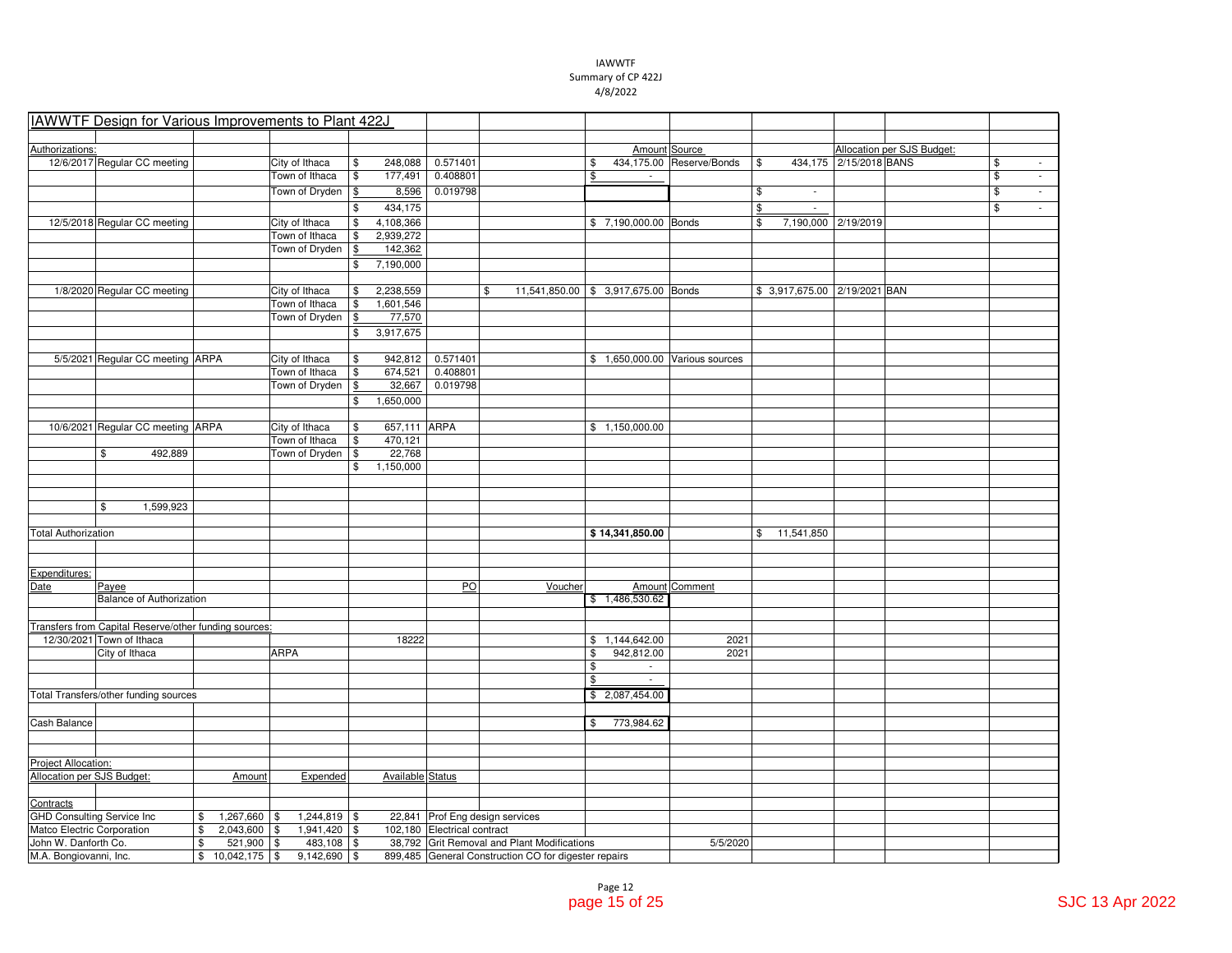|                            | IAWWTF Design for Various Improvements to Plant 422J |                                 |                         |          |         |                                     |                          |                |                               |                        |                            |                         |                          |
|----------------------------|------------------------------------------------------|---------------------------------|-------------------------|----------|---------|-------------------------------------|--------------------------|----------------|-------------------------------|------------------------|----------------------------|-------------------------|--------------------------|
|                            |                                                      |                                 |                         |          |         |                                     |                          |                |                               |                        |                            |                         |                          |
| Authorizations:            |                                                      |                                 |                         |          |         | Amount Source                       |                          |                |                               |                        | Allocation per SJS Budget: |                         |                          |
|                            | 12/6/2017 Regular CC meeting                         | City of Ithaca                  | \$<br>248,088           | 0.571401 |         | \$                                  | 434,175.00 Reserve/Bonds | $$\mathbb{S}$$ |                               | 434,175 2/15/2018 BANS |                            | $$\mathbb{S}$$          | $\sim$                   |
|                            |                                                      | Town of Ithaca                  | \$<br>177,491           | 0.408801 |         | \$                                  |                          |                |                               |                        |                            | $\overline{\mathbf{S}}$ | ÷.                       |
|                            |                                                      | Town of Dryden                  | 8,596<br>$\sqrt{3}$     | 0.019798 |         |                                     |                          | \$             | $\overline{a}$                |                        |                            | \$                      | $\overline{\phantom{a}}$ |
|                            |                                                      |                                 | 434,175<br>\$           |          |         |                                     |                          | \$             | $\sim$                        |                        |                            | \$                      | $\sim$                   |
|                            | 12/5/2018 Regular CC meeting                         | City of Ithaca                  | 4,108,366<br>\$         |          |         | \$7,190,000.00 Bonds                |                          | \$             | 7,190,000 2/19/2019           |                        |                            |                         |                          |
|                            |                                                      | Town of Ithaca                  | 2,939,272<br>\$         |          |         |                                     |                          |                |                               |                        |                            |                         |                          |
|                            |                                                      | Town of Dryden                  | 142,362<br>\$           |          |         |                                     |                          |                |                               |                        |                            |                         |                          |
|                            |                                                      |                                 | 7,190,000<br>\$         |          |         |                                     |                          |                |                               |                        |                            |                         |                          |
|                            |                                                      |                                 |                         |          |         |                                     |                          |                |                               |                        |                            |                         |                          |
|                            | 1/8/2020 Regular CC meeting                          | City of Ithaca                  | 2,238,559<br>\$         |          | \$      | 11,541,850.00 \$ 3,917,675.00 Bonds |                          |                | \$ 3,917,675.00 2/19/2021 BAN |                        |                            |                         |                          |
|                            |                                                      | Town of Ithaca                  | 1,601,546<br>\$         |          |         |                                     |                          |                |                               |                        |                            |                         |                          |
|                            |                                                      | Town of Dryden                  | 77,570<br>$\sqrt[6]{3}$ |          |         |                                     |                          |                |                               |                        |                            |                         |                          |
|                            |                                                      |                                 | 3,917,675<br>\$         |          |         |                                     |                          |                |                               |                        |                            |                         |                          |
|                            |                                                      |                                 |                         |          |         |                                     |                          |                |                               |                        |                            |                         |                          |
|                            | 5/5/2021 Regular CC meeting ARPA                     | City of Ithaca                  | 942,812<br>\$           | 0.571401 |         | \$ 1,650,000.00 Various sources     |                          |                |                               |                        |                            |                         |                          |
|                            |                                                      | Town of Ithaca                  | 674,521<br>\$           | 0.408801 |         |                                     |                          |                |                               |                        |                            |                         |                          |
|                            |                                                      | Town of Dryden                  | 32,667<br>\$            | 0.019798 |         |                                     |                          |                |                               |                        |                            |                         |                          |
|                            |                                                      |                                 | 1,650,000<br>\$         |          |         |                                     |                          |                |                               |                        |                            |                         |                          |
|                            |                                                      |                                 |                         |          |         |                                     |                          |                |                               |                        |                            |                         |                          |
|                            | 10/6/2021 Regular CC meeting ARPA                    | City of Ithaca                  | 657,111 ARPA<br>\$      |          |         | \$1,150,000.00                      |                          |                |                               |                        |                            |                         |                          |
|                            |                                                      | Town of Ithaca                  | \$<br>470,121           |          |         |                                     |                          |                |                               |                        |                            |                         |                          |
|                            | \$<br>492,889                                        | Town of Dryden                  | 22,768<br>l \$          |          |         |                                     |                          |                |                               |                        |                            |                         |                          |
|                            |                                                      |                                 | 1,150,000<br>\$         |          |         |                                     |                          |                |                               |                        |                            |                         |                          |
|                            |                                                      |                                 |                         |          |         |                                     |                          |                |                               |                        |                            |                         |                          |
|                            |                                                      |                                 |                         |          |         |                                     |                          |                |                               |                        |                            |                         |                          |
|                            | \$<br>1,599,923                                      |                                 |                         |          |         |                                     |                          |                |                               |                        |                            |                         |                          |
|                            |                                                      |                                 |                         |          |         |                                     |                          |                |                               |                        |                            |                         |                          |
| <b>Total Authorization</b> |                                                      |                                 |                         |          |         | \$14,341,850.00                     |                          |                | \$11,541,850                  |                        |                            |                         |                          |
|                            |                                                      |                                 |                         |          |         |                                     |                          |                |                               |                        |                            |                         |                          |
| Expenditures:              |                                                      |                                 |                         |          |         |                                     |                          |                |                               |                        |                            |                         |                          |
| Date                       | Payee                                                |                                 |                         | PO       | Voucher |                                     | Amount Comment           |                |                               |                        |                            |                         |                          |
|                            |                                                      |                                 |                         |          |         |                                     |                          |                |                               |                        |                            |                         |                          |
|                            |                                                      |                                 |                         |          |         |                                     |                          |                |                               |                        |                            |                         |                          |
|                            |                                                      |                                 |                         |          |         |                                     |                          |                |                               |                        |                            |                         |                          |
| <b>Totals</b>              |                                                      | $$13,875,335$ $$12,812,037$ $$$ | 1,063,298               |          |         |                                     |                          |                |                               |                        |                            |                         |                          |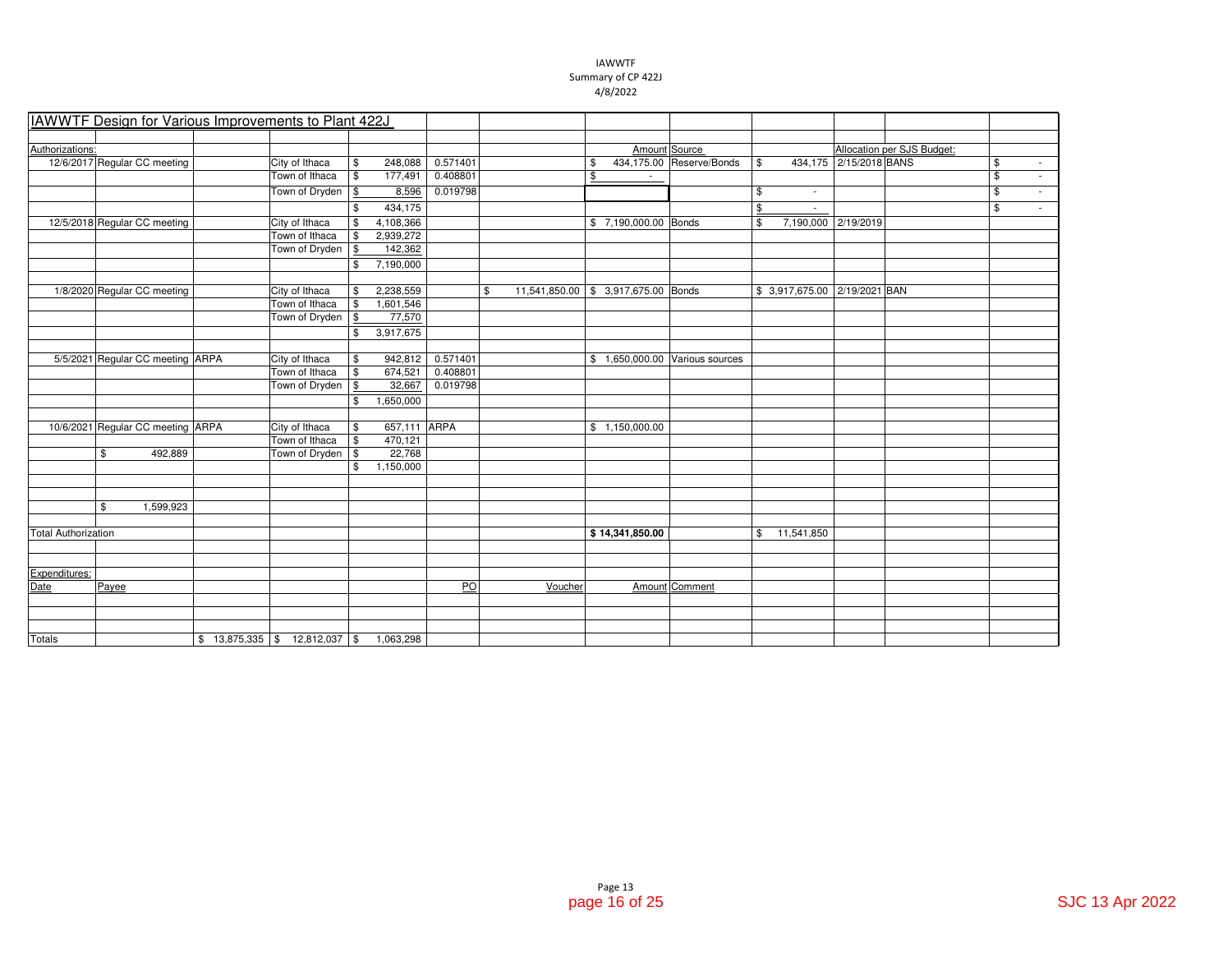## **Operator and Engineer's Report SJC Meeting 13 April 2022**

## **1. Plant Maintenance & Operations**

- **a.** Aeration Blowers return early May, install and recommissioning 2<sup>nd</sup> week of May.
- **b.** Microturbine Gas Skid Chiller expected on site towards the end of June.
- **c.** Old duel fuel boiler developed internal crack/leak. Remaining 3 boilers unreliable and/or beyond expected life span. Working to get entire new boiler system replacement underway, looking at HVAC as a whole, as AC units are old and unreliable. Issuing RFP for proposal.

# **2. Facilities Maintenance & Operations**

## **3. Staff Management**

## **4. Reporting**

# **5. Business, Long Term Development**

| <b>Equipment</b>                                 | Usage $(ft^2)$<br><b>February</b> | Usage $(ft^2)$<br><b>January</b> | Usage $(ft^2)$<br><b>December</b> | Usage $({\bf ft}^2)$<br><b>November</b> | $Usage(ft2)$<br><b>October</b> | Usage $(ft^2)$<br><b>September</b> |
|--------------------------------------------------|-----------------------------------|----------------------------------|-----------------------------------|-----------------------------------------|--------------------------------|------------------------------------|
| Micro-<br>turbines                               | $\boldsymbol{0}$                  | $\theta$                         | $\overline{0}$                    | 1,330,000                               | 1,909,000                      | 2,088,000                          |
| <b>Boilers</b>                                   | 641,000                           | 1,310,000                        | 245,000                           | 167,000                                 | $\boldsymbol{0}$               | $\boldsymbol{0}$                   |
| <b>Waste Flare</b>                               | 831,000                           | 72,000                           | 11,000                            | 126,000                                 | $\theta$                       | $\boldsymbol{0}$                   |
| <b>Total</b><br><b>Biogas</b><br><b>Produced</b> | 1,472,000                         | 1,382,000                        | 256,000                           | 1,623,000                               | 1,909,000                      | 2,088,000                          |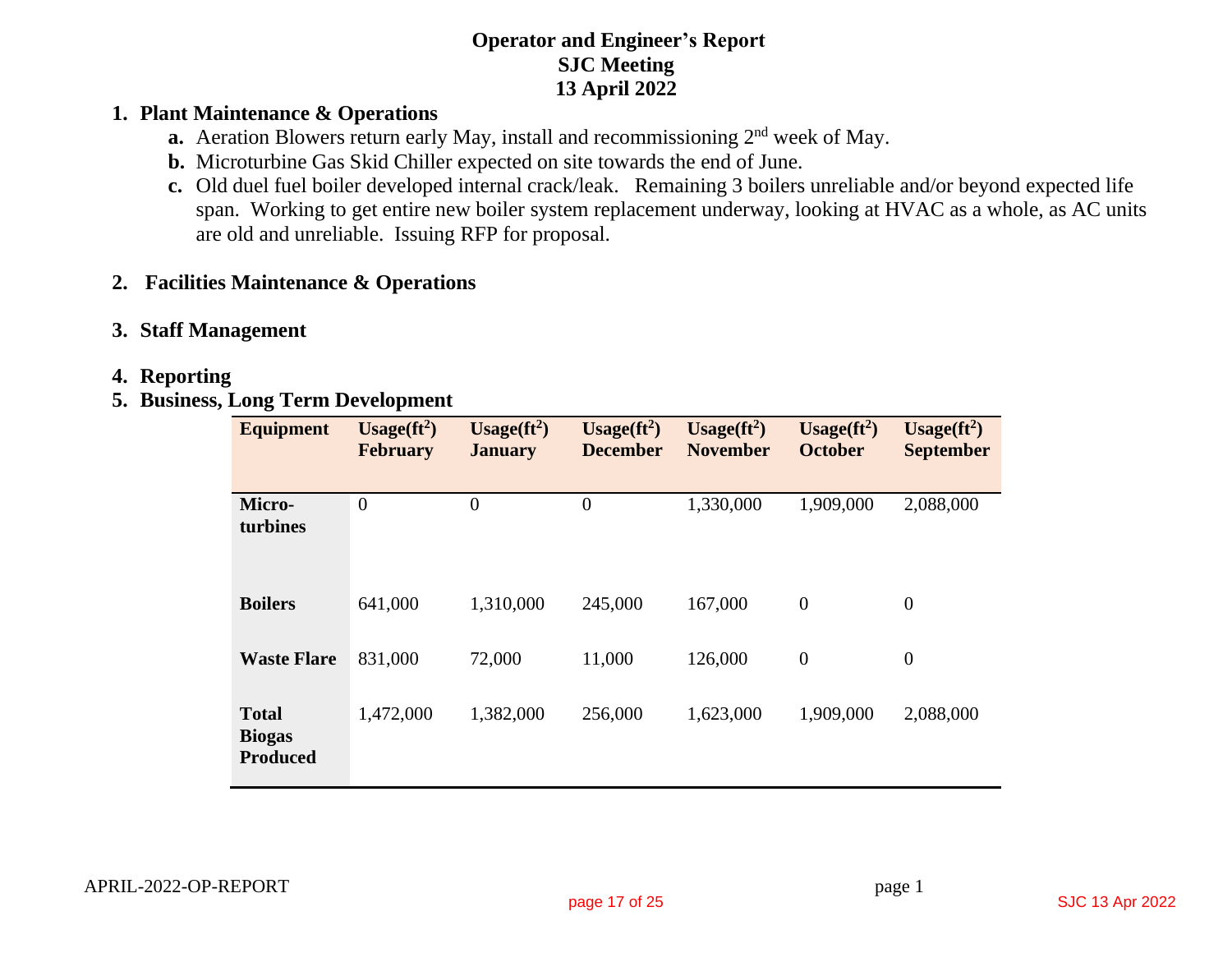#### **DIVISION OF WATER**

| WASTEWATER FACILITY OPERATION REPORT FOR THE MONTH OF |  |  |
|-------------------------------------------------------|--|--|
|-------------------------------------------------------|--|--|

| <b>NY 0026638</b> |                 | <b>SPDES PERMIT NO.</b> |              | Ithaca Area Wastewater Treatment Facility | <b>FACILITY NAME</b> |                 |          |            | Ithaca (C) Ithaca (T) Dryden (T) | <b>FACILITY OWNER</b> |                 |                                                                                                      |                  | <b>FACILITY</b><br><b>IAWWTF</b> |                            |                   |                         |
|-------------------|-----------------|-------------------------|--------------|-------------------------------------------|----------------------|-----------------|----------|------------|----------------------------------|-----------------------|-----------------|------------------------------------------------------------------------------------------------------|------------------|----------------------------------|----------------------------|-------------------|-------------------------|
|                   |                 |                         |              | <b>VOLUME OF SEWAGE TREATED</b>           |                      | TEMPERATURE (F) |          |            | pH (s.u.)                        |                       |                 | SETTLEABLE SOLIDS (ml/l)                                                                             |                  | B.O.D.5 (mg/l)                   |                            |                   | SUSPENDED SOLIDS (mg/l) |
|                   |                 | Daily Precip Inst.Max.  |              | Daily Average Inst. Min.                  |                      | Influent        | Effluent | Influent   | <b>Influent</b>                  | Effluent              | Effluent        | Influent                                                                                             | Effluent         |                                  | Influent Effluent          | Influent          | Effluent                |
| Day               | Date            | in/day                  | <b>MGD</b>   | <b>MGD</b>                                | <b>MGD</b>           | (2)             | (2)      | Minimum    | Maximum                          | Minimum               | Maximum         | Maximum                                                                                              | Maximum          | Type                             | Type                       | Type              | Type                    |
| Sat               | 01              | 0.02                    | 7.00         | 6.90                                      | 3.60                 | 58              | 55       | 7.4        | 7.5                              | 7.4                   | 7.5             | 3.8                                                                                                  | < 0.10           |                                  |                            |                   |                         |
| Sun               | 02              | 0.28                    | 8.00         | 4.491                                     | 3.50                 | 55              | 54       | 7.4        | 7.7                              | 7.7                   | 7.9             | 2.8                                                                                                  | < 0.10           |                                  |                            |                   |                         |
| Mon               | 03              | 0.05                    | 9.40         | 6.40                                      | 3.50                 | $\overline{56}$ | 53       | 7.6        | 7.7                              | 7.8                   | 7.8             | 4.8                                                                                                  | < 0.10           | 228                              | 20                         | 304               | 6                       |
| Tue               | 04              | 0.01                    | 9.00         | 5.59                                      | 3.40                 | $\overline{55}$ | 53       | 7.7        | 7.8                              | 7.4                   | 7.7             | 10.3                                                                                                 | 50.10            | 177                              | 19                         | 165               | $6\phantom{a}$          |
| Wed               | 05              | 0.00                    | 8.50         | 5.23                                      | 2.50                 | 56              | 53       | 7.7        | 7.7                              | 7.6                   | 7.8             | 6.7                                                                                                  | 50.10            |                                  |                            |                   |                         |
| Thu               | 06              | 0.00                    | 7.90         | 4.95                                      | 2.60                 | 55              | 54       | 7.8        | 7.8                              | 7.5                   | 7.9             | 7.3                                                                                                  | 50.10            |                                  |                            |                   |                         |
| Fri               | 07              | 0.12                    | 7.50         | 4.674                                     | 2.30                 | 54              | 54       | 7.7        | 7.9                              | 7.6                   | 7.6             | 5.0                                                                                                  | 50.10            |                                  |                            |                   |                         |
|                   | 08              |                         | 6.40         | 4.338                                     | 2.60                 | $\overline{57}$ | 53       | 7.6        | 7.8                              | 7.6                   | 7.6             | 8.2                                                                                                  | 50.10            |                                  |                            |                   |                         |
| Sat<br>Sun        | 09              | 0.05                    | 6.50         | 4.769                                     | 2.50                 | 55              | 53       | 7.6        | 7.8                              | 7.7                   | 7.8             | 6.0                                                                                                  | 50.10            |                                  |                            |                   |                         |
| Mon               | 10              | 0.02                    | 7.40         | 4.345                                     | 2.00                 | 55              | 53       | 7.7        | 7.9                              | 7.8                   | 7.9             | 8.2                                                                                                  | 50.10            | 158                              | 9                          | 159               | 3                       |
| Tue               | 11              | 0.07                    | 8.00         | 4.577                                     | 2.40                 | 54              | 53       | 7.7        | 7.9                              | 7.6                   | 7.8             | 8.2                                                                                                  | < 0.10           | 152                              | 9                          | 144               | 4                       |
| Wed               | 12              |                         | 7.20         | 4.748                                     | 2.30                 | 54              | 53       | 8.0        | 8.3                              | 8.0                   | 8.1             | 11.3                                                                                                 | < 0.10           |                                  |                            |                   |                         |
| Thu               | 13              |                         | 7.00         | 4.633                                     | 2.60                 | 56              | 54       | 7.7        | 7.8                              | 7.7                   | 7.9             | 16.3                                                                                                 | < 0.10           |                                  |                            |                   |                         |
| Fri               | 14              |                         | 7.20         | 4.445                                     | 2.00                 | 53              | 54       | 7.8        | 7.9                              | 7.6                   | 7.9             | 10.3                                                                                                 | < 0.10           |                                  |                            |                   |                         |
| Sat               | 15              |                         | 6.30         | 4.143                                     | 2.30                 | 55              | 53       | 7.7        | 7.9                              | 7.6                   | 7.8             | 6.0                                                                                                  | < 0.10           |                                  |                            |                   |                         |
| Sun               | 16              | 0.00                    | 6.90         | 4.622                                     | 2.00                 | 53              | 52       | 7.6        | 7.8                              | 7.7                   | 7.9             | 3.6                                                                                                  | < 0.10           |                                  |                            |                   |                         |
| Mon               | 17              | 0.28                    | 6.50         | 4.224                                     | 1.90                 | 56              | 52       | 7.6        | 7.8                              | 7.7                   | 7.8             | 4.8                                                                                                  | < 0.10           | 173                              | 6                          | 124               | 5                       |
| Tue               | 18              | 0.17                    | 7.50         | 4.547                                     | 2.60                 | 54              | 53       | 7.6        | 7.8                              | 7.7                   | 7.8             | 8.3                                                                                                  | 10.10            | 206                              | $\overline{7}$             | 161               | $\overline{4}$          |
| Wed               | 19              | 0.00                    | 8.00         | 5.147                                     | 2.50                 | 54              | 53       | 7.6        | 7.7                              | 7.4                   | 7.7             | 11.0                                                                                                 | < 0.10           |                                  |                            |                   |                         |
| Thu               | 20              |                         | 7.30         | 4.461                                     | 2.00                 | 55              | 53       | 7.5        | 7.6                              | 7.4                   | 7.4             | 9.3                                                                                                  | < 0.10           |                                  |                            |                   |                         |
| Fri               | 21              | 0.02                    | 7.50         | 4.483                                     | 2.10                 | 55              | 53       | 7.5        | 7.7                              | 7.5                   | 7.6             | 8.3                                                                                                  | < 0.10           |                                  |                            |                   |                         |
| Sat               | 22              | 0.00                    | 7.00         | 4.905                                     | 2.50                 | 54              | 52       | 7.7        | 7.8                              | 7.6                   | 7.7             | 6.5                                                                                                  | < 0.10           |                                  |                            |                   |                         |
| Sun               | 23              | 0.00                    | 7.10         | 4.857                                     | 2.20                 | 54              | 52       | 7.8        | 7.9                              | 7.5                   | 7.6             | 6.2                                                                                                  | < 0.10           | 193                              | $\overline{2}$             | 175               |                         |
| Mon               | 24              | 0.10                    | 8.50         | 4.95                                      | 2.40                 | 54              | 52       | 7.7        | 7.9                              | 7.6                   | 7.7             | 9.3                                                                                                  | < 0.10<br>< 0.10 | 240                              | 5                          | $143$             | 4<br>3                  |
| Tue               | 25              | 0.07                    | 7.60         | 4.755                                     | 2.00                 | 56              | 52       | 7.7        | 7.9                              | 7.6                   | 7.7<br>7.7      | 8.2<br>8.2                                                                                           | < 0.10           |                                  |                            |                   |                         |
| Wed               | 26              | 0.02                    | 8.00         | 4.787                                     | 2.00                 | 57              | 53       | 7.7<br>7.7 | 7.8<br>7.8                       | 7.6<br>7.3            | 7.6             | 11.3                                                                                                 | < 0.10           |                                  |                            |                   |                         |
| Thu               | 27              | 0.00                    | 7.90         | 4.987                                     | 2.40<br>2.20         | 56<br>56        | 53<br>53 | 7.7        | 7.9                              | 7.5                   | 7.7             | 6.6                                                                                                  | < 0.10           |                                  |                            |                   |                         |
| Fri               | $\overline{28}$ |                         | 7.30         | 4.557                                     | 2.30                 | 55              | 52       | 7.7        | 7.8                              | 7.6                   | 7.6             | 6.6                                                                                                  | < 0.10           |                                  |                            |                   |                         |
| Sat               | 29              | 0.00                    | 6.90<br>7.00 | 4.617<br>4.620                            | 2.50                 | 54              | 51       | 7.7        | 7.9                              | 7.6                   | 7.6             | 7.1                                                                                                  | < 0.10           |                                  |                            |                   |                         |
| Sun<br>Mon        | 30<br>31        | 0.00                    | 7.60         | 4.868                                     | 2.20                 | 55              | 51       | 7.8        | 7.9                              | 7.5                   | 7.6             | 9.3                                                                                                  | < 0.10           | 236                              | $6\phantom{a}$             | 165               | 4                       |
|                   |                 | Total                   |              | Monthly                                   |                      | Monthly         | Average  |            | Monthly                          |                       |                 | Monthly                                                                                              | Monthly          | 30 day arithmetic                |                            | 30 day arithmetic |                         |
|                   |                 |                         |              |                                           |                      |                 |          |            |                                  |                       | Minimum Maximum | Maximum                                                                                              | Maximum          | mean $(1)$                       |                            | mean $(1)$        |                         |
|                   |                 | Precip                  |              |                                           |                      | Influent        | Effluent | Minimum    | Maximum                          |                       |                 | 16.3                                                                                                 | < 0.10           |                                  | $lnf.(mg/l)$ $ Eff.(mg/l)$ | lnf.(mg/l)        | Eff(mg/l)               |
|                   |                 | 1.28                    |              | 4.826                                     |                      | 55              | 53       | 7.4        | 8.3                              | 7.3                   | 8.1             |                                                                                                      |                  | 196                              | 9                          | 171               | 4                       |
|                   |                 |                         |              |                                           |                      |                 |          |            |                                  |                       |                 |                                                                                                      |                  | 95                               | %Rem                       | 97                | %Rem                    |
|                   |                 |                         |              | Monthly Total                             |                      |                 |          |            |                                  |                       |                 | 30 Day Avg                                                                                           |                  | 8,102                            | 403                        | 7,249             | 182                     |
|                   |                 |                         |              | 149.615                                   |                      |                 |          |            |                                  |                       |                 | Quantity Loading (1)                                                                                 |                  | lbs/day                          | Ibs/day                    | Ibs/day           | Ibs/day                 |
|                   |                 |                         |              |                                           |                      |                 |          |            |                                  |                       |                 | Litter the Michaele Markedox Report for the National Rollstopt Discharge Elimination, System (NRDES) |                  |                                  |                            |                   |                         |

(1) Refer to January 1994 edition of Dmr Manual for Completing the Discharge Monitoring Report for the National Pollutant Discharge Elimination System (NPDES)

for procedures to calculate loadings, arithmetic mean, geometric mean, maximum, minimum, percent removal, etc.

(2) If temperature is measured more than once a day, report the average for the day.

NOTE: Refer to current SPDES permit for specific monitoring requirements. Sample type for temperature, pH and settleable solids is grab

 $.2022$ 

January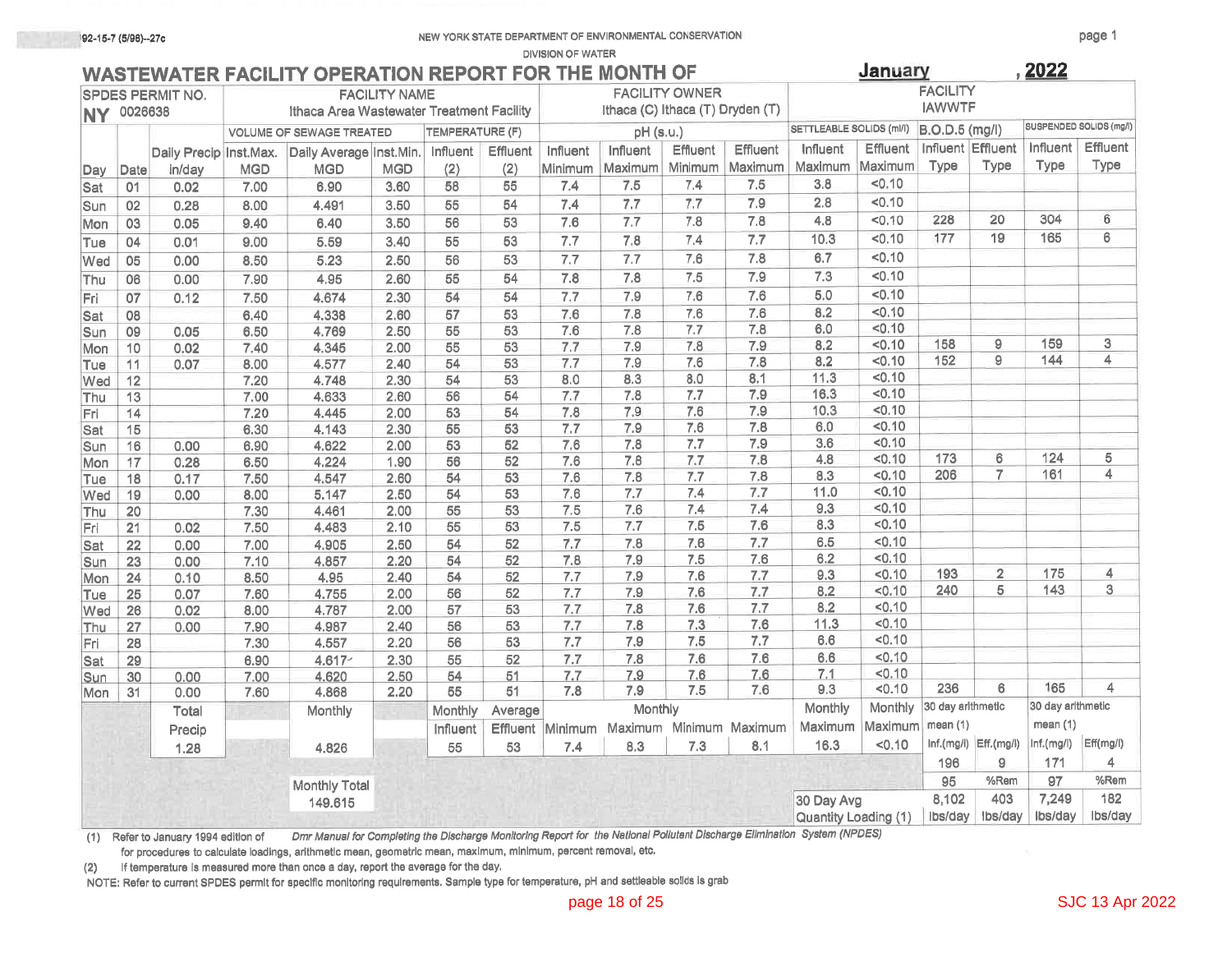|            |                 |                                     |                                                             |                    |                     |                       |                                  |                         |                                                                                     | page 2                     |
|------------|-----------------|-------------------------------------|-------------------------------------------------------------|--------------------|---------------------|-----------------------|----------------------------------|-------------------------|-------------------------------------------------------------------------------------|----------------------------|
|            |                 |                                     | FACILITY MAILING ADDRESS (Street, City, State, Zip Code)    |                    |                     |                       |                                  | <b>TELEPHONE NUMBER</b> | CHIEF OPERATOR'S NAME                                                               | <b>CERTIFICATION GRADE</b> |
|            |                 | 525 Third Street, Ithaca N.Y. 14850 |                                                             |                    |                     |                       | (607)                            | 273-8381                | CJ Kilgore                                                                          | $4 - A$                    |
|            |                 | TOTAL PHOSPHORUS(mg/l)              |                                                             | <b>PHOS</b>        |                     |                       | CHLORINE RESIDUAL FECAL COLIFORM |                         |                                                                                     |                            |
|            |                 | Influent                            | Effluent                                                    | <b>TMRA</b>        | Effluent mg/l       |                       | Effluent                         |                         | <b>REMARKS</b>                                                                      |                            |
| Day        | Date            | Type                                | Type                                                        | Eff                | Pre-SO <sub>2</sub> | Post SO <sub>2</sub>  | MF or MPN/100ml                  |                         | Enter any other comments, observations, operating problems, equipment failure, etc. |                            |
| Sat        | 01              |                                     |                                                             |                    | 0.71                | 0.03                  |                                  |                         |                                                                                     |                            |
| Sun        | 02              |                                     |                                                             |                    | 0.66                | 0.08                  |                                  |                         |                                                                                     |                            |
| Mon        | 03              | 8.97                                | 0.10                                                        |                    | 0.67                | 0.03                  | 5                                |                         |                                                                                     |                            |
| Tue        | 04              | 4.17                                | 0.13                                                        |                    | 0.53                | 0.03                  | $6\overline{6}$                  |                         |                                                                                     |                            |
| Wed        | 05              |                                     |                                                             |                    | 0.56                | 0.05                  |                                  |                         |                                                                                     |                            |
| Thu        | 06              |                                     |                                                             |                    | 0.95                | 0.07                  |                                  |                         |                                                                                     |                            |
| Fri        | 07              |                                     |                                                             |                    | 0.94                | 0.08                  |                                  |                         |                                                                                     |                            |
| Sat        | 08              |                                     |                                                             |                    | 1.14                | 0.07                  |                                  |                         |                                                                                     |                            |
| Sun        | 09              |                                     |                                                             |                    | 0.93                | 0.03                  |                                  |                         |                                                                                     |                            |
| Mon        | 10              | 3.23                                | 0.11                                                        |                    | 1.02                | 0.04                  | $\overline{20}$                  |                         |                                                                                     |                            |
| Tue        | 11              | 3.28                                | 0.08                                                        |                    | 0.78                | 0.06                  | 30                               |                         |                                                                                     |                            |
| Wed        | 12              |                                     |                                                             |                    | 0.81                | 0.04                  |                                  |                         |                                                                                     |                            |
| Thu        | 13              |                                     |                                                             |                    | 0.84                | 0.04                  |                                  |                         |                                                                                     |                            |
| Fri        | 14              |                                     |                                                             |                    | 0.82                | 0.08                  |                                  |                         |                                                                                     |                            |
| Sat        | 15              |                                     |                                                             |                    | 0.85                | 0.08                  |                                  |                         |                                                                                     |                            |
| Sun        | 16              |                                     |                                                             |                    | 0.97                | 0.04                  |                                  |                         |                                                                                     |                            |
| Mon        | 17              | 2.32                                | 0.07                                                        |                    | 1.08                | 0.04                  | 4                                |                         |                                                                                     |                            |
| Tue        | 18              | 3.59                                | 0.06                                                        |                    | 0.86                | 0.04                  | $\overline{4}$                   |                         |                                                                                     |                            |
| Wed        | 19              |                                     |                                                             |                    | 0.81                | 0.05                  |                                  |                         |                                                                                     |                            |
| Thu        | 20              |                                     |                                                             |                    | 0.58                | 0.04                  |                                  |                         |                                                                                     |                            |
| Fri        | 21              |                                     |                                                             |                    | 0.55                | 0.04                  |                                  |                         |                                                                                     |                            |
| Sat        | $\overline{22}$ |                                     |                                                             |                    | 0.74                | 0.05                  |                                  |                         |                                                                                     |                            |
| <b>Sun</b> | 23              |                                     |                                                             |                    | 0.87                | 0.06                  |                                  |                         |                                                                                     |                            |
| Mon        | 24              | 4.11                                | 0.07                                                        |                    | 0.82                | 0.09                  | $\overline{2}$                   |                         |                                                                                     |                            |
| Tue        | 25              | 4.00                                | 0.09                                                        |                    | 0.66                | 0.03                  | 3                                |                         |                                                                                     |                            |
| Wed        | 26              |                                     |                                                             |                    | 0.62                | 0.07                  |                                  |                         |                                                                                     |                            |
| Thu        | 27              |                                     |                                                             |                    | 0.85                | 0.05                  |                                  |                         | $\mathbf{r}$                                                                        |                            |
| Fri        | 28              |                                     |                                                             |                    | 0.76                | 0.04                  |                                  |                         |                                                                                     |                            |
| Sat        | 29              |                                     |                                                             |                    | 0.91                | 0.03                  |                                  |                         |                                                                                     |                            |
| Sun        | 30              |                                     |                                                             |                    | 0.94                | 0.08                  |                                  |                         |                                                                                     |                            |
| Mon        | 31              | 3.78                                | 0.13                                                        |                    | 0.95                | 0.08                  | 1                                |                         |                                                                                     |                            |
|            |                 |                                     | 30 day arithmetic mean (1)<br>Influent(mg/l) Effluent(mg/l) | <b>TMRA</b><br>Eff | Minimum(1)          | Monthly<br>Maximum(1) | 30 Day Geo. Mean (1)             |                         |                                                                                     |                            |
|            |                 | 4.16                                | 0.09                                                        |                    | 0.53                | 0.090                 | $\overline{5}$                   |                         |                                                                                     |                            |
|            |                 | 179.44                              | 3.88                                                        | 21.32              |                     |                       |                                  |                         |                                                                                     |                            |
|            |                 | ibs/day                             | Ibs/dav                                                     | lbs/day            |                     |                       |                                  |                         |                                                                                     |                            |

(1) Refer to January 1994 edition of Dmr Manual for Completing the Discharge Monitoring Report for the National Pollutant Discharge Elimination System (NPDES) for procedures to

calculate loadings, arithmetic mean,geometric mean,maximum,minimum, percent removal, etc.

NOTE: Refer to current SPDES permit for specific monitoring requirements. Sample type for chlorine residual and fecal coliform is grab.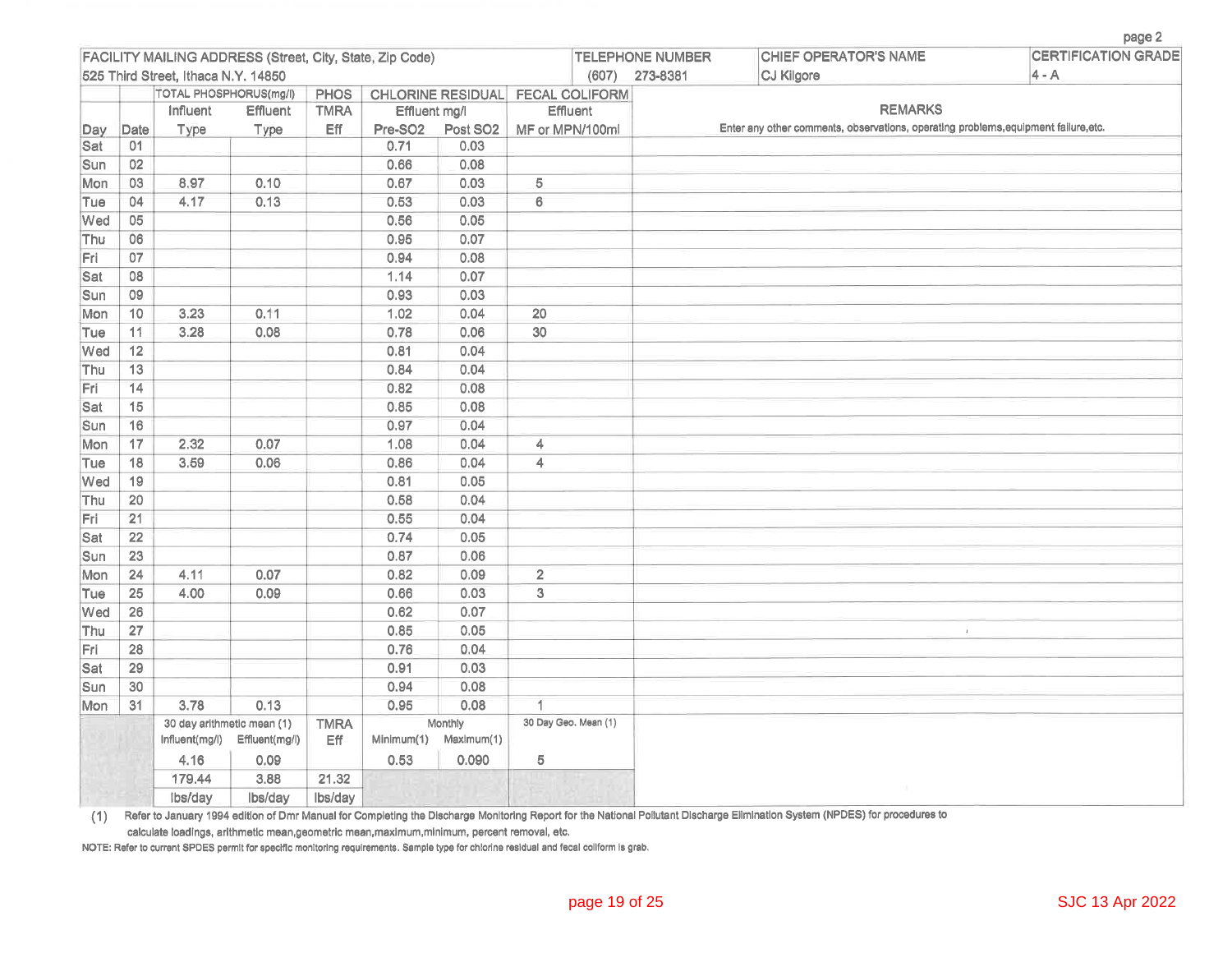|                        |                 |                |                 |               |               |             |                 |             |                               |             | NON-CONVENTIONAL POLLUTANTS NY0026638 |         |                   |         |                      |                            |          |                 |          |
|------------------------|-----------------|----------------|-----------------|---------------|---------------|-------------|-----------------|-------------|-------------------------------|-------------|---------------------------------------|---------|-------------------|---------|----------------------|----------------------------|----------|-----------------|----------|
|                        |                 |                |                 |               |               |             |                 |             | <b>SEMI-VOLATILE ORGANICS</b> |             |                                       |         |                   |         | <b>METALS</b>        |                            |          |                 |          |
|                        |                 | <b>TKN</b>     | <b>TKN</b>      | <b>AMM</b>    | AMM           | <b>TRI</b>  | <b>TETRA</b>    |             | CHLORO 1,2 TRANS              | <b>METH</b> | <b>PHTHAL</b>                         | Ca      | Ca                | Cu      | Cu                   | Pb                         | Ni       | Ag              | Zn       |
|                        |                 | mg/l           | mg/l            | mg/l          | mg/l          | ug/l        | ug/l            | ug/l        | ug/l                          | ug/l        | ug/l                                  | mg/l    | mg/1              | mg/l    | mg/l                 | mg/l                       | mg/l     | mg/l            | mg/l     |
|                        |                 | Sample         | Type            | Sample        | Type          | Sample      | Sample          | Sample      | Sample                        | Sample      | Sample                                |         | Sample Sample     |         | Sample Sample Sample |                            | Sample   | Sample          | Sample   |
| Day                    | Date            | Influent       | <b>Effluent</b> | Influent      | Effluent      | Effluent    | <b>Effluent</b> | Effluent    | Effluent                      | Effluent    | Effluent                              |         | Influent Effluent |         |                      | Influent Effluent Effluent | Effluent | <b>Effluent</b> | Effluent |
| Sat                    | 01              |                |                 |               |               |             |                 |             |                               |             |                                       |         |                   |         |                      |                            |          |                 |          |
| Sun                    | 02              |                |                 |               |               |             |                 |             |                               |             |                                       |         |                   |         |                      |                            |          |                 |          |
| Mon                    | 03              |                |                 |               |               |             |                 |             |                               |             |                                       |         |                   |         |                      |                            |          |                 |          |
| Tue                    | 04              |                |                 |               |               |             |                 |             |                               |             |                                       |         |                   |         |                      |                            |          |                 |          |
| Wed                    | 05              |                |                 |               |               |             |                 |             |                               |             |                                       |         |                   |         |                      |                            |          |                 |          |
| Thu                    | 06              |                |                 |               |               |             |                 |             |                               |             |                                       |         |                   |         |                      |                            |          |                 |          |
| Fri                    | 07              |                |                 |               |               |             |                 |             |                               |             |                                       |         |                   |         |                      |                            |          |                 |          |
| Sat                    | 08              |                |                 |               |               |             |                 |             |                               |             |                                       |         |                   |         |                      |                            |          |                 |          |
| Sun                    | 09              |                |                 |               |               |             |                 |             |                               |             |                                       |         |                   |         |                      |                            |          |                 |          |
| Mon                    | 10              |                |                 |               |               |             |                 |             |                               |             |                                       |         |                   |         |                      |                            |          |                 |          |
| Tue                    | 11              |                |                 |               |               |             |                 |             |                               |             |                                       |         |                   |         |                      |                            |          |                 |          |
| Wed                    | 12              | 30.1           | 25.4            | 17.7          | 18.8          | 1.0         | 1.0             | 1.8         | 1.0                           | 2.0         | 11.4                                  | < 0.020 | < 0.020           | 0.092   | < 0.020              | < 0.020                    | < 0.020  | < 0.020         | < 0.020  |
| Thu                    | 13              |                |                 |               |               |             |                 |             |                               |             |                                       |         |                   |         |                      |                            |          |                 |          |
| Fri                    | 14              |                |                 |               |               |             |                 |             |                               |             |                                       |         |                   |         |                      |                            |          |                 |          |
| Sat                    | 15              |                |                 |               |               |             |                 |             |                               |             |                                       |         |                   |         |                      |                            |          |                 |          |
| Sun                    | 16              |                |                 |               |               |             |                 |             |                               |             |                                       |         |                   |         |                      |                            |          |                 |          |
| Mon                    | 17              |                |                 |               |               |             |                 |             |                               |             |                                       |         |                   |         |                      |                            |          |                 |          |
| Tue                    | 18              |                |                 |               |               |             |                 |             |                               |             |                                       |         |                   |         |                      |                            |          |                 |          |
| Wed                    | 19              |                |                 |               |               |             |                 |             |                               |             |                                       |         |                   |         |                      |                            |          |                 |          |
| Thu                    | 20              |                |                 |               |               |             |                 |             |                               |             |                                       |         |                   |         |                      |                            |          |                 |          |
| Fri                    | 21              |                |                 |               |               |             |                 |             |                               |             |                                       |         |                   |         |                      |                            |          |                 |          |
| Sat                    | 22              |                |                 |               |               |             |                 |             |                               |             |                                       |         |                   |         |                      |                            |          |                 |          |
| Sun                    | 23              |                |                 |               |               |             |                 |             |                               |             |                                       |         |                   |         |                      |                            |          |                 |          |
| Mon                    | 24              |                |                 |               |               |             |                 |             |                               |             |                                       |         |                   |         |                      |                            |          |                 |          |
| Tue                    | 25              |                |                 |               |               |             |                 |             |                               |             |                                       |         |                   |         |                      |                            |          |                 |          |
| Wed                    | $\overline{26}$ |                |                 |               |               |             |                 |             |                               |             |                                       |         |                   |         |                      |                            |          |                 |          |
| Thu                    | 27              |                |                 |               |               |             |                 |             |                               |             |                                       |         |                   |         |                      |                            |          |                 |          |
| Fri                    | 28              |                |                 |               |               |             |                 |             |                               |             |                                       |         |                   |         |                      |                            |          |                 |          |
| Sat                    | 29              |                |                 |               |               |             |                 |             |                               |             |                                       |         |                   |         |                      |                            |          |                 |          |
| Sun                    | 30              |                |                 |               |               |             |                 |             |                               |             |                                       |         |                   |         |                      |                            |          |                 |          |
| Mon                    | 31              |                |                 |               |               |             |                 |             |                               |             |                                       |         |                   |         |                      |                            |          |                 |          |
| 30 day                 |                 |                |                 |               |               |             |                 |             |                               | 2.0         |                                       | < 0.020 | < 0.020           | 0.092   | < 0.020              | < 0.020                    | < 0.020  | < 0.020         | < 0.020  |
| arithmetic<br>mean (1) |                 | 30.10<br>mg/l  | 25.40<br>mg/l   | 17.70<br>mg/l | 18.80<br>mg/l | 1.0<br>ug/l | 1.0<br>ug/l     | 1.8<br>ug/l | 1.0<br>ug/l                   | ug/l        | 11.4<br>ug/l                          | mg/l    | mg/l              | mg/l    | mg/l                 | mg/l                       | mg/l     | mg/l            | mg/l     |
| 30 Day Aver.           |                 |                |                 |               |               |             |                 |             |                               |             |                                       |         |                   |         |                      |                            |          |                 |          |
| Quantity               |                 | 1,191.9        | 1,005.8         | 700.9         | 744.4         | < 0.040     | < 0.040         | 0.071       | < 0.040                       | < 0.079     | < 0.45                                | < 0.79  | < 0.79            | 3.64    | < 0.79               | < 0.79                     | < 0.79   | < 0.79          | < 0.79   |
| Loading (1)            |                 | $\frac{1}{10}$ | lbs/dav         | lbs/dav       | lbs/dav       | lbs/day     | ibs/day         | lbs/dav     | Ibs/dav                       | lbs/day     | lbs/day                               | Ibs/day | Ibs/day           | Ibs/day |                      | Ibs/day bs/day             | Ibs/day  | lbs/day         | Ibs/day  |

(1) Refer to January 1994 edition of DMR Manual for Completing the Discharge Monitoring Report for the National Pollutant Discharge Elimination System (NPDES) for procedures to calculate

loading, arithmetic mean, geometric mean, maximum, minimum, percent removal, etc.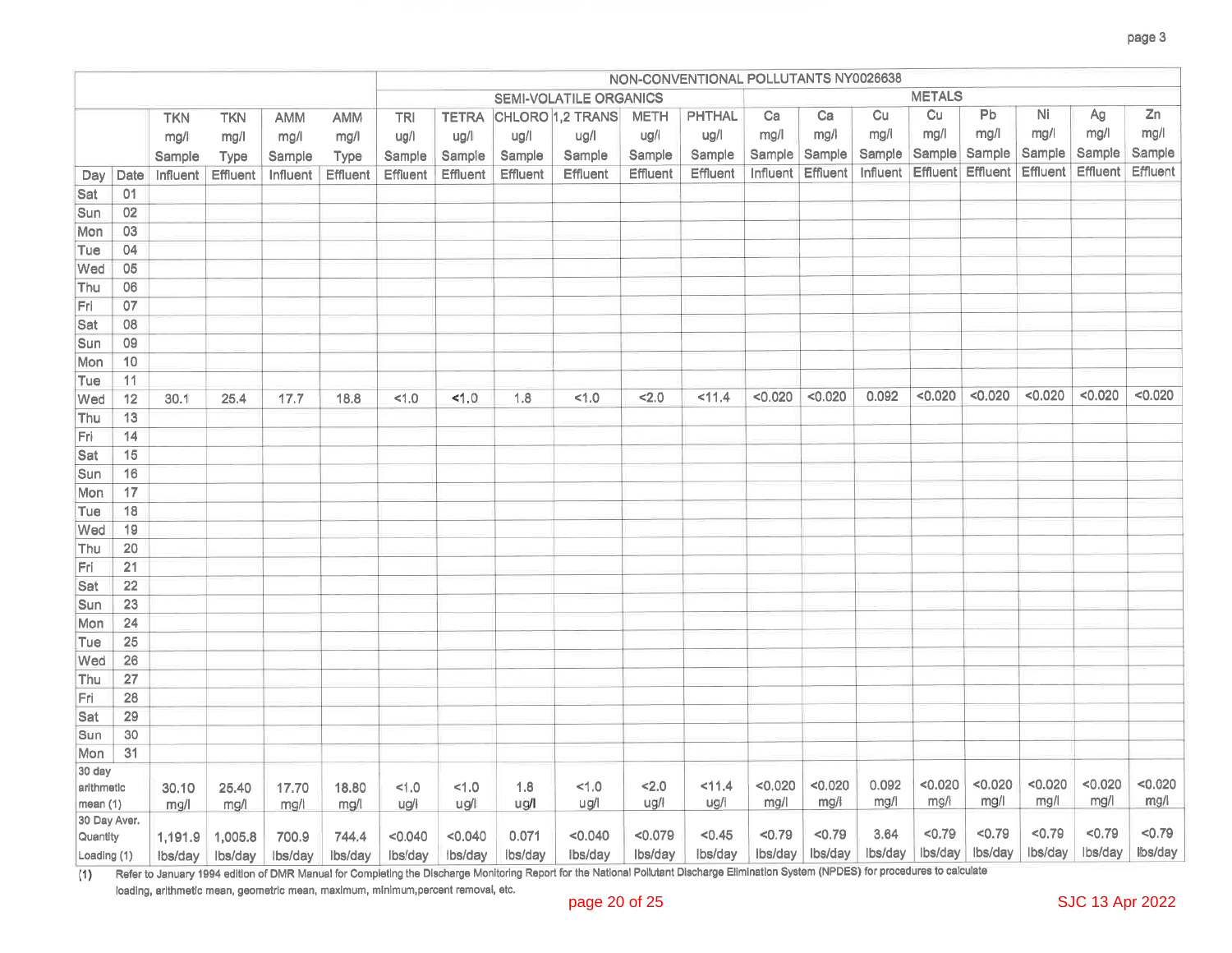#### **Effect on Receiving Stream** NAME OF RECEIVING STREAM

| <b>DATE</b> | <b>STATION</b> | PARAMETER RESULT |
|-------------|----------------|------------------|
|             |                |                  |
|             |                |                  |
|             |                |                  |
|             |                |                  |
|             |                |                  |
|             |                |                  |
|             |                |                  |
|             |                |                  |
|             |                |                  |
|             |                |                  |
|             |                |                  |
|             |                |                  |
|             |                |                  |
|             |                |                  |

|    | TRUCKED WASTE RECEIVED THIS MONTH                           |                                      |         |
|----|-------------------------------------------------------------|--------------------------------------|---------|
|    | 1. Septage, holding tank waste and<br>portable toilet waste |                                      |         |
|    |                                                             | Total                                | Max day |
|    | Volume (gallons)                                            | 138,807                              |         |
|    | All other wastes<br>2.                                      |                                      |         |
|    |                                                             | Total                                | Max day |
|    | Volume (gallons)                                            | 915,717                              |         |
| 3. |                                                             | Number of Part 364 haulers currently |         |
|    |                                                             | approved to transport wastes to this |         |
|    | <b>POTW</b>                                                 |                                      |         |
|    | a. Septage, etc.                                            | 13                                   |         |
|    | b. All others                                               | 3                                    |         |

Name and amount of chemicals used in treatment

Process during month: 2926 a. Sodium Hypochlorite - ମ୍ବର୍ଣ 1,041 lbs. b. Sulfur Dioxide c. Ferrous Chloride gal. lbs. d. Polymer (Pressing)  $6233$ gal. e. Ferric Chloride gal. f. Polymer (Actiflo) Amount of electrical power consumed: a. Commercial 514,800 kw.hrs. kw.hrs. b. Stand-by Amount of fuel consumed: 1,333,800 cubic ft. a. Natural gas gallons b. Oil Gasoline gallons C. tons d. Coal e. Digester Gas 1,310,000 cubic ft. gallons f. Propane

#### Sludge removal from plant:  $35.4$ Dry Tons a. Amount  $20.0$ b. Solid Content  $\%$  $\frac{0}{0}$ c. Volatile Solids Content d. Disposal site: Seneca Meadows Landfill, Waterloo, NY, 13165 Ontario Cty. Landfill, Stanley, NY, 14561 Other Solid Wastes: ĥ **YARDS** a. Screenings b. Grit Combined amt. with screenings c. Ashes tons

Seneca Meadows Landfill, Waterloo, NY 13165

Ontario Cty. Landfill, Stanley, NY, 14561

Chemung Ctv. Land fill, Lowman, NY, 14861 Digester Gas Wasted 72,000 cubic feet Labor expended: NUMBER PART TIME **TOTAL HOURS** NUMBER FULL TIME POSITION NAME  $\mathbf{1}$  $\overline{0}$ 168.0 **Chief Operator**  $\overline{0}$  $\circ$ **Assistant Chief Operator**  $\overline{5}$  $\circ$ 808.0 Operator  $\overline{3}$  $\circ$ 856.0 Operator-Trainee  $\mathbf{1}$  $\circ$ 168.0 **Laboratory Director**  $\overline{1}$  $\circ$ **Laboratory Technician**  $\mathbf{1}$  $\circ$ 168.0 **Administrative Assistant**  $\overline{0}$  $\overline{O}$ Interns Maintenance Worker

d.

е.

f.

g. Disposal Site:

I hereby affirm under penalty of perjury that Information provided on this form is true to the best of my knowledge and belief. False statements

made herein are punishable as a Class A misdemeanor pursuant to Section 210.45 of the Penal Law. Chief Operator 25FEB2022  $C_{\Lambda}$  $10VP$ Signature of Chief Operator or Designated Facility Representative

## **SJC 13 Apr 2022**

page 4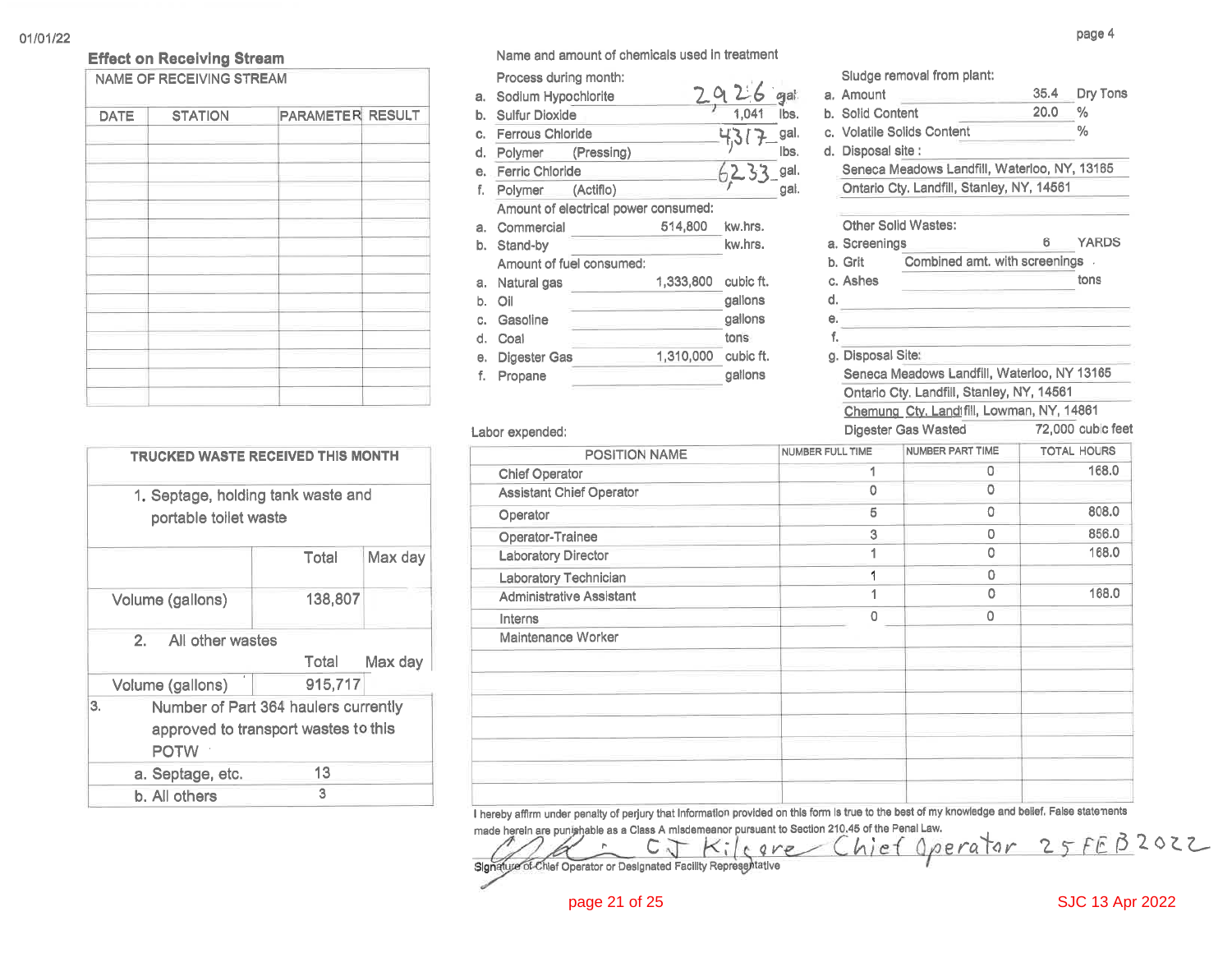**DIVISION OF WATER** 

## WASTEWATER FACILITY OPERATION REPORT FOR THE MONTH OF

|            |                                    |                         |               |                                           |                      |                 |                 |                                          |                                                                               |                       |                 |                          | $\sim$ $\sim$ $\sim$ $\sim$ $\sim$ |                       |                           | $, \underline{\textcolor{red}{\textbf{1}}\textcolor{blue}{\textbf{1}}\textcolor{red}{\textbf{2}}\textcolor{red}{\textbf{5}}\textcolor{red}{\textbf{6}}\textcolor{red}{\textbf{6}}\textcolor{red}{\textbf{6}}\textcolor{red}{\textbf{7}}$ |                         |
|------------|------------------------------------|-------------------------|---------------|-------------------------------------------|----------------------|-----------------|-----------------|------------------------------------------|-------------------------------------------------------------------------------|-----------------------|-----------------|--------------------------|------------------------------------|-----------------------|---------------------------|------------------------------------------------------------------------------------------------------------------------------------------------------------------------------------------------------------------------------------------|-------------------------|
|            |                                    | <b>SPDES PERMIT NO.</b> |               |                                           | <b>FACILITY NAME</b> |                 |                 |                                          |                                                                               | <b>FACILITY OWNER</b> |                 |                          |                                    | <b>FACILITY</b>       |                           |                                                                                                                                                                                                                                          |                         |
|            | NY 0026638                         |                         |               | Ithaca Area Wastewater Treatment Facility |                      |                 |                 |                                          | Ithaca (C) Ithaca (T) Dryden (T)                                              |                       |                 |                          |                                    | <b>IAWWTF</b>         |                           |                                                                                                                                                                                                                                          |                         |
|            |                                    |                         |               | <b>VOLUME OF SEWAGE TREATED</b>           |                      | TEMPERATURE (F) |                 |                                          | pH (s.u.)                                                                     |                       |                 | SETTLEABLE SOLIDS (ml/l) |                                    | <b>B.O.D.5</b> (mg/l) |                           |                                                                                                                                                                                                                                          | SUSPENDED SOLIDS (mg/l) |
|            |                                    | Daily Precip Inst.Max.  |               | Daily Average Inst.Min.                   |                      | Influent        | Effluent        | Influent                                 | Influent                                                                      | Effluent              | <b>Effluent</b> | Influent                 | <b>Effluent</b>                    |                       | Influent Effluent         | Influent                                                                                                                                                                                                                                 | <b>Effluent</b>         |
| Day        | Date                               | in/day                  | <b>MGD</b>    | <b>MGD</b>                                | <b>MGD</b>           | (2)             | (2)             | Minimum                                  | Maximum                                                                       | Minimum               | Maximum         | Maximum                  | Maximum                            | Type                  | Type                      | Type                                                                                                                                                                                                                                     | Type                    |
| Tue        | 01                                 | 0.00                    | 8.50          | 4.90                                      | 2.50                 | 57              | 52              | 7.7                                      | 7.8                                                                           | 7.6                   | 7.6             | 10.6                     | 50.10                              | 252                   | 8                         | 166                                                                                                                                                                                                                                      | 5                       |
| Wed        | 02                                 | 0.00                    | 8.50          | 5.051                                     | 2.50                 | $\overline{56}$ | 52              | 7.7                                      | 7.9                                                                           | 7.5                   | 7.6             | 9.0                      | 50.10                              |                       |                           |                                                                                                                                                                                                                                          |                         |
| Thu        | 03                                 | 0.05                    | 7.50          | 5.09                                      | 2.50                 | $\overline{54}$ | $\overline{53}$ | 7.8                                      | 7.9                                                                           | 7.8                   | 7.8             | 8.1                      | < 0.10                             |                       |                           |                                                                                                                                                                                                                                          |                         |
| Fri        | $\overline{04}$                    | 1.12                    | 6.80          | 4.54                                      | 2.00                 | 53              | $\overline{52}$ | 7.7                                      | 7.8                                                                           | 7.7                   | 7.8             | 7.1                      | 50.10                              |                       |                           |                                                                                                                                                                                                                                          |                         |
| Sat        | 05                                 | 0.12                    | 7.10          | 4.64                                      | 2.00                 | 56              | 52              | 7.7                                      | 7.8                                                                           | 7.5                   | 7.6             | 7.5                      | < 0.10                             |                       |                           |                                                                                                                                                                                                                                          |                         |
| Sun        | 06                                 | 0.00                    | 7.50          | 5.05                                      | 3.00                 | $\overline{54}$ | 51              | 7.7                                      | 7.8                                                                           | 7.5                   | 7.6             | 8.1                      | < 0.10                             |                       |                           |                                                                                                                                                                                                                                          |                         |
| Mon        | 07                                 | 0.00                    | 7.80          | 5.241                                     | 2.50                 | $\overline{54}$ | $\overline{52}$ | 7.7                                      | 8.1                                                                           | 7,5                   | 7.6             | 11.0                     | 50.10                              | 231                   | 9                         | 205                                                                                                                                                                                                                                      | 5                       |
| Tue        | 08                                 | 0.00                    | 8.90          | 5.072                                     | 2.40                 | 54              | 53              | 7.7                                      | 7.8                                                                           | 7.6                   | 7.7             | 9.6                      | 50.10                              | 236                   | 15                        | 166                                                                                                                                                                                                                                      | $6\phantom{a}$          |
| Wed        | 09                                 |                         | 7.50          | 5.462                                     | 2.90                 | 56              | 53              | 7.7                                      | 8.0                                                                           | 7.6                   | 7.7             | 9.5                      | < 0.10                             |                       |                           |                                                                                                                                                                                                                                          |                         |
| Thu        | 10                                 |                         | 9.10          | 6.160                                     | 3.30                 | $\overline{55}$ | $\overline{53}$ | 7.7                                      | 7.8                                                                           | 7.6                   | 7.6             | 8.5                      | 50.10                              |                       |                           |                                                                                                                                                                                                                                          |                         |
| Fri        | 11                                 | 0.02                    | 9.90          | 7.251                                     | 4.50                 | $\overline{55}$ | $\overline{53}$ | 7.6                                      | 8.0                                                                           | 7.5                   | 7.6             | 7.6                      | < 0.10                             |                       |                           |                                                                                                                                                                                                                                          |                         |
| Sat        | 12                                 | 0.00                    | 10.40         | 7.382                                     | 4.20                 | 54              | 52              | 7.6                                      | 7.8                                                                           | 7.4                   | 7.5             | 5.5                      | 50.10                              |                       |                           |                                                                                                                                                                                                                                          |                         |
| Sun        | 13                                 |                         | 9.50          | 6.509                                     | 3.50                 | 53              | 51              | 7.7                                      | 7.8                                                                           | 7.5                   | 7.5             | 5.8                      | 50.10                              |                       |                           |                                                                                                                                                                                                                                          |                         |
| Mon        | 14                                 | 0.03                    | 8.90          | 7.131                                     | 3.20                 | 55              | 51              | 7.7                                      | 7.8                                                                           | 7.6                   | 7.7             | 8.1                      | 50.10                              | 182                   | 10                        | 151                                                                                                                                                                                                                                      | $\overline{5}$          |
| Tue        | 15                                 | 0.04                    | 9.10          | 6.064                                     | 3.00                 | 53              | 52              | 7.7                                      | 7.8                                                                           | 7.6                   | 7.7             | 10.6                     | 50.10                              | 192                   | 11                        | 176                                                                                                                                                                                                                                      | 6                       |
| Wed        | 16                                 | 0.00                    | 9.00          | 6.006                                     | 3.50                 | 54              | 51              | 7.7                                      | 8.1                                                                           | 7.6                   | 7.7             | 8.6                      | < 0.10                             |                       |                           |                                                                                                                                                                                                                                          |                         |
| Thu        | 17                                 | 0.00                    | 21.20         | 13,380                                    | 5.40                 | 57              | 53              | 7.8                                      | 7.9                                                                           | 7.5                   | 7.6             | 9.3                      | 50.10                              |                       |                           |                                                                                                                                                                                                                                          |                         |
| Fri        | 18                                 | 0.71                    | 18.10         | 11.120                                    | 8.20                 | 51              | 47              | $\overline{7.7}$                         | 7.7                                                                           | 7,4                   | 7.9             | 4.0                      | 50.10                              |                       |                           |                                                                                                                                                                                                                                          |                         |
| Sat        | 19                                 |                         | 11.10         | 8.878                                     | 5.50                 | 51              | 48              | 7.7                                      | 7.9                                                                           | 7.7                   | 7.8             | 3.5                      | < 0.10                             |                       |                           |                                                                                                                                                                                                                                          |                         |
| Sun        | 20                                 |                         | 9.50          | 7.680                                     | 5.50                 | $\overline{52}$ | 49              | 7.7                                      | 7.8                                                                           | 7.7                   | 7.8             | 5.0                      | < 0.10                             |                       |                           |                                                                                                                                                                                                                                          |                         |
| Mon        | $\overline{21}$                    | 0.00                    | 10.00         | 8.115                                     | 6.10                 | 55              | 52              | 7,6                                      | 7.9                                                                           | 7.7                   | 7.8             | 4.8                      | 50.10                              | 131                   | 17                        | 118                                                                                                                                                                                                                                      | 12                      |
| Tue        | 22                                 | 0.00                    | 13.60         | 10.689                                    | 7.60                 | 55              | 55              | 7.7                                      | 7.9                                                                           | 7.6                   | 7.8             | 6.6                      | 50.10                              | 141                   | $\overline{21}$           | $\overline{127}$                                                                                                                                                                                                                         | 19                      |
| Wed        | 23                                 | 0.17                    | 14.20         | 9.970                                     | 7.00                 | 52              | 49              | 7.8                                      | 8.3                                                                           | 7.7                   | 7.8             | 4.5                      | 50.10                              |                       |                           |                                                                                                                                                                                                                                          |                         |
| Thu        | $\overline{24}$<br>$\overline{25}$ | 0.01                    | 13.00         | 8.71                                      | 6.60                 | 52<br>51        | 50<br>49        | 7.6<br>7.6                               | 7.8<br>7.9                                                                    | 7.7                   | 7.8             | 6.5                      | 50.10                              |                       |                           |                                                                                                                                                                                                                                          |                         |
| Fri<br>Sat | 26                                 | 0.40                    | 10.20<br>9.20 | 8.110<br>7.138                            | 5.70<br>5.00         | 50              | 55              | 7.5                                      | 7.8                                                                           | 7.7<br>7.6            | 7.7<br>7.7      | 4.5<br>4.5               | 50.10<br>50.10                     |                       |                           |                                                                                                                                                                                                                                          |                         |
| Sun        | 27                                 | 0.00                    | 9.00          | 6.980                                     | 4.90                 | 52              | 50              | 7.6                                      | 7.7                                                                           | 7.7                   | 7.8             | 4.3                      | < 0.10                             |                       |                           |                                                                                                                                                                                                                                          |                         |
| Mon        | 28                                 | 0.05                    | 8,60          | 6.792                                     | 5.10                 | 55              | 53              | 7.5                                      | 7.6                                                                           | 7.6                   | 7.8             | 2.9                      | < 0.10                             | 132                   | 21                        | 211                                                                                                                                                                                                                                      | 13                      |
|            |                                    |                         |               |                                           |                      |                 |                 |                                          |                                                                               |                       |                 |                          |                                    |                       |                           |                                                                                                                                                                                                                                          |                         |
|            |                                    | Total                   |               | Monthly                                   |                      | Monthly         | Average         |                                          | Monthly                                                                       |                       |                 | Monthly                  | Monthly                            | 30 day arithmetic     |                           | 30 day arithmetic                                                                                                                                                                                                                        |                         |
|            |                                    |                         |               |                                           | <b>Influent</b>      |                 |                 | Effluent Minimum Maximum Minimum Maximum |                                                                               |                       |                 |                          | mean(1)                            |                       |                           |                                                                                                                                                                                                                                          |                         |
|            | Precip<br>2.72                     |                         |               |                                           |                      |                 |                 |                                          |                                                                               |                       | Maximum         | Maximum                  |                                    |                       | mean(1)                   |                                                                                                                                                                                                                                          |                         |
|            |                                    |                         |               | 7.111                                     |                      | 54              | 52              | 7.5                                      | 8.3                                                                           | 7.4                   | 7.9             | 11.0                     | < 0.10                             |                       | $lnf.(mg/l)$ $Eff.(mg/l)$ | Inf.(mg/l)                                                                                                                                                                                                                               | Eff(mg/l)               |
|            |                                    |                         |               |                                           |                      |                 |                 |                                          |                                                                               |                       |                 |                          |                                    | 187                   | 14                        | 165                                                                                                                                                                                                                                      | 9                       |
|            |                                    |                         |               | Monthly Total                             |                      |                 |                 |                                          |                                                                               |                       |                 |                          |                                    | 93<br>9,978           | %Rem                      | 95                                                                                                                                                                                                                                       | %Rem                    |
|            |                                    |                         |               | 199.112                                   |                      |                 |                 |                                          |                                                                               |                       |                 | 30 Day Avg<br>lbs/day    |                                    |                       | 840                       | 8,989                                                                                                                                                                                                                                    | 565                     |
|            |                                    |                         |               |                                           |                      |                 |                 |                                          | whatever the Plantenna Admitterium Plannat for the Atotheral Puttitural Plant |                       |                 | Quantity Loading (1)     |                                    |                       | lbs/day                   | Ibs/dav                                                                                                                                                                                                                                  | lbs/day                 |

(1) Refer to January 1994 edition of Dmr Manual for Completing the Discharge Monitoring Report for the National Pollutant Discharge Elimination System (NPDES)

for procedures to calculate loadings, arithmetic mean, geometric mean, maximum, minimum, percent removal, etc.

(2) If temperature is measured more than once a day, report the average for the day.

NOTE: Refer to current SPDES permit for specific monitoring requirements. Sample type for temperature, pH and settleable solids is grab

 $2022$ 

Fohruany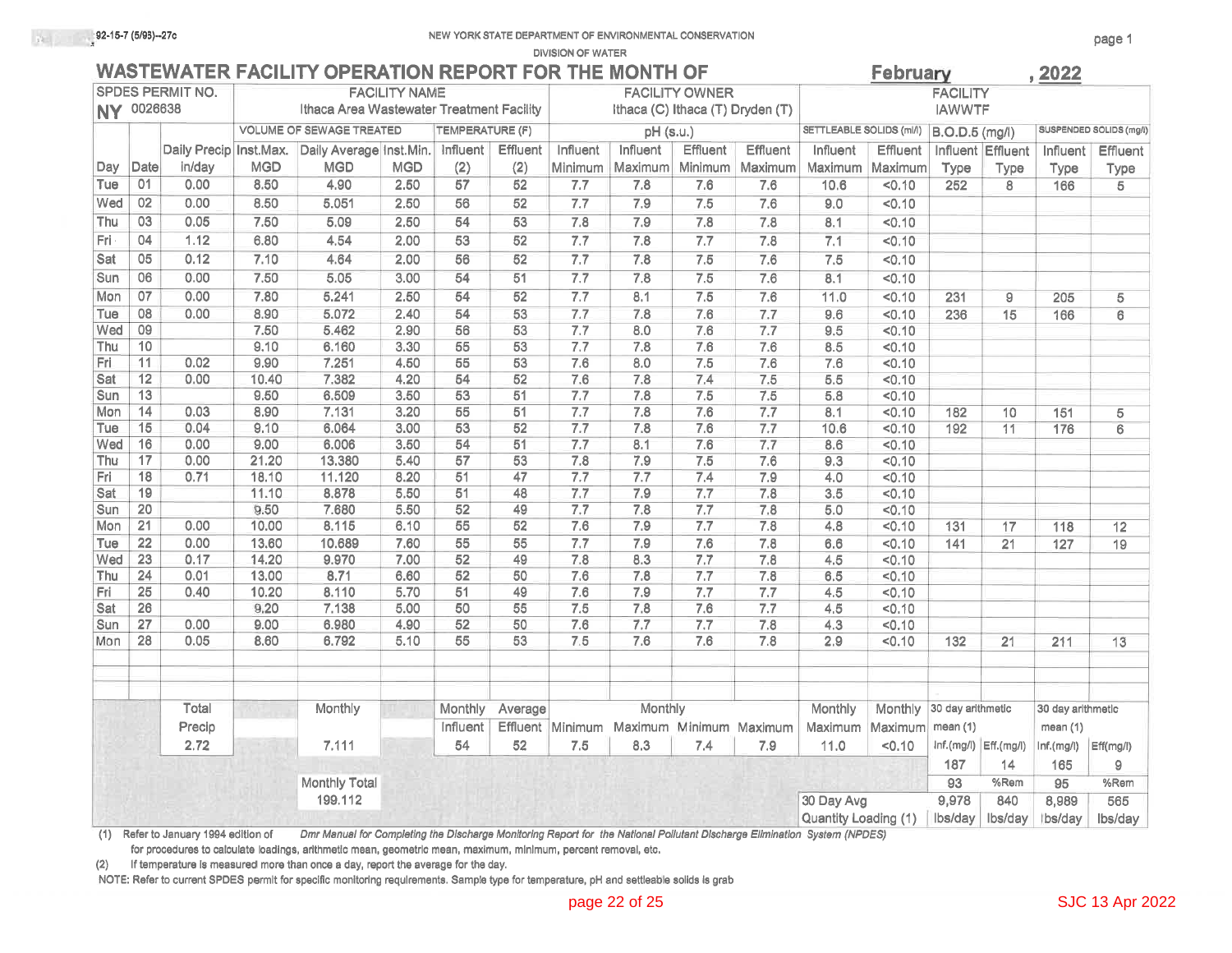|            |                 |                                     |                                                          |                    |                     |                                  |                      |                         |          |                                                                                     | page 2                     |
|------------|-----------------|-------------------------------------|----------------------------------------------------------|--------------------|---------------------|----------------------------------|----------------------|-------------------------|----------|-------------------------------------------------------------------------------------|----------------------------|
|            |                 |                                     | FACILITY MAILING ADDRESS (Street, City, State, Zip Code) |                    |                     |                                  |                      | <b>TELEPHONE NUMBER</b> |          | <b>CHIEF OPERATOR'S NAME</b>                                                        | <b>CERTIFICATION GRADE</b> |
|            |                 | 525 Third Street, Ithaca N.Y. 14850 |                                                          |                    |                     |                                  |                      | (607)                   | 273-8381 | <b>CJ Kilgore</b>                                                                   | $4 - A$                    |
|            |                 |                                     | <b>TOTAL PHOSPHORUS(mg/l)</b>                            | <b>PHOS</b>        |                     | CHLORINE RESIDUAL FECAL COLIFORM |                      |                         |          |                                                                                     |                            |
|            |                 | Influent                            | Effluent                                                 | <b>TMRA</b>        | Effluent mg/l       |                                  | Effluent             |                         |          | <b>REMARKS</b>                                                                      |                            |
| Day<br>Tue | Date<br>01      | Type<br>4.32                        | Туре<br>0.16                                             | Eff                | Pre-SO <sub>2</sub> | Post SO <sub>2</sub>             | MF or MPN/100ml      |                         |          | Enter any other comments, observations, operating problems, equipment failure, etc. |                            |
| Wed        | 02              |                                     |                                                          |                    | 0.81<br>0.67        | 0.04<br>0.07                     | 1                    |                         |          |                                                                                     |                            |
| Thu        | 03              |                                     |                                                          |                    | 0.57                | 0.06                             |                      |                         |          |                                                                                     |                            |
| Fri        | 04              |                                     |                                                          |                    | 0.69                | 0.03                             |                      |                         |          |                                                                                     |                            |
| Sat        | 05              |                                     |                                                          |                    | 0.77                | 0.05                             |                      |                         |          |                                                                                     |                            |
| Sun        | 06              |                                     |                                                          |                    | 0.81                | 0.04                             |                      |                         |          |                                                                                     |                            |
| Mon        | 07              | 4.11                                | 0.16                                                     |                    | 0.79                | 0.08                             | 1                    |                         |          |                                                                                     |                            |
| Tue        | $\overline{08}$ | 4.05                                | 0.26                                                     |                    | 0.39                | 0.02                             | $\overline{5}$       |                         |          |                                                                                     |                            |
| Wed        | 09              |                                     |                                                          |                    | 0.29                | 0.05                             |                      |                         |          |                                                                                     |                            |
| Thu        | 10              |                                     |                                                          |                    | 0.28                | 0.01                             |                      |                         |          |                                                                                     |                            |
| Fri        | 11              |                                     |                                                          |                    | 0.33                | 0.03                             |                      |                         |          |                                                                                     |                            |
| Sat        | $\overline{12}$ |                                     |                                                          |                    | 0.30                | 0.00                             |                      |                         |          |                                                                                     |                            |
| Sun        | 13              |                                     |                                                          |                    | 0.54                | 0.01                             |                      |                         |          |                                                                                     |                            |
| Mon        | 14              | 3.36                                | 0.16                                                     |                    | 0.51                | 0.02                             | 4                    |                         |          |                                                                                     |                            |
| Tue        | 15              | 3.61                                | 0.15                                                     |                    | 0.32                | 0.01                             | $\overline{16}$      |                         |          |                                                                                     |                            |
| Wed        | 16              |                                     |                                                          |                    | 0.37                | 0.00                             |                      |                         |          |                                                                                     |                            |
| Thu        | 17              |                                     |                                                          |                    | 0.31                | 0.01                             |                      |                         |          |                                                                                     |                            |
| Fri        | 18              |                                     |                                                          |                    | 0.39                | 0.05                             |                      |                         |          |                                                                                     |                            |
| Sat        | 19              |                                     |                                                          |                    | 0.50                | 0.02                             |                      |                         |          |                                                                                     |                            |
| Sun        | $\overline{20}$ |                                     |                                                          |                    | 0.56                | 0.03                             |                      |                         |          |                                                                                     |                            |
| Mon        | 21              |                                     |                                                          |                    | 0.53                | 0.04                             | $\overline{8}$       |                         |          |                                                                                     |                            |
| Tue        | 22              | 2.72                                | 0.77                                                     |                    | 0.42                | 0.04                             | 345                  |                         |          |                                                                                     |                            |
| Wed        | 23              | 2.32                                | 0.89                                                     |                    | 0.28                | 0.01                             |                      |                         |          |                                                                                     |                            |
| Thu        | 24              |                                     |                                                          |                    | 0.21                | 0.00                             |                      |                         |          |                                                                                     |                            |
| Fri        | 25              |                                     |                                                          |                    | 0.37                | 0.00                             |                      |                         |          |                                                                                     |                            |
| Sat        | 26              |                                     |                                                          |                    | 0.55                | 0.07                             |                      |                         |          |                                                                                     |                            |
| Sun        | $\overline{27}$ |                                     |                                                          |                    | 0.48                | 0.06                             |                      |                         |          |                                                                                     |                            |
| Mon        | 28              | 2.71                                | 0.82                                                     |                    | 0.57                | 0.04                             | 4                    |                         |          |                                                                                     |                            |
|            |                 |                                     |                                                          |                    |                     |                                  |                      |                         |          |                                                                                     |                            |
|            |                 |                                     |                                                          |                    |                     |                                  |                      |                         |          |                                                                                     |                            |
|            |                 |                                     |                                                          |                    |                     |                                  |                      |                         |          |                                                                                     |                            |
|            |                 | Influent(mg/l)                      | 30 day arithmetic mean (1)<br>Effluent(mg/l)             | <b>TMRA</b><br>Eff | Minimum(1)          | Monthly<br>Maximum(1)            | 30 Day Geo. Mean (1) |                         |          |                                                                                     |                            |
|            |                 | 3.40                                | 0.42                                                     |                    | 0.21                | 0.080                            | $\overline{7}$       |                         |          |                                                                                     |                            |
|            |                 | 210.37                              | 35,36                                                    | 23.55              |                     |                                  |                      |                         |          |                                                                                     |                            |
|            |                 | lbs/day                             | Ibs/day                                                  | lbs/day            |                     |                                  |                      |                         |          |                                                                                     |                            |

(1) Refer to January 1994 edition of Dmr Manual for Completing the Discharge Monitoring Report for the National Pollutant Discharge Elimination System (NPDES) for procedures to calculate loadings, arithmetic mean,geometric mean,maximum,minimum, percent removal, etc.

NOTE: Refer to current SPDES permit for specific monitoring requirements. Sample type for chlorine residual and fecal coliform is grab.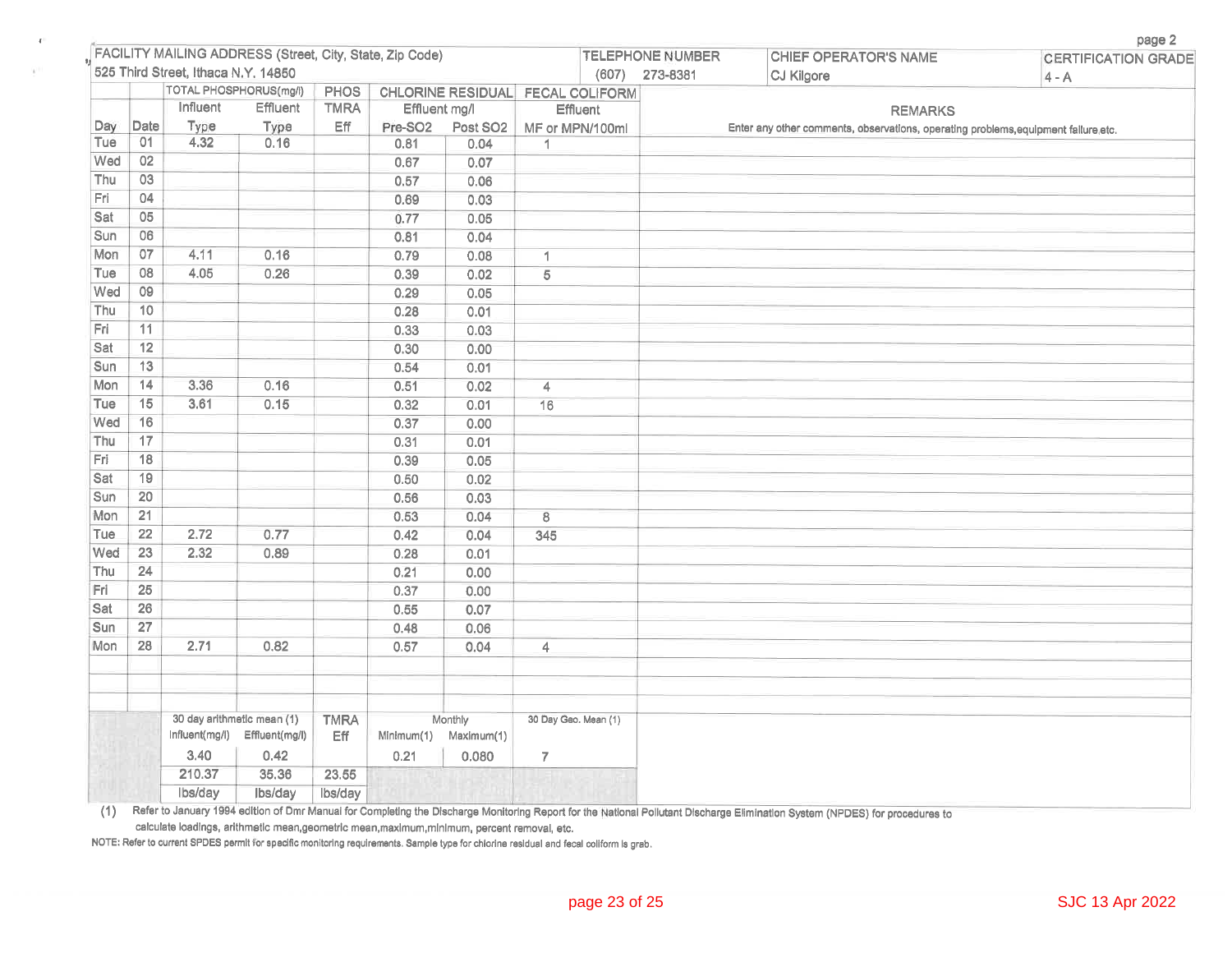|                          |                 |            |            |          |          | NON-CONVENTIONAL POLLUTANTS NY0026638 |          |          |                               |             |          |          |          |          |               |          |                                 |          |          |
|--------------------------|-----------------|------------|------------|----------|----------|---------------------------------------|----------|----------|-------------------------------|-------------|----------|----------|----------|----------|---------------|----------|---------------------------------|----------|----------|
|                          |                 |            |            |          |          |                                       |          |          | <b>SEMI-VOLATILE ORGANICS</b> |             |          |          |          |          | <b>METALS</b> |          |                                 |          |          |
|                          |                 | <b>TKN</b> | <b>TKN</b> | AMM      | AMM      | <b>TRI</b>                            |          |          | <b>TETRA CHLORO 1,2 TRANS</b> | <b>METH</b> | PHTHAL   | Ca       | Ca       | Cu       | Cu            | Pb       | Ni                              | Ag       | Zn       |
|                          |                 | mg/l       | mg/l       | mg/l     | mg/l     | ug/l                                  | ug/l     | ug/l     | ug/l                          | ug/l        | ug/l     | mg/l     | mg/l     | mg/1     | mg/l          | mg/l     | mg/l                            | mg/l     | mg/l     |
|                          |                 | Sample     | Type       | Sample   | Type     | Sample                                | Sample   | Sample   | Sample                        | Sample      | Sample   | Sample   | Sample   | Sample   | Sample        | Sample   | Sample                          | Sample   | Sample   |
| Day                      | Date            | Influent   | Effluent   | Influent | Effluent | Effluent                              | Effluent | Effluent | Effluent                      | Effluent    | Effluent | Influent | Effluent | Influent | Effluent      | Effluent | Effluent                        | Effluent | Effluent |
| Tue                      | 01              |            |            |          |          |                                       |          |          |                               |             |          |          |          |          |               |          |                                 |          |          |
| Wed                      | 02              |            |            |          |          |                                       |          |          |                               |             |          |          |          |          |               |          |                                 |          |          |
| Thu                      | 03              |            |            |          |          |                                       |          |          |                               |             |          |          |          |          |               |          |                                 |          |          |
| Fri                      | 04              |            |            |          |          |                                       |          |          |                               |             |          |          |          |          |               |          |                                 |          |          |
| Sat                      | 05              |            |            |          |          |                                       |          |          |                               |             |          |          |          |          |               |          |                                 |          |          |
| Sun                      | 06              |            |            |          |          |                                       |          |          |                               |             |          |          |          |          |               |          |                                 |          |          |
| Mon                      | 07              |            |            |          |          |                                       |          |          |                               |             |          |          |          |          |               |          |                                 |          |          |
| Tue                      | 08              |            |            |          |          |                                       |          |          |                               |             |          |          |          |          |               |          |                                 |          |          |
| Wed                      | 09              | 42.5       | 24.8       | 25.1     | 27.7     | 1.0                                   | 1.0      | 1.5      | 1.0                           | 2.0         |          | < 0.020  | < 0.020  | 0.215    | 0.040         |          |                                 |          |          |
| Thu                      | 10              |            |            |          |          |                                       |          |          |                               |             |          |          |          |          |               |          |                                 |          |          |
| Fri                      | 11              |            |            |          |          |                                       |          |          |                               |             |          |          |          |          |               |          |                                 |          |          |
| Sat                      | $\overline{12}$ |            |            |          |          |                                       |          |          |                               |             |          |          |          |          |               |          |                                 |          |          |
| Sun                      | 13              |            |            |          |          |                                       |          |          |                               |             |          |          |          |          |               |          |                                 |          |          |
| Mon                      | 14              |            |            |          |          |                                       |          |          |                               |             |          |          |          |          |               |          |                                 |          |          |
| Tue                      | 15              |            |            |          |          |                                       |          |          |                               |             |          |          |          |          |               |          |                                 |          |          |
| Wed                      | 16              |            |            |          |          |                                       |          |          |                               |             |          |          |          |          |               |          |                                 |          |          |
| Thu                      | 17              |            |            |          |          |                                       |          |          |                               |             |          |          |          |          |               |          |                                 |          |          |
| Fri                      | 18              |            |            |          |          |                                       |          |          |                               |             |          |          |          |          |               |          |                                 |          |          |
| Sat                      | 19<br>20        |            |            |          |          |                                       |          |          |                               |             |          |          |          |          |               |          |                                 |          |          |
| Sun<br>Mon               | 21              |            |            |          |          |                                       |          |          |                               |             |          |          |          |          |               |          |                                 |          |          |
| Tue                      | 22              |            |            |          |          |                                       |          |          |                               |             |          |          |          |          |               |          |                                 |          |          |
| Wed                      | 23              |            |            |          |          |                                       |          |          |                               |             |          |          |          |          |               |          |                                 |          |          |
| Thu                      | $\overline{24}$ |            |            |          |          |                                       |          |          |                               |             |          |          |          |          |               |          |                                 |          |          |
| Fri                      | 25              |            |            |          |          |                                       |          |          |                               |             |          |          |          |          |               |          |                                 |          |          |
| Sat                      | 26              |            |            |          |          |                                       |          |          |                               |             |          |          |          |          |               |          |                                 |          |          |
| Sun                      | 27              |            |            |          |          |                                       |          |          |                               |             |          |          |          |          |               |          |                                 |          |          |
| Mon                      | 28              |            |            |          |          |                                       |          |          |                               |             |          |          |          |          |               |          |                                 |          |          |
|                          |                 |            |            |          |          |                                       |          |          |                               |             |          |          |          |          |               |          |                                 |          |          |
|                          |                 |            |            |          |          |                                       |          |          |                               |             |          |          |          |          |               |          |                                 |          |          |
|                          |                 |            |            |          |          |                                       |          |          |                               |             |          |          |          |          |               |          |                                 |          |          |
| 30 day                   |                 |            |            |          |          |                                       |          |          |                               |             |          |          |          |          |               |          |                                 |          |          |
| arithmetic               |                 | 42.50      | 24.80      | 25.10    | 27.70    | 1.0                                   | 1.0      | 1.5      | 1.0                           | 2.0         |          | < 0.020  | < 0.020  | 0.215    | 0.040         |          |                                 |          |          |
| mean (1)<br>30 Day Aver. |                 | mg/l       | mg/l       | mg/l     | mg/l     | ug/l                                  | ug/l     | ug/l     | ug/l                          | ug/l        | ug/l     | mg/l     | mg/l     | mg/l     | mg/l          | mg/l     | mg/l                            | mq/1     | mg/l     |
| Quantity                 |                 | 1,936.0    | 1,129.7    | 1,143.4  | 1,261.8  | < 0.046                               | < 0.046  | 0.068    | < 0.046                       | < 0.091     |          | < 0.91   | < 0.91   | 9.79     | 1.82          |          |                                 |          |          |
| Loading (1)              |                 | Ibs/day    | lbs/day    | Ibs/day  | Ibs/day  | lbs/day                               | lbs/day  | Ibs/day  | lbs/day                       | lbs/day     | lbs/day  | lbs/day  | lbs/day  | Ibs/day  |               |          | Ibs/day Ibs/day Ibs/day Ibs/day |          | lbs/day  |

 $(1)$ Refer to January 1994 edition of DMR Manual for Completing the Discharge Monitoring Report for the National Pollutant Discharge Ellmination System (NPDES) for procedures to calculate

loading, arithmetic mean, geometric mean, maximum, minimum, percent removal, etc.

 $\mathbf{q}^{\prime}$